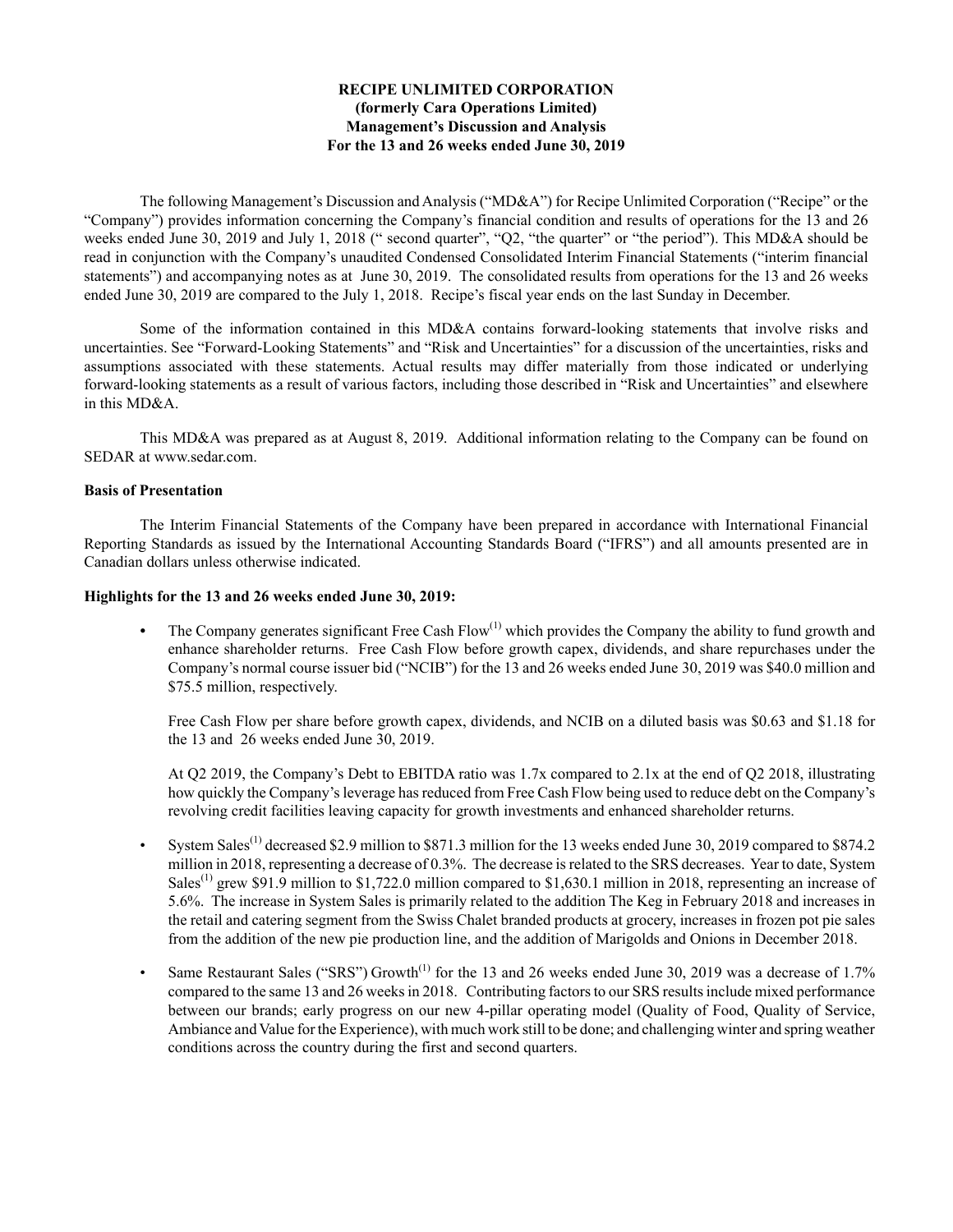- *•* Operating EBITDA(1)(2) increased to \$56.0 million for the 13 weeks ended June 30, 2019 compared to \$54.0 million in 2018, an improvement of \$2.0 million or 3.7% for the quarter. Year to date, Operating EBITDA<sup>(1)(2)</sup> increased to \$106.1 million for the 26 weeks ended June 30, 2019 compared to \$100.2 million in 2018, an improvement of \$5.9 million or 5.9%. The increases were primarily driven by the improved contribution from the franchise and central segments that more than offset a decrease in corporate contribution.
- Operating EBITDA Margin on System Sales<sup>(1)</sup> before The Keg royalty expense, was 6.8% for the quarter compared to 6.6% in 2018. Year to date, Operating EBITDA Margin on System Sales<sup>(1)</sup> before The Keg royalty expense, was 6.6% compared to 6.4% in 2018. Operating EBITDA Margin on System Sales after The Keg royalty expense was 6.4% for the quarter and 6.2% year to date as compared to 6.2% and 6.1% in 2018, respectively. The improvements in margin rate were primarily driven by improved franchise contribution margin and better central segment results that offset lower corporate contribution margin. While The Keg adds EBITDA dollars, because of higher net central overhead costs and the royalty payments to The Keg Royalty Income Fund, in the medium term, The Keg merger will reduce Recipe's Operating EBITDA margin on System Sales below the target 7% to 8% range. Management's focus will continue to be on improving the earnings efficiency of our assets and our increased sales base to grow Operating EBITDA as a percentage of System Sales back to within our 7% to 8% target range by 2020-2022.
- Contribution from retail and catering for the 13 and 26 weeks ended June 30, 2019 was \$3.2 million and \$7.7 million compared to \$2.8 million and \$6.0 million for the 13 and 26 weeks ended July 1, 2018, an increase of \$0.4 million or 14.3% for the quarter and an increase of \$1.7 million or 28.3% year to date. The increases are primarily driven by sales increases of Swiss Chalet branded products at grocery, increases in frozen pot pie sales from the addition of the new pie production line, the addition of The Keg retail business in February 2018 and the addition of Marigolds and Onions in December 2018.
- *•* Earnings before income taxes for the 13 weeks ended June 30, 2019 was \$23.8 million compared to \$28.4 million in 2018, a net decrease of \$4.6 million or 16.2%. The net decrease in the quarter was primarily driven by the \$2.0 million increase in Operating EBITDA and a \$2.7 million reduction in non-cash fair value changes related to the Exchangeable Keg Partnership units and non-controlling interest liability that was offset by a \$4.7 million increase in non-cash impairment and onerous contract expenses, \$2.6 million higher depreciation and amortization expense (before IFRS Lease Standard  $^{(2)}$  changes), a non-cash write-off of deferring financing fees of \$1.0 million, higher stock based compensation expense of \$0.4 million, and a net \$0.6 million expense impact related to the new IFRS Lease Standard<sup>(2)</sup> (see IFRS 16 – New Lease Standard).

Year to date, Earnings before income taxes was \$55.1 million compared to \$57.8 million in 2018, a net decrease of \$2.7 million or 4.7%. The net decrease was primarily driven by the \$5.9 million increase in Operating EBITDA and a \$5.3 million reduction in non-cash fair value adjustments related to the Exchangeable Keg Partnership units and non-controlling interest liability, offset by \$4.9 million higher depreciation and amortization expense (before IFRS Lease Standard<sup>(2)</sup> changes) non-cash impairment and onerous contract expense increases of \$4.1 million, a non-cash write-off of deferring financing fees in the amount of \$1.0 million, higher stock based compensation expense of \$1.8 million, an increase in loss on disposal of assets of \$1.0 million, and a net \$0.9 million expense related to the new IFRS Lease Standard<sup>(2)</sup> (see IFRS  $16$  – New Lease Standard).

- *•* Adjusted Basic Earnings per Share ("EPS") for the 13 weeks ended June 30, 2019 was \$0.38 compared to \$0.39 in 2018, while Adjusted Diluted EPS for the 13 weeks ended June 30, 2019 was \$0.37 compared to \$0.38 in 2018. Year to date, Adjusted Basic EPS was \$0.67 compared to \$0.74 in 2018, while Adjusted Diluted EPS for the 26 weeks ended June 30, 2019 was \$0.65 compared to \$0.71 in 2018.
- On May 24, 2019, the Company purchased the assets of Anejo and Blanco Cantina, 2 Mexican themed restaurants, and related brand intellectual property for \$5.0 million, which was settled by drawing on the Company's existing credit facility on the date of acquisition. The Company intends to franchise and increase the number of Anejo and Blanco Cantina restaurants in Canada and we are excited to add these new brands to our emerging brand category along with Burger's Priest and Fresh that are both in early stages with high growth potential.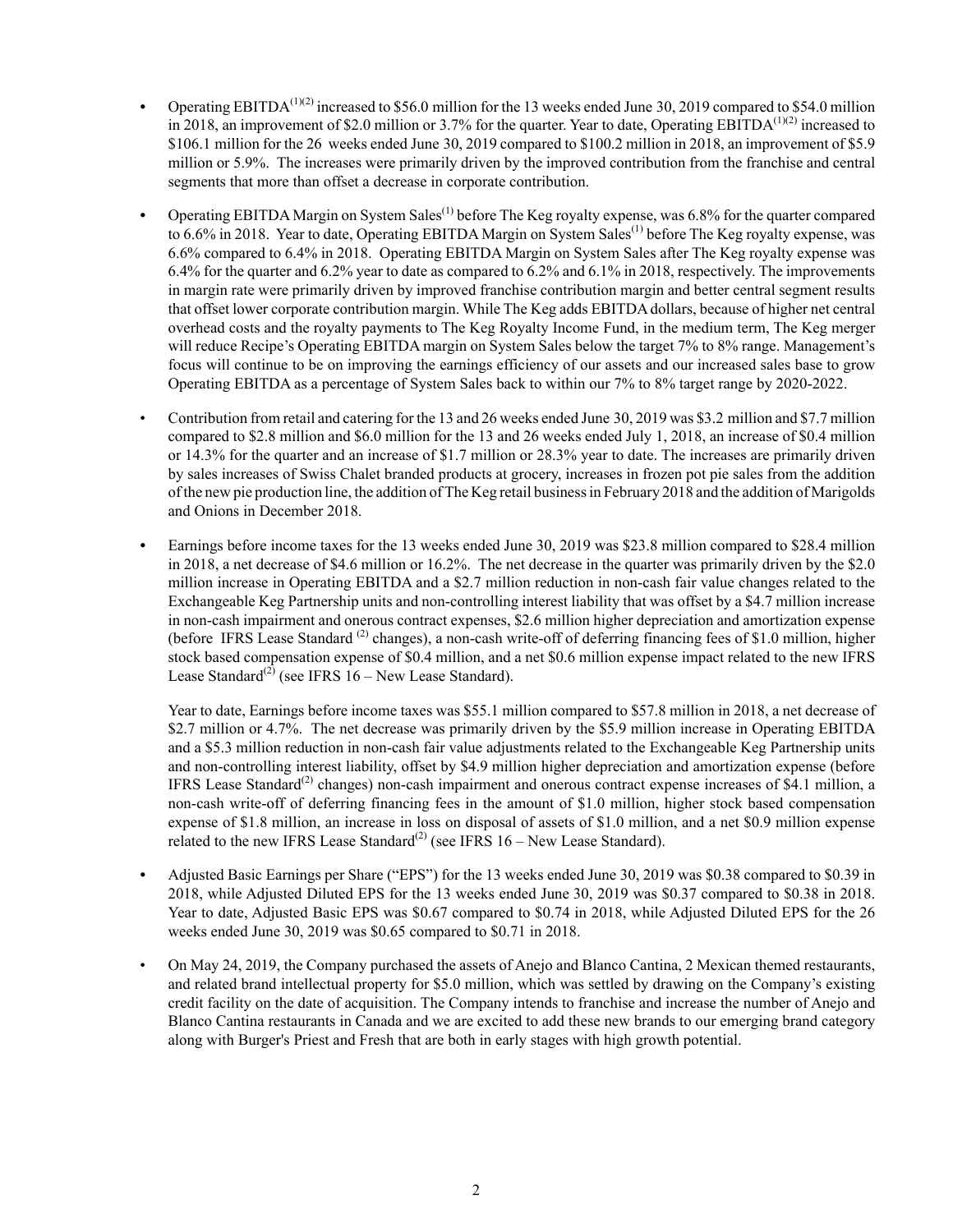• Under the Company's NCIB, the Company purchased and cancelled 437,727 and 703,924 Subordinate Voting Shares for \$11.7 million and \$18.8 million during the 13 and 26 weeks ended June 30, 2019. Subsequent to June 30, 2019 until August 8, 2019, the Company has repurchased 564,956 Recipe subordinate voting shares for \$15.1 million under the NCIB. During the period from June 22, 2018 to June 21, 2019, the Company purchased 1,281,972 Subordinate Voting Shares for \$33.5 million compared to a total of 1,907,816 Subordinate Voting Shares that were eligible to be purchased under the NCIB.

(1) See "Non-IFRS Measures" on page 35 for definitions of System Sales, SRS Growth, Adjusted Net Earnings, Operating EBITDA, Operating EBITDA Margin on System Sales, and Adjusted EPS. See "Reconciliation of Net Earnings to EBITDA" and "Reconciliation of Net Earnings to Adjusted Net Earnings" for a reconciliation of Operating EBITDA and Adjusted Net Earnings.

 $<sup>(2)</sup>$  Effective December 31, 2018, the Company implemented IFRS 16, Leases. Comparative Operating EBITDA figures provided for each quarter have been</sup> restated to reflect the adoption of this accounting standard. See "IFRS 16 – New Lease Standard" on pages 3, 9 and 35 for a reconciliation of the changes to Operating EBITDA, and Note 3 "Changes in accounting policies" in the Interim Financial Statements of the Company for further details.

#### **IFRS 16 – New Lease Standard**

Effective December 31, 2018, the Company implemented IFRS 16, Leases. Comparative figures provided for each quarter have been restated to reflect the adoption of this accounting standard. Please refer to pages 9 and 35 for a reconciliation of the changes to Operating EBITDA. Further details on the accounting change are included in Note 3 "Changes in accounting policies" in the Interim Financial Statements of the Company.

Below is a summary of the impact resulting from the implementation of IFRS 16 on the Company's financial statements:

|                                               | As at<br>December 30,<br><u>2018</u> |              |                |              | As at<br>December 31,<br>2018 |
|-----------------------------------------------|--------------------------------------|--------------|----------------|--------------|-------------------------------|
| <b>Assets</b>                                 |                                      |              |                |              |                               |
| Accounts receivable                           | \$<br>104,939                        |              | 76,652         | <sup>S</sup> | 181,591                       |
| Long-term receivables                         | 33,544                               |              | 427,789        |              | 461,333                       |
| Property, plant and equipment                 | 399,990                              |              | 256,250        |              | 656,240                       |
| <b>Impact to Total Assets</b>                 |                                      | -S           | <u>760,691</u> |              |                               |
| <b>Liabilities</b>                            |                                      |              |                |              |                               |
| Provisions                                    | \$<br>9,679                          |              | $(5,765)$ \$   |              | 3,914                         |
| Current portion of lease liability            |                                      |              | 120,510        |              | 120,510                       |
| Long-term debt                                | 258,390                              |              | (26,016)       |              | 232,374                       |
| Lease liability                               |                                      |              | 688,363        |              | 688,363                       |
| Provisions                                    | 13,796                               |              | (9,577)        |              | 4,219                         |
| Other long-term liabilities                   | 87,667                               |              | (3,853)        |              | 83,814                        |
| Deferred tax liability                        | 92,831                               |              | (864)          |              | 91,967                        |
| <b>Impact to Total Liabilities</b>            |                                      | \$           | 762,798        |              |                               |
| <b>Impact to Total Shareholders' Equity</b>   | \$<br>485,812                        | S            | (2,107)        |              | 483,705                       |
| <b>Impact to Total Liabilities and Equity</b> |                                      | $\mathbf{s}$ | 760,691        |              |                               |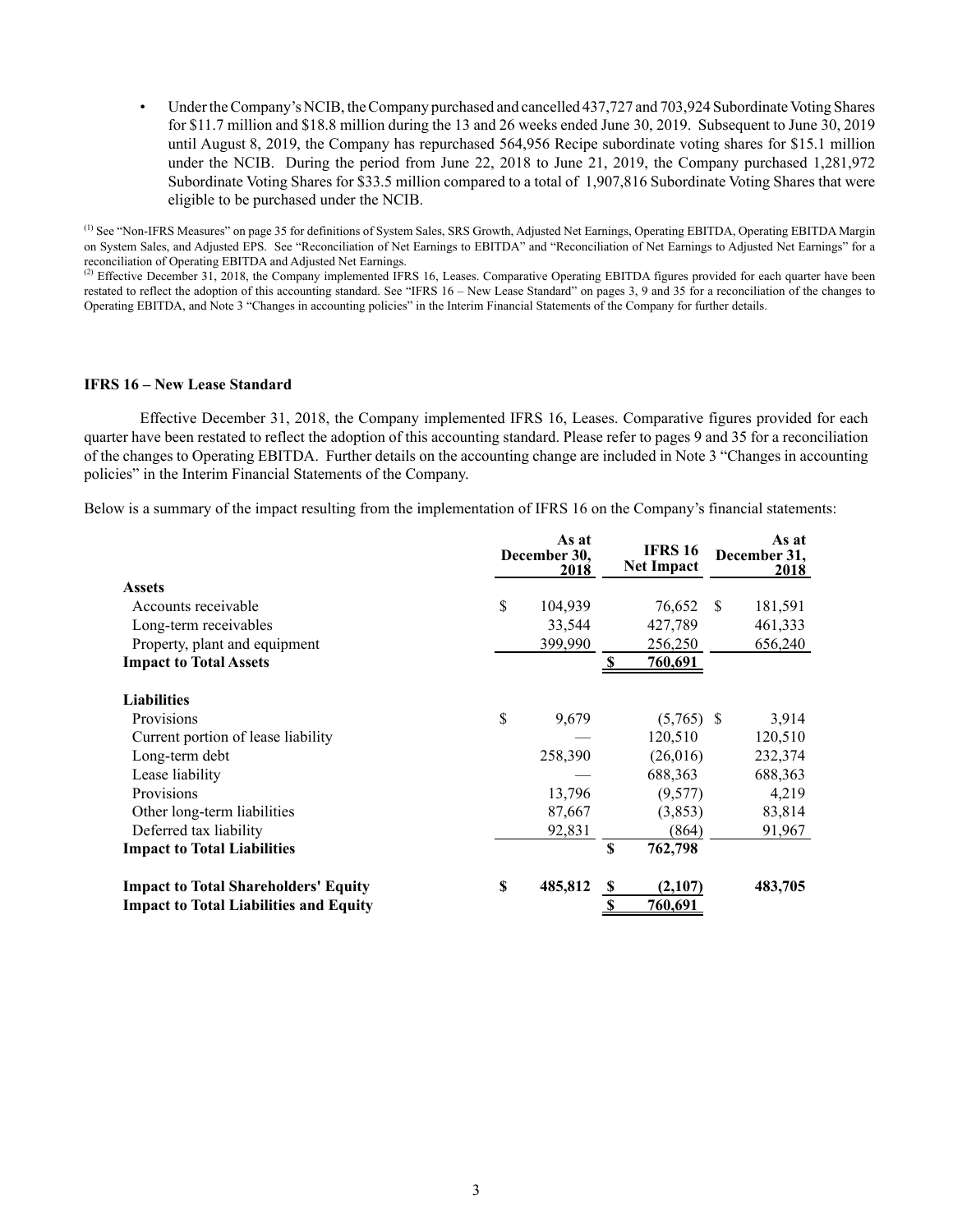The impact on the net earnings for the 13 and 26 weeks ended June 30, 2019 compared to the 13 and 26 weeks ended July 1, 2018 are presented below:

|                                                                                                             |                                                       | For the 13 weeks<br>June 30, 2019    |                                   |               | For the 13 weeks                                                      |                                                                               |                          |                                   |              |                                               |
|-------------------------------------------------------------------------------------------------------------|-------------------------------------------------------|--------------------------------------|-----------------------------------|---------------|-----------------------------------------------------------------------|-------------------------------------------------------------------------------|--------------------------|-----------------------------------|--------------|-----------------------------------------------|
|                                                                                                             | <b>Earnings</b><br>before<br><b>IFRS 16</b><br>impact | <b>IFRS 16</b><br>adoption<br>impact | Consolidated                      |               | Earnings<br>before<br>IAS 17<br>and<br><b>IFRIC4</b><br>impact        | <b>Finance</b><br>lease<br>impact of<br><b>IAS 17</b><br>and<br><b>IFRIC4</b> |                          | Consolidated                      |              | Change<br>resulting<br>from<br><b>IFRS 16</b> |
| <b>Total gross revenue</b>                                                                                  | \$311,857                                             | $-$ \$                               | 311,857                           |               | \$309,508                                                             |                                                                               | $-$ \$                   | 309,508                           | \$           |                                               |
| Cost of inventories sold<br>Selling, general and administrative<br>Operating lease costs                    | (111, 460)<br>(167, 261)                              | $\overline{\phantom{0}}$<br>15,010   | (111, 460)<br>(167,261)<br>15,010 |               | (99, 507)<br>(175, 454)                                               | 1,195                                                                         | $\overline{\phantom{0}}$ | (99, 507)<br>(175, 454)<br>1,195  |              | 13,815                                        |
| Depreciation expense<br>Impairment of assets, net of reversals<br>Restructuring and other                   | (3,961)<br>(700)                                      | (11, 145)                            | (11, 145)<br>(3,961)<br>(700)     |               | (689)<br>(516)                                                        | (328)                                                                         |                          | (328)<br>(689)<br>(516)           |              | (10, 817)                                     |
| <b>Operating income</b>                                                                                     | \$<br>28,475 \$                                       | 3,865 \$                             | 32,340                            | $\mathbf{s}$  | 33,342 \$                                                             |                                                                               | 867 S                    | 34,209                            | \$           | 2,998                                         |
| <b>Finance costs</b><br>Net interest expense and other financing<br>Share of (loss) gain from investment in | (3,480)                                               | (4,031)                              | (7,511)                           |               | (2,520)                                                               | (466)                                                                         |                          | (2,986)                           |              | (3,565)                                       |
| joint ventures                                                                                              | (114)                                                 |                                      | (114)                             |               | 837                                                                   |                                                                               |                          | 837                               |              |                                               |
| Earnings before change in fair value and<br>income taxes                                                    | 24,881 \$<br>\$                                       | $(166)$ \$                           | 24,715                            | \$            | 31,659 \$                                                             |                                                                               | 401 S                    | 32,060                            | S            | (567)                                         |
| Change in fair value of non-controlling<br>interest liability                                               |                                                       |                                      |                                   |               | (1,000)                                                               |                                                                               |                          | (1,000)                           |              |                                               |
| Change in fair value of Exchangeable Keg<br>Partnership units                                               | (907)                                                 |                                      | (907)                             |               | (2,619)                                                               |                                                                               |                          | (2,619)                           |              |                                               |
| <b>Earnings before income taxes</b>                                                                         | 23,974 \$<br>S                                        | $(166)$ \$                           | 23,808                            | <sup>\$</sup> | 28,040 \$                                                             |                                                                               | 401 S                    | 28,441                            | S            | (567)                                         |
|                                                                                                             |                                                       | For the 26 weeks<br>June 30, 2019    |                                   |               |                                                                       | For the 26 weeks<br><b>July 1, 2018</b>                                       |                          |                                   |              |                                               |
|                                                                                                             | <b>Earnings</b><br>before<br><b>IFRS 16</b><br>impact | <b>IFRS 16</b><br>adoption<br>impact | Consolidated                      |               | Earnings<br>before<br><b>IAS 17</b><br>and<br><b>IFRIC4</b><br>impact | <b>Finance</b><br>lease<br>impact of<br><b>IAS 17</b><br>and<br><b>IFRIC4</b> |                          | Consolidated                      |              | Change<br>resulting<br>from IFRS<br>16        |
| <b>Total gross revenue</b>                                                                                  | \$616,504                                             | $-$ \$                               | 616,504                           |               | \$553,657                                                             | $\overline{\phantom{0}}$                                                      | <sup>\$</sup>            | 553,657                           | \$           |                                               |
| Cost of inventories sold<br>Selling, general and administrative<br>Operating lease costs                    | (219, 935)<br>(334,310)                               | 28.947                               | (219, 935)<br>(334,310)<br>28,947 |               | (184, 263)<br>(303, 292)                                              | $\equiv$<br>2,401                                                             |                          | (184, 263)<br>(303, 292)<br>2,401 |              | 26,546                                        |
| Depreciation expense<br>Impairment of assets, net of reversals<br>Restructuring and other                   | (3,961)<br>(475)                                      | (22, 914)                            | (22, 914)<br>(3,961)<br>(475)     |               | (1,267)<br>(745)                                                      | (1, 495)                                                                      |                          | (1, 495)<br>(1,267)<br>(745)      |              | (21, 419)                                     |
| <b>Operating income</b>                                                                                     | 57,823 \$<br>$\mathbf{s}$                             | $6,033$ \$                           | 63,856                            | $\mathbf{s}$  | 64,090 \$                                                             | 906 \$                                                                        |                          | 64,996                            | $\mathbf{s}$ | 5,127                                         |
| <b>Finance costs</b><br>Net interest expense and other financing<br>Share of gain (loss) from investment in | (5,053)                                               | (6.918)                              | (11, 971)                         |               | (5,371)                                                               | (932)                                                                         |                          | (6,303)                           |              | (5,986)                                       |

| joint ventures                                                | (691)    |            | (691)  | 439            |           | 439     |       |
|---------------------------------------------------------------|----------|------------|--------|----------------|-----------|---------|-------|
| Earnings before change in fair value and<br>income taxes      | 52,079 S | $(885)$ \$ | 51,194 | 59.158 S<br>S. | $(26)$ \$ | 59,132  | (859) |
| Change in fair value of non-controlling<br>interest liability |          |            |        | (1.000)        |           | (1,000) |       |
| Change in fair value of Exchangeable Keg<br>Partnership units | 3.921    |            | 3.921  | (363)          |           | (363)   |       |
| <b>Earnings before income taxes</b>                           | 56,000   | $(885)$ \$ | 55,115 | 57,795         | $(26)$ \$ | 57,769  | (859) |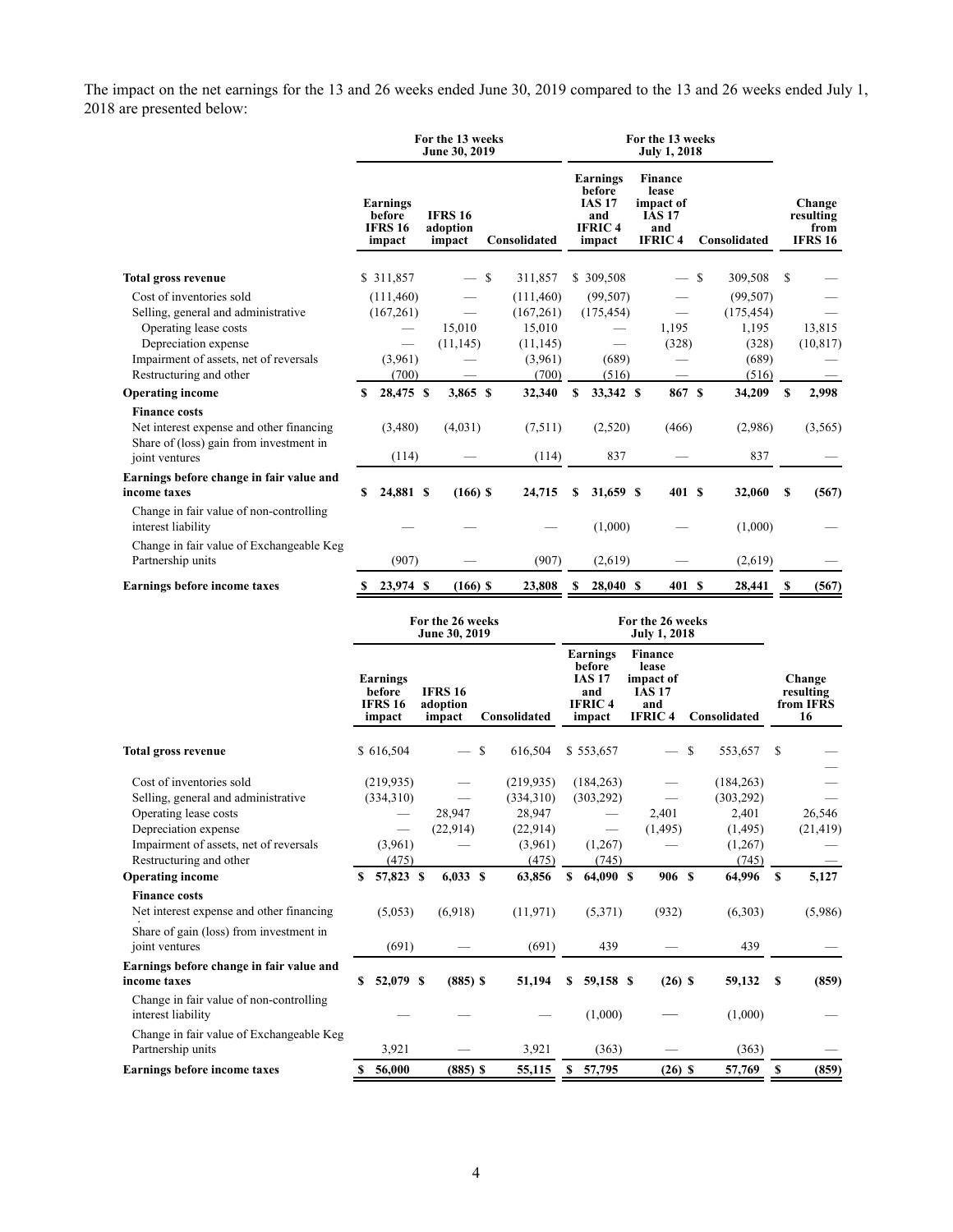The impact to net earnings for the 13 and 26 weeks ended June 30, 2019 compared to 2018 was a net reduction to earnings before income tax of \$0.6 million for the quarter and \$0.9 million year to date. Operating income increased \$3.0 million for the quarter and increased \$5.1 million year to date compared to 2018 resulting from a decrease in rent expense offset by an increase in depreciation expense related to the right-of-use assets. The increase in Operating income is reduced by an increase in net interest expense of \$3.6 million for the quarter and \$6.0 million year to date related to the new lease standard.

#### **Subsequent Events**

# **Dividend**

On August 8, 2019 the Company's Board of Directors declared a dividend of \$0.1121 per share of subordinate and multiple voting common stock. Payment of the dividend will be made on September 13, 2019 to shareholders of record at the close of business on August 30, 2019. With the Company's strong balance sheet and growing cash flows, management will continue to pursue strategic acquisitions and will explore alternatives to return more capital to its shareholders including continuation of its NCIB and increases to the Company's dividend rate.

#### **Share re-purchases**

Subsequent to June 30, 2019 until August 8, 2019, the Company has repurchased 564,956 Recipe subordinate voting shares for \$15.1 million under the NCIB.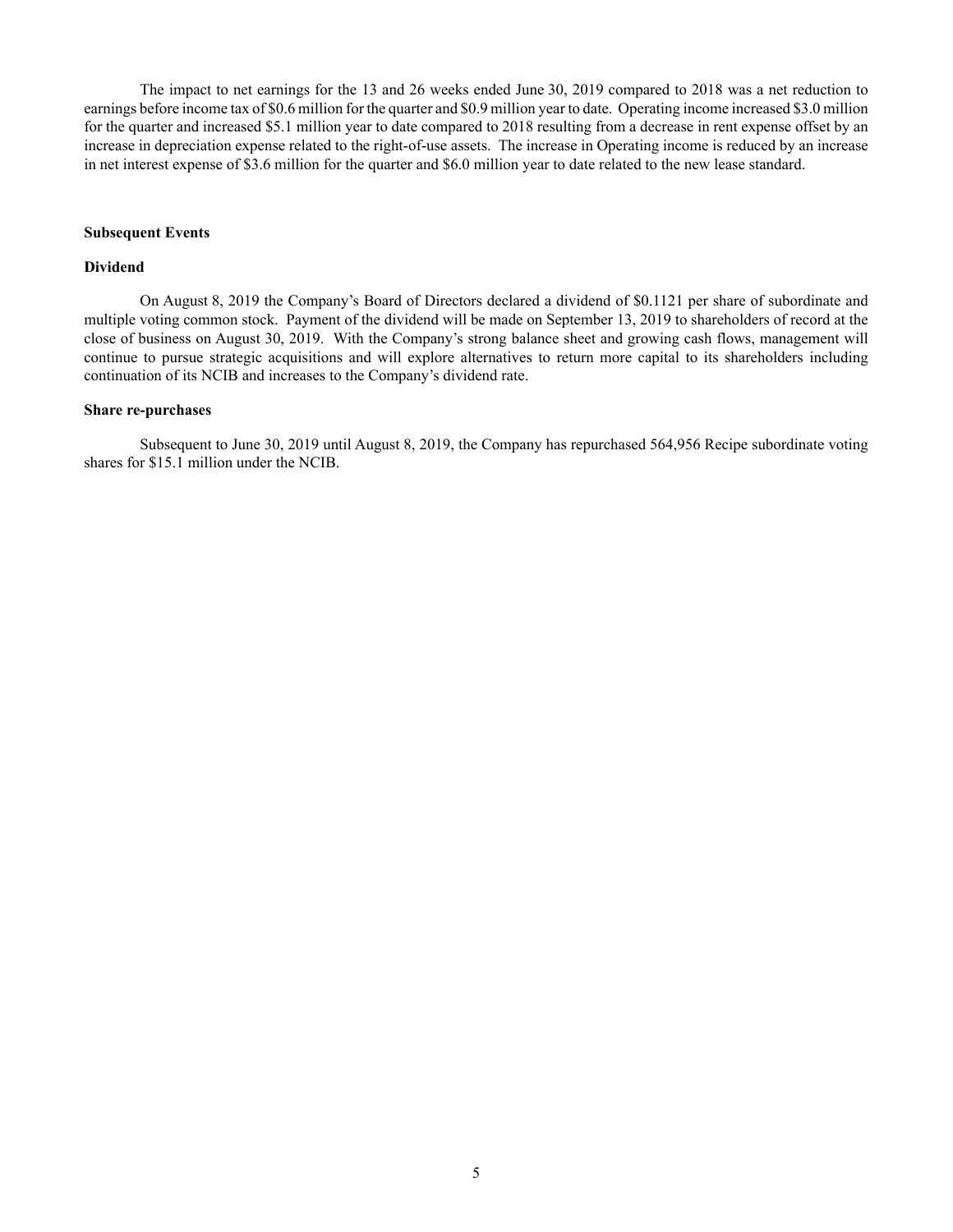# **Overview**

Recipe is a full service restaurant company that franchises and operates iconic restaurant brands. As at June 30, 2019, Recipe had 24 brands and 1,384 restaurants, 85% of which are operated by franchisees and joint venture partners, operating in 10 countries (Canada, USA, Bahrain, China, Macao, Oman, Panama, Qatar, Saudi Arabia and the UAE).



|                        |                | As at June 30, 2019 |                         |              |           | As at December 30, 2018  |                         |                |  |  |  |  |  |  |
|------------------------|----------------|---------------------|-------------------------|--------------|-----------|--------------------------|-------------------------|----------------|--|--|--|--|--|--|
| Unit count (unaudited) | Corporate      | Franchise           | Joint<br><b>Venture</b> | <b>Total</b> | Corporate | Franchise                | Joint<br><b>Venture</b> | <b>Total</b>   |  |  |  |  |  |  |
| Swiss Chalet           | 15             | 195                 |                         | 210          | 15        | 197                      |                         | 212            |  |  |  |  |  |  |
| Harvey's               | 11             | 283                 |                         | 294          | 10        | 282                      |                         | 292            |  |  |  |  |  |  |
| Montana's              | 5              | 101                 |                         | 106          | 8         | 99                       |                         | 107            |  |  |  |  |  |  |
| Kelsey's               |                | 64                  |                         | 68           | 4         | 64                       |                         | 68             |  |  |  |  |  |  |
| East Side Mario's (1)  | $\overline{c}$ | 74                  |                         | 76           | 2         | 74                       |                         | 76             |  |  |  |  |  |  |
| Prime Pubs             |                | 40                  |                         | 44           |           | 40                       |                         | 44             |  |  |  |  |  |  |
| <b>Bier Markt</b>      |                |                     |                         | 7            |           |                          |                         | $\overline{7}$ |  |  |  |  |  |  |
| Milestones             | 26             | 16                  | $\overline{2}$          | 44           | 22        | 22                       | $\overline{2}$          | 46             |  |  |  |  |  |  |
| Landing                | 9              |                     |                         | 9            | 9         | $\overline{\phantom{0}}$ |                         | 9              |  |  |  |  |  |  |
| New York Fries         | 16             | 146                 |                         | 162          | 16        | 143                      |                         | 159            |  |  |  |  |  |  |
| St-Hubert              | 12             | 111                 |                         | 123          | 12        | 111                      |                         | 123            |  |  |  |  |  |  |
| Original Joe's         | 17             | 29                  | 16                      | 62           | 19        | 27                       | 18                      | 64             |  |  |  |  |  |  |
| State & Main           | 7              | 11                  | 7                       | 25           | 8         | 11                       | 7                       | 26             |  |  |  |  |  |  |
| Elephant & Castle      | 10             |                     |                         | 11           | 10        |                          |                         | 11             |  |  |  |  |  |  |
| <b>Burger's Priest</b> |                |                     | 19                      | 19           |           |                          | 17                      | 17             |  |  |  |  |  |  |
| 1909 Taverne Moderne   |                |                     | $\overline{2}$          | 2            |           |                          | $\overline{2}$          | 2              |  |  |  |  |  |  |
| Pickle Barrel          | 14             |                     |                         | 14           | 13        |                          |                         | 13             |  |  |  |  |  |  |
| The Keg                | 48             | 57                  |                         | 105          | 49        | 56                       |                         | 105            |  |  |  |  |  |  |
| Anejo                  |                |                     |                         |              |           |                          |                         |                |  |  |  |  |  |  |
| <b>Blanco Cantina</b>  |                |                     |                         |              |           |                          |                         |                |  |  |  |  |  |  |
| Fresh                  |                |                     |                         |              |           |                          |                         |                |  |  |  |  |  |  |
| Casey's                |                |                     |                         |              |           |                          |                         |                |  |  |  |  |  |  |
| Total restaurants      | 209            | 1,129               | 46                      | 1,384        | 208       | 1,128                    | 46                      | 1,382          |  |  |  |  |  |  |
|                        | 15%            | 82%                 | 3%                      | 100%         | 15%       | 83%                      | 3%                      | $100\%$        |  |  |  |  |  |  |

<sup>(1)</sup>Unit count excludes East Side Mario restaurants located in the United States.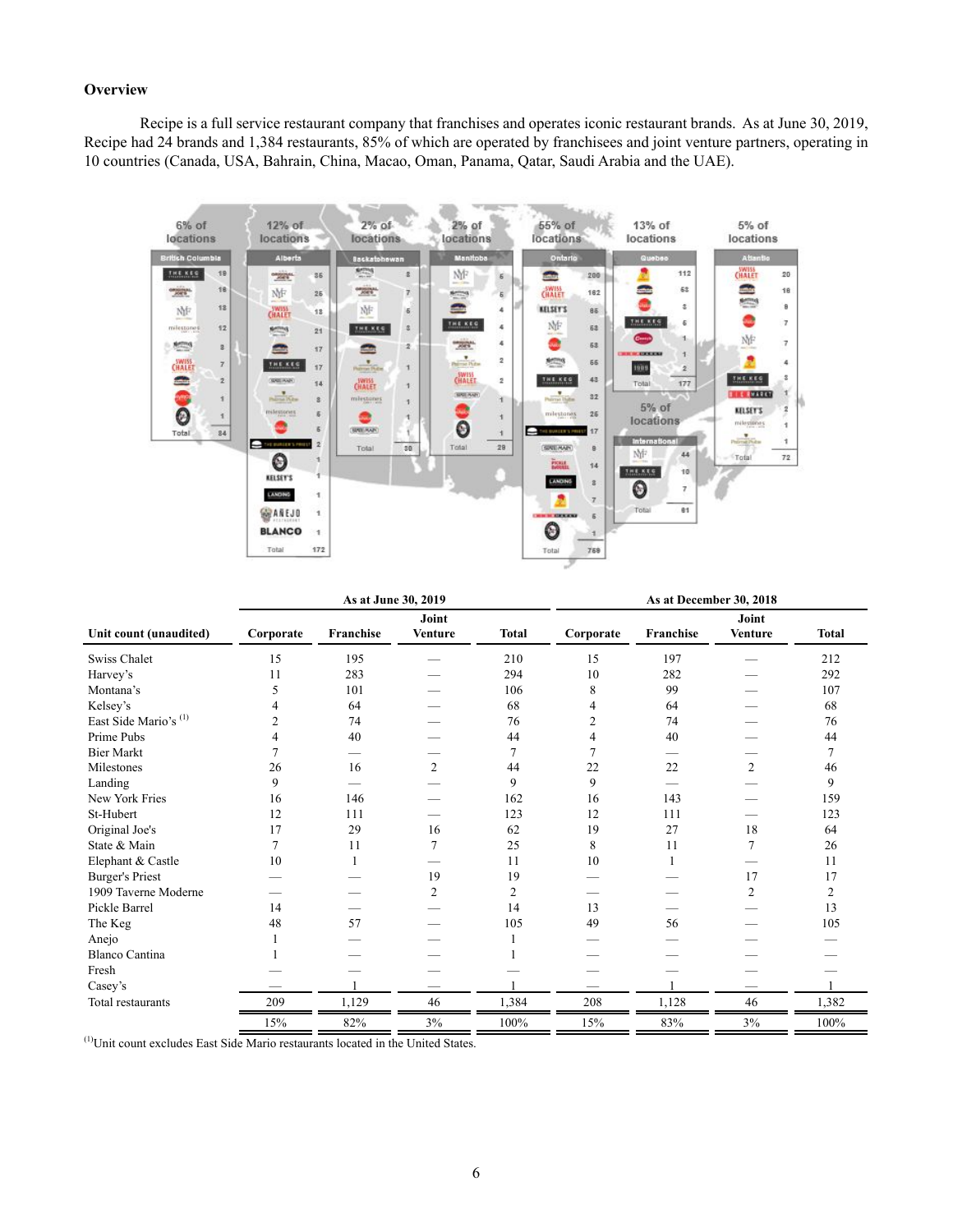## **Selected Financial Information**

The following table summarizes Recipe's System Sales Growth, SRS Growth, number of restaurants, Selling, general and administrative expenses, Operating EBITDA, Operating EBITDA Margin, Operating EBITDA on System Sales, and Free Cash Flow.

|                                                                         |             | 13 weeks ended          |    |                 | 26 weeks ended          |             |                 |  |  |  |
|-------------------------------------------------------------------------|-------------|-------------------------|----|-----------------|-------------------------|-------------|-----------------|--|--|--|
| (C\$ millions unless otherwise stated)                                  |             | <b>June 30,</b><br>2019 |    | July 1,<br>2018 | <b>June 30,</b><br>2019 |             | July 1,<br>2018 |  |  |  |
|                                                                         |             | (unaudited)             |    | (unaudited)     | (unaudited)             |             | (unaudited)     |  |  |  |
| System Sales $(1)(3)$                                                   | \$          | 871.3                   | S  | 874.2           | \$1,722.0               | \$          | 1,630.1         |  |  |  |
| System Sales Growth $^{(1)(3)}$                                         |             | (0.3)%                  |    | 32.3%           | 5.6 %                   |             | 23.5%           |  |  |  |
| SRS Growth <sup>(2)(3)</sup>                                            |             | (1.7)%                  |    | 1.9%            | $(1.7)\%$               |             | 1.9%            |  |  |  |
| Number of corporate restaurants (at period end)                         |             | 209                     |    | 212             | 209                     |             | 212             |  |  |  |
| Number of joint venture restaurants (at period end)                     |             | 46                      |    | 54              | 46                      |             | 54              |  |  |  |
| Number of franchised restaurants (at period end)                        |             | 1,129                   |    | 1,113           | 1,129                   |             | 1,113           |  |  |  |
| Total number of restaurants (at period end)                             |             | 1,384                   |    | 1,379           | 1,384                   |             | 1,379           |  |  |  |
| Total gross revenue                                                     | \$          | 311.9                   | \$ | 309.5           | \$<br>616.5             | \$          | 553.7           |  |  |  |
| Operating EBITDA $^{(3)(4)}$                                            | $\mathbb S$ | 56.0                    | \$ | 54.0            | \$<br>106.1             | \$          | 100.2           |  |  |  |
| Operating EBITDA Margin <sup>(3)</sup>                                  |             | 18.0 %                  |    | 17.4%           | 17.2 %                  |             | 18.1%           |  |  |  |
| Operating EBITDA on System Sales <sup>(3)</sup>                         |             | $6.4\%$                 |    | 6.2%            | $6.2 \%$                |             | 6.1%            |  |  |  |
| Net Keg royalty expense                                                 | \$          | (3.5)                   | \$ | (3.5)           | \$<br>(7.3)             | \$          | (4.9)           |  |  |  |
| Operating EBITDA <sup>(3)</sup> , excluding The Keg royalty             | \$          | 59.4                    | \$ | 57.5            | \$<br>113.4             | $\mathbf S$ | 105.1           |  |  |  |
| Operating EBITDA Margin <sup>(3)</sup> excluding The Keg royalty        |             | 19.0 %                  |    | 18.6%           | 18.4 %                  |             | 19.0%           |  |  |  |
| Operating EBITDA on System Sales <sup>(3)</sup> excluding The Keg       |             |                         |    |                 |                         |             |                 |  |  |  |
| royalty                                                                 |             | $6.8\%$                 |    | 6.6%            | $6.6\%$                 |             | 6.4%            |  |  |  |
| Free cash flow <sup>(3)</sup> , before growth capex, dividends and NCIB | \$          | 40.0                    | \$ | 41.0            | \$<br>75.5              | \$          | 74.1            |  |  |  |
| Free cash flow <sup>(3)</sup> , Per Share - Basic (in dollars)          | \$          | 0.65                    | \$ | 0.66            | \$<br>1.23              | \$          | 1.21            |  |  |  |
| Free cash flow <sup>(3)</sup> Per Share - Diluted (in dollars)          | \$          | 0.63                    | \$ | 0.63            | \$<br>1.18              | \$          | 1.16            |  |  |  |
| Free cash flow <sup>(3)</sup> , after growth capex, dividends and NCIB  | \$          | 7.6                     | \$ | 20.9            | \$<br>31.4              | \$          | 51.1            |  |  |  |
| Free cash $flow^{(3)}$ Per Share - Basic (in dollars)                   | \$          | 0.12                    | \$ | 0.33            | \$<br>0.51              | \$          | 0.83            |  |  |  |
| Free cash flow <sup>(3)</sup> Per Share - Diluted (in dollars)          | \$          | 0.12                    | \$ | 0.32            | \$<br>0.49              | \$          | 0.80            |  |  |  |
| Net earnings                                                            | \$          | 16.6                    | \$ | 19.5            | \$<br>39.3              | \$          | 41.0            |  |  |  |
| Basic EPS (in dollars)                                                  | \$          | 0.27                    | \$ | 0.31            | \$<br>0.64              | \$          | 0.67            |  |  |  |
| Diluted EPS (in dollars)                                                | \$          | 0.26                    | \$ | 0.30            | \$<br>0.61              | \$          | 0.65            |  |  |  |
| <b>Adjusted Net Earnings</b> <sup>(3)</sup>                             | \$          | 23.5                    | \$ | 24.4            | \$<br>41.3              | \$          | 45.1            |  |  |  |
| Adjusted Basic EPS <sup>(3)</sup> (in dollars)                          | \$          | 0.38                    | \$ | 0.39            | \$<br>0.67              | \$          | 0.74            |  |  |  |
| Adjusted Diluted EPS <sup>(3)</sup> (in dollars)                        | \$          | 0.37                    | \$ | 0.38            | \$<br>0.65              | \$          | 0.71            |  |  |  |

(1) Results from East Side Mario restaurants in the United States are excluded in the System Sales totals and number of restaurants. See "Non-IFRS Measures" on page 35 for definition of System Sales.

(2) Results from New York Fries located outside of Canada, East Side Mario restaurants in the United States, Casey's restaurants are excluded from SRS Growth. See "Non-IFRS Measures" on page 35 for definition of SRS Growth.

(3) See "Non-IFRS Measures" on page 35 for definitions of System Sales, System Sales Growth, SRS Growth, Operating EBITDA, Operating EBITDA Margin, and Operating EBITDA on System Sales.

(4) Effective December 31, 2018, the Company implemented IFRS 16, Leases. Comparative Operating EBITDA figures provided for each quarter have been restated to reflect the adoption of this accounting standard. See "IFRS 16 – New Lease Standard" on pages 3, 9 and 35 for a reconciliation of the changes to Operating EBITDA, and Note 3 "Changes in accounting policies" in the Interim Financial Statements of the Company for further details.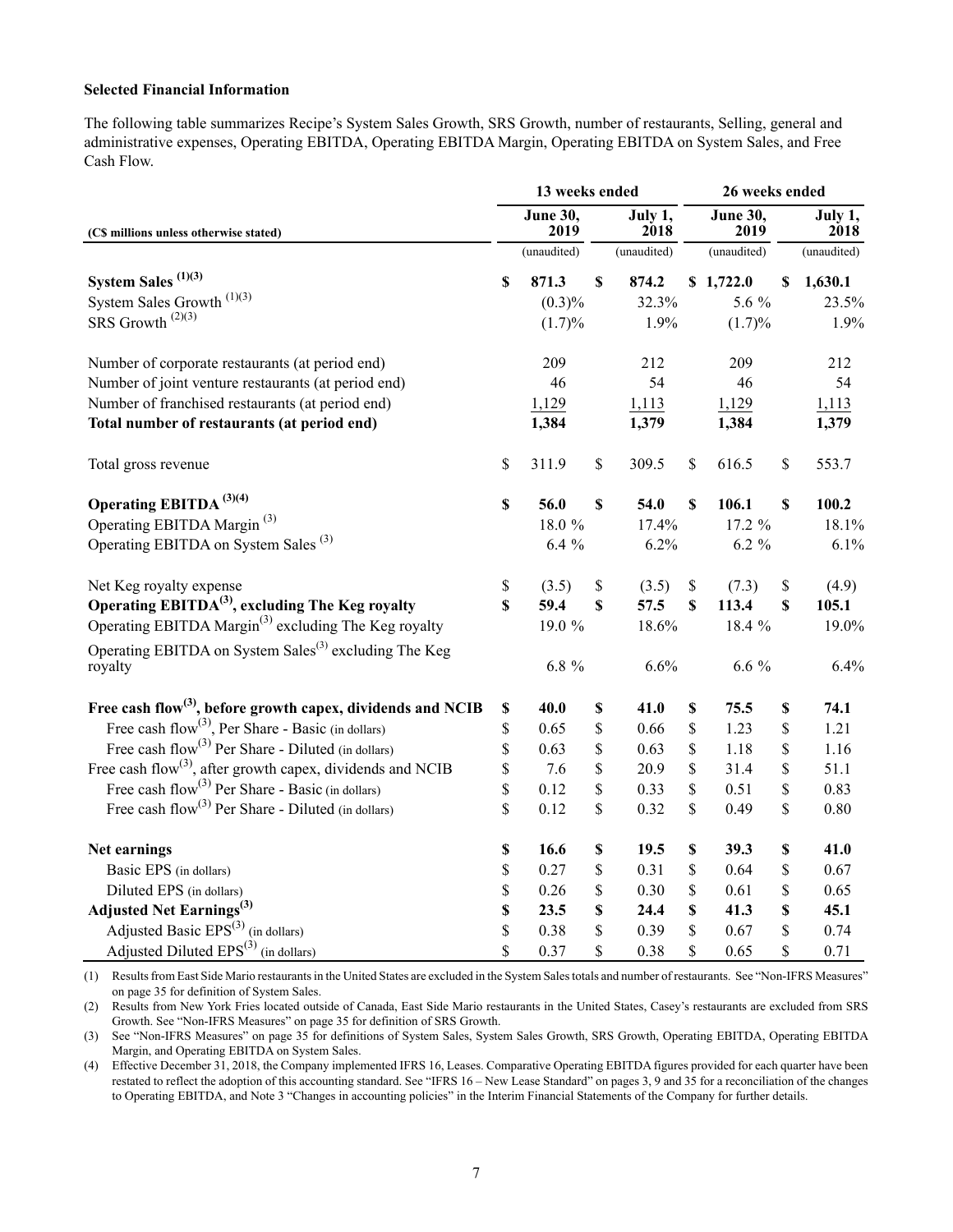The following table summarizes results of Recipe's operations for the 13 weeks and 26 weeks ended June 30, 2019, and July 1, 2018:

|                                                                      |                           | 13 weeks ended             |                           |                 | 26 weeks ended            |                         |                           |                 |  |  |
|----------------------------------------------------------------------|---------------------------|----------------------------|---------------------------|-----------------|---------------------------|-------------------------|---------------------------|-----------------|--|--|
| (CS millions unless otherwise stated)                                |                           | <b>June 30,</b><br>2019    |                           | July 1,<br>2018 |                           | <b>June 30,</b><br>2019 |                           | July 1,<br>2018 |  |  |
|                                                                      |                           | (unaudited)                |                           | (unaudited)     |                           | (unaudited)             |                           | (unaudited)     |  |  |
| System Sales $^{(2)(4)}$                                             | \$                        | 871.3                      | $\boldsymbol{\mathsf{S}}$ | 874.2           | $\boldsymbol{\mathsf{S}}$ | 1,722.0                 | $\boldsymbol{\mathsf{S}}$ | 1,630.1         |  |  |
| <b>Sales</b>                                                         | \$                        | 264.6                      | \$                        | 263.5           | $\mathcal{S}$             | 524.0                   | $\mathcal{S}$             | 465.7           |  |  |
| Franchise revenues <sup>(3)</sup>                                    |                           | 47.3                       |                           | 46.0            |                           | 92.5                    |                           | 88.0            |  |  |
| Total gross revenue <sup>(1)</sup>                                   | $\overline{\mathbf{s}}$   | 311.9                      | $\mathbf{s}$              | $309.5$ \$      |                           | 616.5                   | $\boldsymbol{\mathsf{S}}$ | 553.7           |  |  |
| Cost of inventories sold                                             |                           | (111.5)                    |                           | (99.5)          |                           | (219.9)                 |                           | (184.3)         |  |  |
| Selling, general and administrative expenses <sup>(3)</sup>          |                           | (163.4)                    |                           | (174.6)         |                           | (328.3)                 |                           | (302.4)         |  |  |
| Impairment of assets, net of reversals                               |                           | (4.0)                      |                           | (0.7)           |                           | (4.0)                   |                           | (1.3)           |  |  |
| Restructuring and other                                              |                           | (0.7)                      |                           | (0.5)           |                           | (0.5)                   |                           | (0.7)           |  |  |
| Operating income $(1)$                                               | $\mathbf S$               | 32.3                       | $\mathbf{s}$              | 34.2            | $\mathbf{s}$              | 63.9                    | $\mathbf S$               | 65.0            |  |  |
| Net interest expense and other financing charges                     |                           | (7.5)                      |                           | (3.0)           |                           | (12.0)                  |                           | (6.3)           |  |  |
| Share of loss from investment in associates and joint ventures       |                           | (0.1)                      |                           | $0.8\,$         |                           | (0.7)                   |                           | 0.4             |  |  |
| Earnings before change in fair value and income taxes <sup>(1)</sup> | $\overline{\mathbf{s}}$   | $24.7 \overline{\text{S}}$ |                           | 32.1            | $\overline{\mathbf{s}}$   | 51.2                    | $\overline{\mathbf{s}}$   | 59.1            |  |  |
| Change in fair value of non-controlling interest liability           |                           |                            |                           | (1.0)           |                           |                         |                           | (1.0)           |  |  |
| Change in fair value of exchangeable partnership units               |                           | (0.9)                      |                           | (2.6)           |                           | 3.9                     |                           | (0.4)           |  |  |
| Earnings before income taxes <sup>(1)</sup>                          | $\boldsymbol{\mathsf{S}}$ | 23.8 S                     |                           | 28.4            | $\mathbf s$               | 55.1                    | $\mathbf S$               | 57.8            |  |  |
| Income taxes - current                                               |                           | (6.3)                      |                           | (2.9)           |                           | (13.4)                  |                           | (5.5)           |  |  |
| Income taxes - deferred                                              |                           | (0.9)                      |                           | (6.1)           |                           | (2.4)                   |                           | (11.2)          |  |  |
| Net earnings <sup>(1)</sup>                                          | $\mathbb S$               | 16.6                       | $\boldsymbol{\mathsf{S}}$ | 19.5            | $\mathbb S$               | 39.3                    | $\mathbb S$               | 41.0            |  |  |
| <b>Adjusted Net Earnings</b> <sup>(2)</sup>                          | \$                        | 23.5                       | \$                        | 24.4            | $\boldsymbol{\mathsf{s}}$ | 41.3                    | $\mathbb{S}$              | 45.1            |  |  |
| Total assets                                                         | \$                        | 2,296.0                    | \$                        | 1,600.5         | \$                        | 2,296.0                 | \$                        | 1,600.5         |  |  |
| Non-current financial liabilities                                    | \$                        | 1,431.0                    | \$                        | 881.0           | \$                        | 1,431.0                 | $\mathcal{S}$             | 881.0           |  |  |
| Earnings per share attributable to common shareholders               |                           |                            |                           |                 |                           |                         |                           |                 |  |  |
| <b>Basic EPS</b>                                                     | \$                        | 0.27                       | \$                        | 0.31            | $\mathcal{S}$             | 0.64                    | $\mathcal{S}$             | 0.67            |  |  |
| <b>Diluted EPS</b>                                                   | \$                        | 0.26                       | \$                        | 0.30            | \$                        | 0.61                    | \$                        | 0.65            |  |  |
| Adjusted Basic EPS <sup>(2)</sup>                                    | \$                        | 0.38                       | \$                        | 0.39            | \$                        | 0.67                    | \$                        | 0.74            |  |  |
| Adjusted Diluted EPS <sup>(2)</sup>                                  | \$                        | 0.37                       | \$                        | 0.38            | \$                        | 0.65                    | \$                        | 0.71            |  |  |

(1) Figures may not total due to rounding.

(2) See "Non-IFRS Measures" on page 35 for definitions of System Sales, Adjusted Net Earnings, Adjusted Basic EPS and Adjusted Diluted EPS. See page 9 for a reconciliation of Net Earnings to Adjusted Net Earnings.

(3) Effective December 31, 2018, the Company implemented IFRS 16, Leases. Comparative Operating EBITDA figures provided for each quarter have been restated to reflect the adoption of this accounting standard. See "IFRS 16 – New Lease Standard" on pages 3, 9 and 35 for a reconciliation of the changes to Operating EBITDA, and Note 3 "Changes in accounting policies" in the Interim Financial Statements of the Company for further details.

(4) Results from East Side Mario restaurants in the United States are excluded from System Sales totals. See "Non-IFRS Measures" on page 35 for definition of System Sales.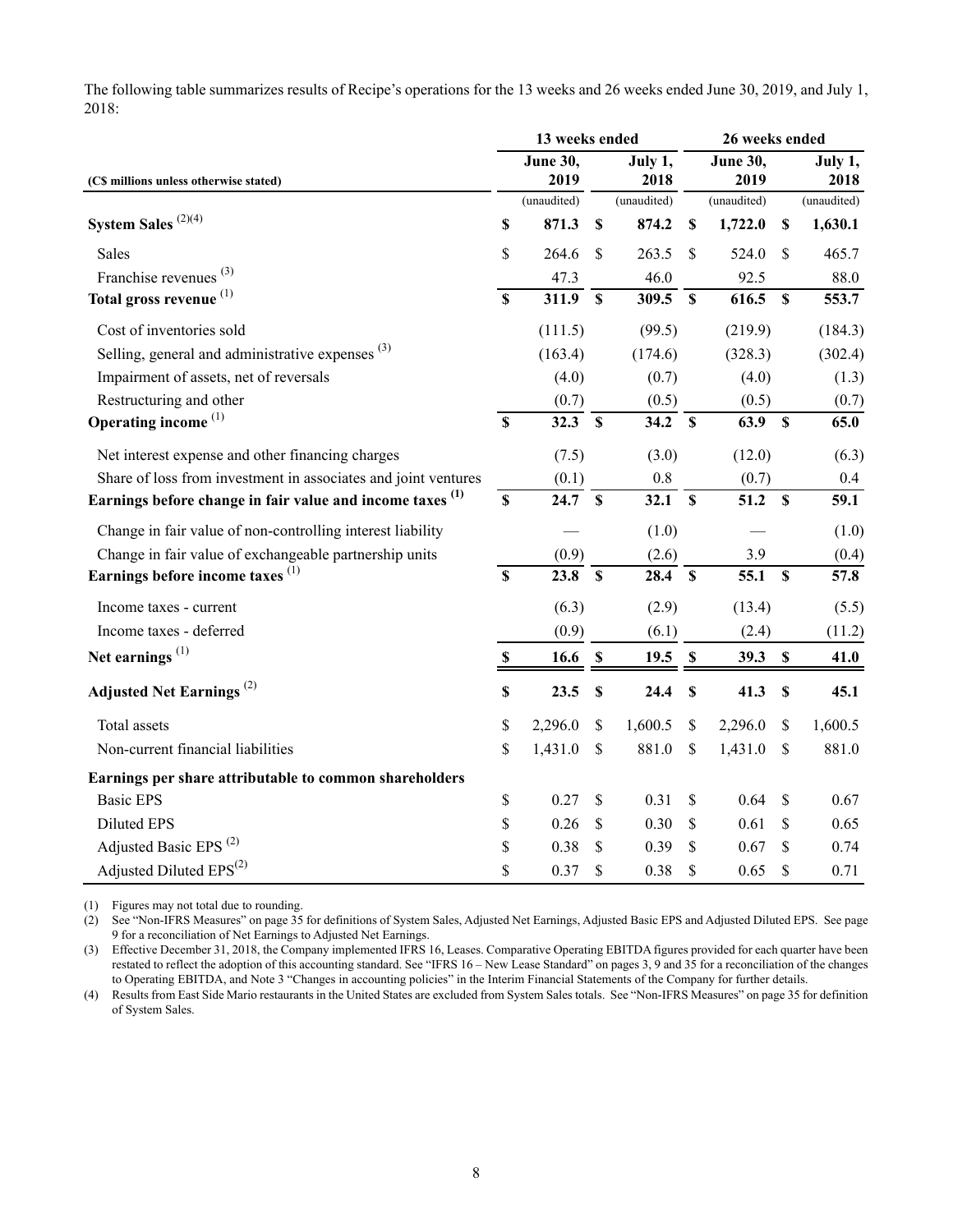|                                                                                   | 13 weeks ended            |                     |                           |                     |                           | 26 weeks ended      |                           |                     |  |  |
|-----------------------------------------------------------------------------------|---------------------------|---------------------|---------------------------|---------------------|---------------------------|---------------------|---------------------------|---------------------|--|--|
|                                                                                   |                           | <b>June 30,</b>     |                           | July 1,             |                           | <b>June 30,</b>     |                           | July 1,             |  |  |
| (CS millions unless otherwise stated)                                             |                           | 2019<br>(unaudited) |                           | 2018<br>(unaudited) |                           | 2019<br>(unaudited) |                           | 2018<br>(unaudited) |  |  |
|                                                                                   |                           |                     |                           |                     |                           |                     |                           |                     |  |  |
| Reconciliation of Net Earnings to Adjusted Net Earnings <sup>(2)</sup>            |                           |                     |                           |                     |                           |                     |                           |                     |  |  |
| Net earnings                                                                      | \$                        | 16.6                | $\boldsymbol{\mathsf{S}}$ | 19.5                | $\mathcal{S}$             | 39.3                | $\mathbb{S}$              | 41.0                |  |  |
| Transaction costs                                                                 |                           | 0.3                 |                           | 0.1                 |                           | 0.4                 |                           | 0.7                 |  |  |
| Write-off of deferring financing fees                                             |                           | 1.0                 |                           |                     |                           | 1.0                 |                           |                     |  |  |
| Impairment charges                                                                |                           | 4.0                 |                           | 0.7                 |                           | 4.0                 |                           | 1.3                 |  |  |
| Restructuring and other                                                           |                           | 0.7                 |                           | 0.5                 |                           | 0.5                 |                           | 0.7                 |  |  |
| Change in fair value non-controlling interest liability                           |                           |                     |                           | 1.0                 |                           |                     |                           | 1.0                 |  |  |
| Change in fair value of exchangeable partnership units                            |                           | 0.9                 |                           | 2.6                 |                           | (3.9)               |                           | $0.4\,$             |  |  |
| <b>Adjusted Net Earnings</b> (1)(2)                                               | $\mathbb{S}$              | 23.5                | $\mathbf{\$}$             | 24.4                | \$                        | 41.3                | $\mathbf S$               | 45.1                |  |  |
| Reconciliation of Net Earnings to EBITDA <sup>(2)</sup>                           |                           |                     |                           |                     |                           |                     |                           |                     |  |  |
| Net earnings                                                                      | \$                        | 16.6                | \$                        | 19.5                | \$                        | 39.3                | \$                        | 41.0                |  |  |
| Net interest expense and other financing charges                                  |                           | 7.5                 |                           | 3.0                 |                           | 12.0                |                           | 6.3                 |  |  |
| Income taxes                                                                      |                           | 7.2                 |                           | 9.0                 |                           | 15.8                |                           | 16.8                |  |  |
| Depreciation and amortization                                                     |                           | 28.9                |                           | 16.0                |                           | 56.9                |                           | 31.4                |  |  |
| EBITDA <sup>(2)</sup>                                                             | $\mathbf S$               | 60.2                | $\mathbf S$               | 47.5                | $\mathbf S$               | 124.0               | <sup>\$</sup>             | 95.5                |  |  |
| Reconciliation of EBITDA <sup>(2)</sup> to Operating EBITDA <sup>(2)</sup> :      |                           |                     |                           |                     |                           |                     |                           |                     |  |  |
| Transaction costs                                                                 |                           | 0.3                 |                           | 0.1                 |                           | 0.4                 |                           | 0.7                 |  |  |
| Impairment charges                                                                |                           | 4.0                 |                           | 0.7                 |                           | 4.0                 |                           | 1.3                 |  |  |
| Restructuring and other                                                           |                           | 0.7                 |                           | 0.5                 |                           | 0.5                 |                           | 0.7                 |  |  |
| Change in fair value non-controlling interest liability                           |                           |                     |                           | 1.0                 |                           |                     |                           | 1.0                 |  |  |
| Change in fair value of exchangeable partnership units                            |                           | 0.9                 |                           | 2.6                 |                           | (3.9)               |                           | 0.4                 |  |  |
| Income on Partnership units                                                       |                           | 2.7                 |                           | 2.6                 |                           | 5.5                 |                           | 3.5                 |  |  |
| Conversion fees                                                                   |                           | (0.1)               |                           | 0.1                 |                           | (0.2)               |                           | (0.2)               |  |  |
| Losses on early buyout/cancellation of equipment rental                           |                           |                     |                           |                     |                           |                     |                           |                     |  |  |
| contracts                                                                         |                           | 0.1                 |                           | 0.3                 |                           | 0.1                 |                           | 0.5                 |  |  |
| Net (gain) loss on disposal of property, plant and equipment                      |                           |                     |                           |                     |                           |                     |                           |                     |  |  |
| and other assets                                                                  |                           | (0.1)               |                           | (0.3)               |                           | 0.5                 |                           | (0.5)               |  |  |
| Stock based compensation                                                          |                           | 1.8                 |                           | 1.4                 |                           | 3.7                 |                           | 1.9                 |  |  |
| Change in onerous contract provision                                              |                           | 0.4                 |                           | (1.0)               |                           | 0.2                 |                           | (1.3)               |  |  |
| Proportionate share of joint venture results                                      |                           | 0.1                 |                           | (0.2)               |                           | 0.2                 |                           | (1.0)               |  |  |
| Rent impact from IFRS 16 Leases                                                   |                           | (15.0)              |                           | (1.2)               |                           | (28.9)              |                           | (2.4)               |  |  |
| Operating EBITDA $^{(1)(2)(3)}$                                                   | $\boldsymbol{\mathsf{S}}$ | 56.0                | $\boldsymbol{\mathsf{S}}$ | 54.0                | $\boldsymbol{\mathsf{S}}$ | 106.1               | $\boldsymbol{\mathsf{S}}$ | 100.2               |  |  |
| Reconciliation of Operating EBITDA <sup>(2)</sup> to Free Cash Flow(2):           |                           |                     |                           |                     |                           |                     |                           |                     |  |  |
| Maintenance capex                                                                 |                           | (5.6)               |                           | (4.8)               |                           | (10.7)              |                           | (9.3)               |  |  |
| Interest on long-term debt                                                        |                           | (5.2)               |                           | (5.3)               |                           | (9.9)               |                           | (9.4)               |  |  |
| Cash taxes                                                                        |                           | (5.2)               |                           | (2.9)               |                           | (10.0)              |                           | (7.3)               |  |  |
| Free Cash Flow <sup>(2)</sup> before Growth capex, dividends, NCIB <sup>(1)</sup> | $\mathbf S$               | 40.0                | $\mathbf S$               | 41.0                | $\mathbf s$               | 75.5 S              |                           | 74.1                |  |  |
| Growth capex                                                                      |                           | (7.9)               |                           | (6.7)               |                           | (12.5)              |                           | (9.0)               |  |  |
| Proceeds on sale of assets                                                        |                           | 0.9                 |                           | 0.2                 |                           | 0.9                 |                           | 0.2                 |  |  |
| Dividends                                                                         |                           | (13.8)              |                           | (13.3)              |                           | (13.8)              |                           | (13.3)              |  |  |
| NCIB                                                                              |                           | (11.7)              |                           | (0.3)               |                           | (18.8)              |                           | (1.0)               |  |  |
| Free Cash Flow <sup>(2)</sup> after Growth capex, dividends, NCIB <sup>(1)</sup>  | $\mathbf S$               | $\overline{7.6}$    | $\mathbf{s}$              | 20.9                | $\mathbf{s}$              | 31.4                | $\mathbf s$               | $\overline{51.0}$   |  |  |

 $<sup>(1)</sup>$ Figures may not total due to rounding.</sup>

( $^{2}$ )See "Non-IFRS Measures" on page 35 for definitions of Adjusted Net Earnings, EBITDA and Operating EBITDA.

 $(3)$ Effective December 31, 2018, the Company implemented IFRS 16, Leases. Comparative Operating EBITDA figures provided for each quarter have been restated to reflect the adoption of this accounting standard. See "IFRS 16 – New Lease Standard" on pages 3, 9 and 35 for a reconciliation of the changes to Operating EBITDA, and Note 3 "Changes in accounting policies" in the Interim Financial Statements of the Company for further details.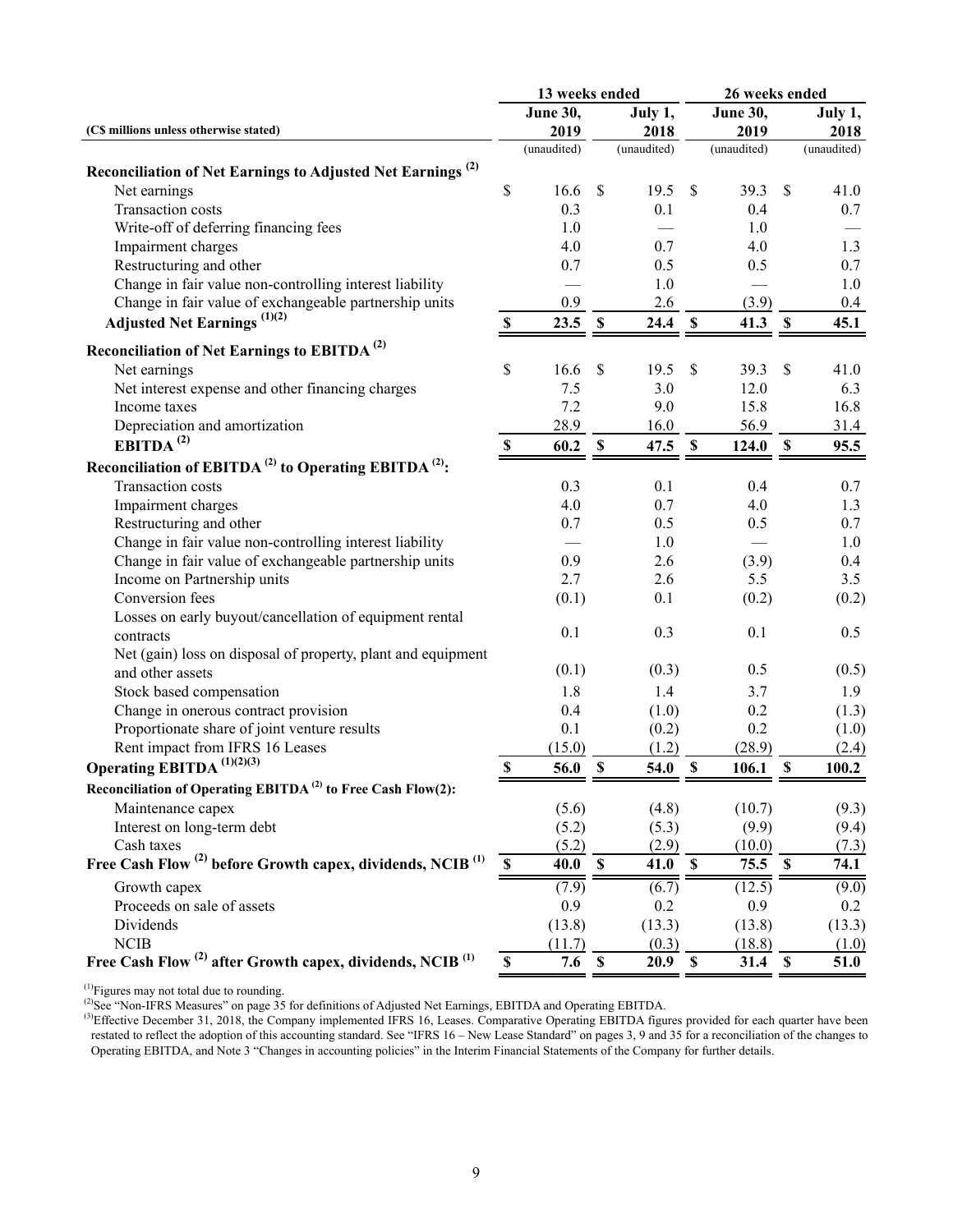|                                                                                        |                 | 13 weeks ended                    | 26 weeks ended      |                       |  |  |  |
|----------------------------------------------------------------------------------------|-----------------|-----------------------------------|---------------------|-----------------------|--|--|--|
|                                                                                        | <b>June 30,</b> | July 1,                           | <b>June 30,</b>     | July 1,               |  |  |  |
| (C\$ millions unless otherwise stated)                                                 | 2019            | 2018                              | 2019                | 2018                  |  |  |  |
|                                                                                        | (unaudited)     | (unaudited)                       | (unaudited)         | (unaudited)           |  |  |  |
| <b>Reconciliation of Operating EBITDA to Adjusted Net</b><br>Earnings <sup>(2)</sup> : | 56.0            | 54.0                              | 106.1               | 100.2                 |  |  |  |
| Net interest expense                                                                   | (6.5)           | (3.0)                             | (10.9)              | (6.3)                 |  |  |  |
| Income taxes                                                                           | (7.2)           | (9.0)                             | (15.8)              | (16.8)                |  |  |  |
| Income on Partnership units                                                            | (2.7)           | (2.6)                             | (5.5)               | (3.5)                 |  |  |  |
| Depreciation and amortization                                                          | (28.9)          | (15.3)                            | (56.9)              | (29.9)                |  |  |  |
| Conversion fees                                                                        | 0.1             | (0.1)                             | 0.2                 | 0.2                   |  |  |  |
| Losses on early buyout/cancellation of equipment rental<br>contracts                   | (0.1)           | (0.3)                             | (0.1)               | (0.5)                 |  |  |  |
| Net (gain) loss on disposal of property, plant and<br>equipment and other assets       | 0.2             | 0.3                               | (0.4)               | 0.5                   |  |  |  |
| Stock based compensation                                                               | (1.8)           | (1.4)                             | (3.7)               | (1.9)                 |  |  |  |
| Change in onerous contract provision                                                   | (0.4)           | 1.0                               | (0.2)               | 1.3                   |  |  |  |
| Proportionate share of joint venture results                                           | (0.2)           | (0.4)                             | (0.5)               | (0.4)                 |  |  |  |
| Rent impact from IFRS 16 Leases                                                        | 15.0            | 1.2                               | 28.9                | 2.4                   |  |  |  |
| Adjusted Net Earnings $^{(1)(2)(3)}$                                                   | 23.5<br>\$      | 24.4<br>$\mathbf S$               | 41.3<br>$\mathbf s$ | $\mathbf{\$}$<br>45.1 |  |  |  |
| Reconciliation of Adjusted Net Earnings <sup>(2)</sup> to Net Earnings                 |                 |                                   |                     |                       |  |  |  |
| <b>Transaction costs</b>                                                               | (0.3)           | (0.1)                             | (0.4)               | (0.7)                 |  |  |  |
| Change in fair value non-controlling interest liability                                |                 | (1.0)                             |                     | (1.0)                 |  |  |  |
| Change in fair value of exchangeable partnership units                                 | (0.9)           | (2.6)                             | 3.9                 | (0.4)                 |  |  |  |
| Impairment charges                                                                     | (4.0)           | (0.7)                             | (4.0)               | (1.3)                 |  |  |  |
| Restructuring and other                                                                | (0.7)           | (0.5)                             | (0.5)               | (0.7)                 |  |  |  |
| Write-off of deferring financing fees                                                  | (1.0)           |                                   | (1.0)               |                       |  |  |  |
| Net Earnings <sup>(1)</sup>                                                            | 16.6<br>\$      | 19.5<br>$\boldsymbol{\mathsf{S}}$ | $\mathbf s$<br>39.3 | $\mathbf{s}$<br>41.0  |  |  |  |

(1)Figures may not total due to rounding.

<sup>(2)</sup>See "Non-IFRS Measures" on page 35 for definitions of Adjusted Net Earnings, EBITDA and Operating EBITDA.

<sup>(3)</sup>Effective December 31, 2018, the Company implemented IFRS 16, Leases. Comparative Operating EBITDA figures provided for each quarter have been restated to reflect the adoption of this accounting standard. See "IFRS 16 – New Lease Standard" on pages 3, 9 and 35 for a reconciliation of the changes to Operating EBITDA, and Note 3 "Changes in accounting policies" in the Interim Financial Statements of the Company for further details.

# **Factors Affecting Our Results of Operations**

# *SRS Growth*

SRS Growth is a metric used in the restaurant industry to compare sales earned in establishing locations over a certain period of time, such as a fiscal quarter, for the current period and the same period in the previous year. SRS Growth helps explain what portion of sales growth can be attributed to growth in established locations separate from the portion that can be attributed to the opening of net new restaurants. Recipe calculates SRS Growth as the percentage increase or decrease in sales of restaurants open for at least 24 complete months. Recipe's SRS Growth results exclude Casey's restaurants as the Company is in the process of winding down its operations; and sales from international operations from 44 New York Fries and 3 East Side Mario's.

SRS Growth is primarily driven by changes in the number of guest transactions and changes in average transaction dollar size. Recipe's SRS Growth results are principally impacted by both its operations and marketing efforts. Recipe's SRS Growth results are also impacted by external factors, particularly macro‑economic developments that affect discretionary consumer spending regionally and across Canada.

Atypical weather conditions over a prolonged period of time can adversely affect Recipe's business. In particular, during the winter months, unusually heavy snowfalls, ice storms, or other extreme weather conditions can impede guest visits to restaurants and, in turn, can negatively impact sales and profitability.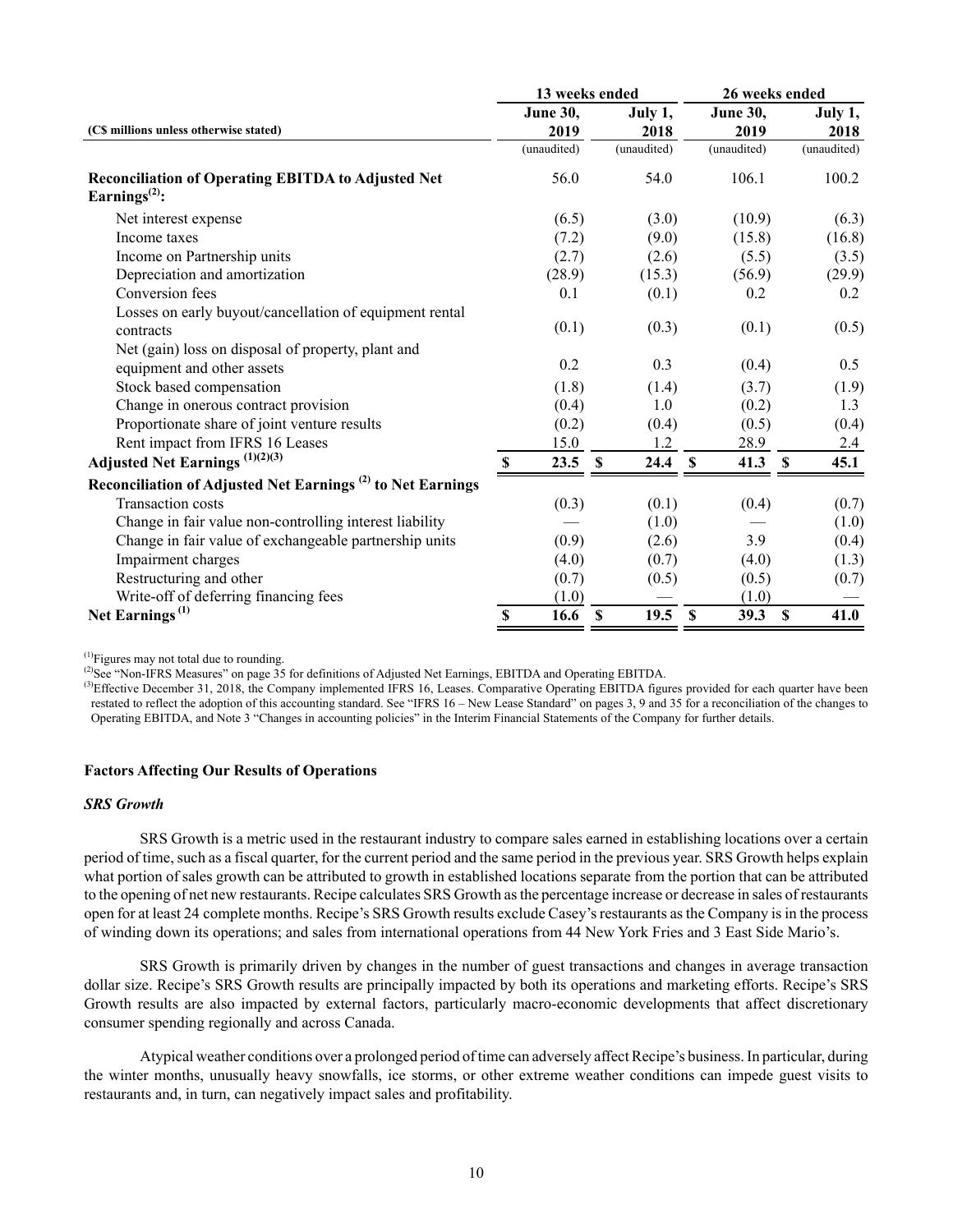Management will continually assess each brand to ensure that it maintains a strong consumer proposition, an engaged franchisee and associate network and a culture that reflects their business goals to achieve leadership in the Restaurant business by putting people at the center of everything they do.

To continually ensure a strong Consumer Proposition, management will focus on 4 fundamental pillars for the Guest Experience; Quality of Food, Quality of Service, Value for the Experience and Ambience. This will continue to include the use of technology to improve both the timeliness and transparency of data but also the integration of that data to enable management to be more effective and efficient in delivering a great guest experience. Further focus on developing effective training programs for both leadership, franchisees and front line associates will also be enhanced as a critical component to having a successful formula to build SRS by increasing guest transactions.

 SRS growth for the 13 and 26 weeks ended June 30, 2019 was a decrease of 1.7% compared to 2018. Contributing factors to our SRS results include mixed performance between our brands; early progress on our new 4-pillar operating model (Quality of Food, Quality of Service, Ambiance and Value for the Experience), with much work still to be done; and challenging winter and spring weather conditions across the country during the first and second quarters.

Management continues to focus on both short-term and long-term strategies to improve SRS through restaurant renovations, greater emphasis on menu innovation, enhanced guest experiences, expanded off-premise sales through new and improved e-commerce applications, operational excellence initiatives including using technology to improve the timeliness and transparency of data, and brand specific digital-social media marketing as described in the Highlights and Outlook sections of this MD&A.

# *Competition*

The Canadian Restaurant Industry has been and continues to be intensely competitive and it continues to evolve. While guests' expectations have increased over the years, many of the factors that impact their decisions remain the same: quality of food, service, value (including convenience) and ambiance. Recipe competes with a range of competitors including large national and regional restaurant chains and local independent restaurant operators. While independent operators continue to have a significant share in the restaurant industry, Recipe's management believes that its scale will continue (especially in today's macro environment), offer significant competitive advantages compared to their independent counterparts. These advantages include lower food costs through greater purchasing power, strategic partnerships such as with Google, Scene and CAA, stronger selection of sites and a long history and expertise in real estate negotiations.

# *Restaurant Portfolio Management and Continuous Network Improvement*

The opening and success of new restaurants is dependent on a number of factors, including: availability of suitable sites; negotiation of acceptable lease terms for new locations; attracting qualified franchisees with suitable financing; availability, training and retention of management and other employees necessary to operate new corporate restaurants; and other factors, some of which are beyond Recipe's control. Management continues to review its portfolio of restaurants to maximize site potential and profitability to the Company. For restaurant locations that no longer fit the longer strategic plan of the Company, Management will take steps to exit these under-performing sites.

Restaurant renovations also contribute to network improvement. However, the timing of renovations is dependent on having sufficient term remaining on both the particular franchise agreement and lease agreement. Franchisees are responsible for financing franchise restaurant renovations. We have found that renovations are most successful when they include changes to the exterior and interior coupled with a fresh approach to guest service and experience. During the 13 and 26 weeks ended June 30, 2019, the Company completed 26 and 37 renovations, respectively.

See "Non-IFRS Measures" on page 35 for a description of how Recipe calculates SRS growth. SRS Growth for individual brands may be higher or lower than SRS Growth for all restaurants combined, and in some cases, SRS Growth, for individual brands, may be negative.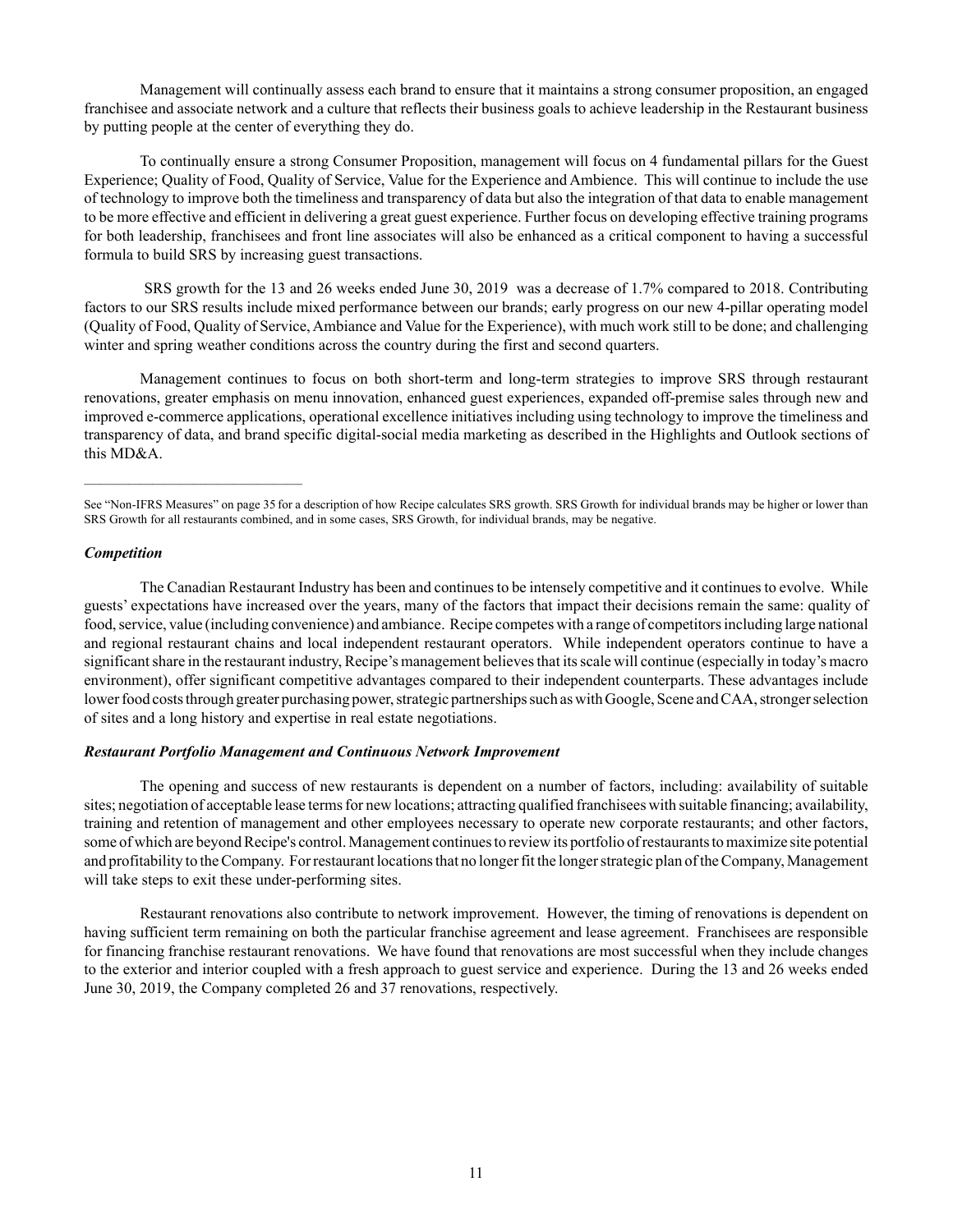Recipe's restaurant network consists of company-owned corporate locations and franchised locations. As at the end of June 30, 2019, there were 1,384 restaurants. The following table presents the changes in Recipe's restaurant unit count:

|                                            | For the 26 weeks ended |               |                |              |                     |            |                |              |  |  |  |  |  |  |
|--------------------------------------------|------------------------|---------------|----------------|--------------|---------------------|------------|----------------|--------------|--|--|--|--|--|--|
|                                            |                        | June 30, 2019 |                |              | <b>July 1, 2018</b> |            |                |              |  |  |  |  |  |  |
|                                            |                        |               | Joint          |              |                     |            | Joint          |              |  |  |  |  |  |  |
| Unit count (unaudited)                     | Corporate              | Franchised    | <b>Venture</b> | <b>Total</b> | Corporate           | Franchised | <b>Venture</b> | <b>Total</b> |  |  |  |  |  |  |
| Beginning of year $(1)$                    | 208                    | 1,128         | 46             | 1,382        | 169                 | 1,049      | 54             | 1,272        |  |  |  |  |  |  |
| Acquisitions <sup><math>(2)</math></sup> . | $\overline{2}$         |               |                | 2            | 49                  | 57         |                | 106          |  |  |  |  |  |  |
| New openings                               |                        | 20            | 2              | 23           | 2                   | 22         | 3              | 27           |  |  |  |  |  |  |
| Closures                                   | (10)                   | (12)          | (1)            | (23)         | (6)                 | (17)       | (3)            | (26)         |  |  |  |  |  |  |
| Casey's closures                           |                        |               |                |              |                     |            |                |              |  |  |  |  |  |  |
| Corporate buybacks $^{(3)}$                | 9                      | (9)           |                |              | 3                   | (3)        |                |              |  |  |  |  |  |  |
| Restaurants re-franchised <sup>(4)</sup>   | (1)                    | 2             | (1)            |              | (5)                 | 5          |                |              |  |  |  |  |  |  |
| End of period                              | 209                    | 1,129         | 46             | 1,384        | 212                 | 1,113      | 54             | 1,379        |  |  |  |  |  |  |

(1) Unit count excludes East Side Mario's restaurants located in the United States.

(2) The Keg was acquired on February 22, 2018.

(3) Corporate buy backs represent previously franchised restaurants acquired by the Company to operate corporately.

(4) Restaurants re-franchised represent corporate restaurants re-franchised to be operated by a franchisee.

During the 26 weeks ended June 30, 2019, excluding the acquisitions, the Company opened 23 new restaurant locations and closed 23 locations. Included in the closures were 13 under-performing locations where the closure will benefit the overall system performance and the Company's profitability going forward. Management will continue to review its portfolio of restaurants and will opportunistically close under-performing or non-strategic locations that will benefit the Company long term. Management expects to achieve positive net new restaurants openings for the full year ended 2019.

# **Financial results**

#### *System Sales*

System Sales for the 13 and 26 weeks ended June 30, 2019 were \$871.3 million and \$1,722.0 million compared to \$874.2 million and \$1,630.1 million in 2018, representing a decrease of \$2.9 million or 0.3% for the quarter and an increase of \$91.9 million or 5.6% year to date. The decrease in System Sales is related to the SRS decline of 1.7% offset by the addition of The Keg in February 2018.

## *Total gross revenue*

Total gross revenue represents sales from corporate restaurants and catering division, franchise revenues (including royalty fees net of agreed subsidies, new franchise fees, marketing fund contributions, property and equipment rental income and corporate to franchise conversion fees), fees generated from Recipe's off-premise call centre business, new restaurant development revenue, and St-Hubert food processing and distribution revenues from sales to retail grocery customers and to its franchise network.

Total gross revenue was \$311.9 million and \$616.5 million for the 13 and 26 weeks ended June 30, 2019 compared to \$309.5 million and \$553.7 million in 2018, representing an increase of \$2.4 million or 0.8% for the quarter and an increase of \$62.8 million or 11.3% year to date. The increase in gross revenues was primarily related to the addition of The Keg in February 2018 and increases in retail and catering sales, partially offset by SRS decreases.

#### *Selling, general and administrative expenses*

SG&A expenses represent direct corporate restaurant costs such as labour, other direct corporate restaurant operating costs (e.g. supplies, utilities, net marketing, property taxes), overhead costs, marketing fund transfers, franchisee rent assistance and bad debts, central overhead costs, The Keg royalty expense, costs related to the food processing and distribution division, losses on early buyout / cancellation of equipment rental agreements and depreciation and amortization on other assets. These expenses are offset by vendor purchase allowances.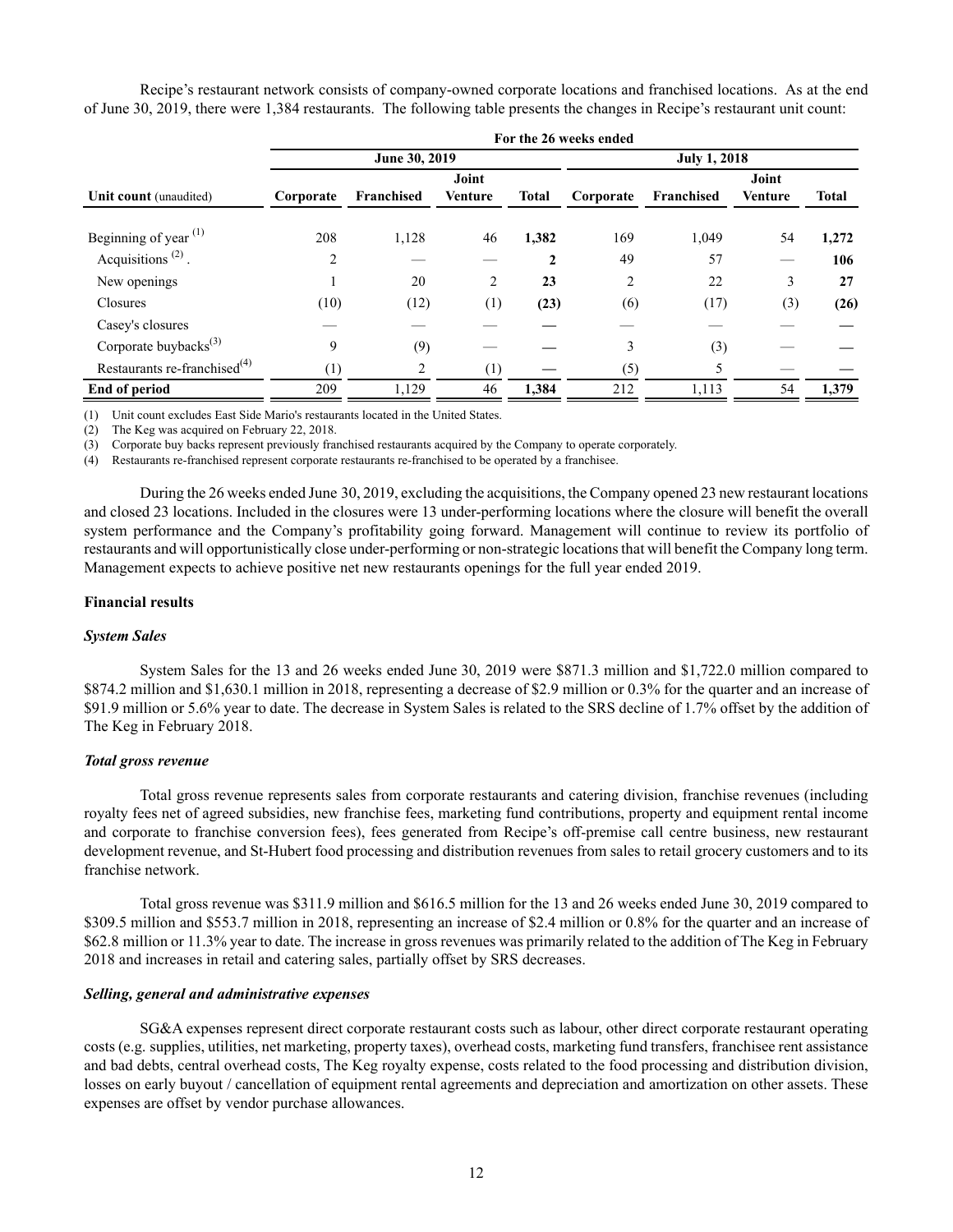In 2018 and prior years, SG&A included rent expense related to head office and corporate locations, and net rent expense related to franchise sublease locations. As a result of the adoption of IFRS 16 – New Lease Standard, SG&A no longer includes net rent and lease costs but includes increased depreciation related to head office and corporately owned locations.

Direct corporate restaurant labour costs and other direct corporate restaurant operating and overhead costs are impacted by the number of restaurants, provincial minimum wage increases and the Company's ability to manage input costs through its various cost monitoring programs. Central overhead costs are impacted by general inflation, market conditions for attracting and retaining key personnel and management's ability to control discretionary costs. Food processing and distribution costs are impacted by minimum wage increases, union contract negotiations, volume of sales and the Company's ability to manage controllable costs related to the promotion, manufacture and distribution of products. Franchisee rent assistance and bad debts are impacted by franchisee sales and overall franchisee profitability. Vendor purchase allowances are impacted by the volume of purchases, inflation and fluctuations in the price of negotiated products and services. Losses on early buyout/cancellation of equipment rental contracts, recognition of lease cost and tenant inducements, and depreciation and amortization represent non-cash expenses generally related to historical transactions where corporate restaurants were converted to franchise.

|                                                                   |                         | 13 weeks ended |   | 26 weeks ended |    |                 |             |       |  |
|-------------------------------------------------------------------|-------------------------|----------------|---|----------------|----|-----------------|-------------|-------|--|
|                                                                   | <b>June 30.</b><br>2019 |                |   | July 1,        |    | <b>June 30.</b> | July 1,     |       |  |
| (C\$ thousands unless otherwise stated)                           |                         |                |   | 2018           |    | 2019            |             | 2018  |  |
|                                                                   |                         | (unaudited)    |   | (unaudited)    |    | (unaudited)     | (unaudited) |       |  |
| Corporate restaurant expenses                                     | \$                      | 112.4          | S | 111.0          | S  | 223.6           | \$.         | 197.2 |  |
| Advertising fund transfers                                        |                         | 16.1           |   | 15.6           |    | 31.3            |             | 30.0  |  |
| Franchise assistance and bad debt                                 |                         | 0.5            |   | 2.4            |    | 1.6             |             | 4.4   |  |
| The Keg royalty expense                                           |                         | 6.1            |   | 6.0            |    | 12.8            |             | 8.5   |  |
| Depreciation and amortization <sup>(2)</sup>                      |                         | 28.4           |   | 15.3           |    | 55.8            |             | 29.9  |  |
| Other $^{(3)}$                                                    |                         | (0.1)          |   | 24.2           |    | 3.1             |             | 32.5  |  |
| Total selling, general and administrative expenses <sup>(1)</sup> | \$                      | 163.4          | S | 174.6          | \$ | 328.3           | S           | 302.4 |  |
| $^{(2)}$ Depreciation related to right-of-use asset               |                         | (11.1)         |   | (0.3)          |    | (22.9)          |             | (1.5) |  |
| $^{(3)}$ Rent impact related to new lease standard                |                         | 15.0           |   | 1.2            |    | 28.9            |             | 2.4   |  |
| SG&A before the impact from the new lease standard                | S                       | 167.3          | S | 175.5          |    | 334.3           | S           | 303.3 |  |

(1) Figures may not total due to rounding.

 $^{(2)}$  Included in depreciation and amortization are \$11.1 million and \$22.9 million for the 13 and 26 weeks ended June 30, 2019 related to depreciation of Rightof-use assets as a result of the new lease standard IFRS 16, "IFRS 16 – New Lease Standard" compared to \$0.3 million and \$1.5 million in 2018.

<sup>(3)</sup> Change in other expenses includes the impact from rent expense of \$15.0 million and \$28.9 million for the 13 and 26 weeks ended June 30, 2019 related to the new lease standard IFRS 16, see "IFRS 16 – New Lease Standard" compared to \$1.2 million and \$2.4 million in 2018.

SG&A expenses for the and 13 and 26 weeks ended June 30, 2019 was \$163.4 million and \$328.3 million compared to \$174.6 million and \$302.4 million in 2018, representing a decrease of \$11.2 million or 6.4% for the quarter and an increase of \$25.9 million or 8.6% year to date. SG&A before the impact from the new lease standard was \$167.3 million compared to \$175.5 million for the same quarter in 2018. The decrease in the quarter is largely related to cost controls resulting in lower overhead expenses as well as improvement to the quality of sales due to the ongoing practice to open new franchise restaurants at the standard royalty rate while closing or taking back under-performing previously subsidized locations. Year to date, SG&A expenses excluding the impact from the new lease standard was \$334.3 million compared to \$303.3 million in 2018. The increase is primarily from the full period impact of The Keg.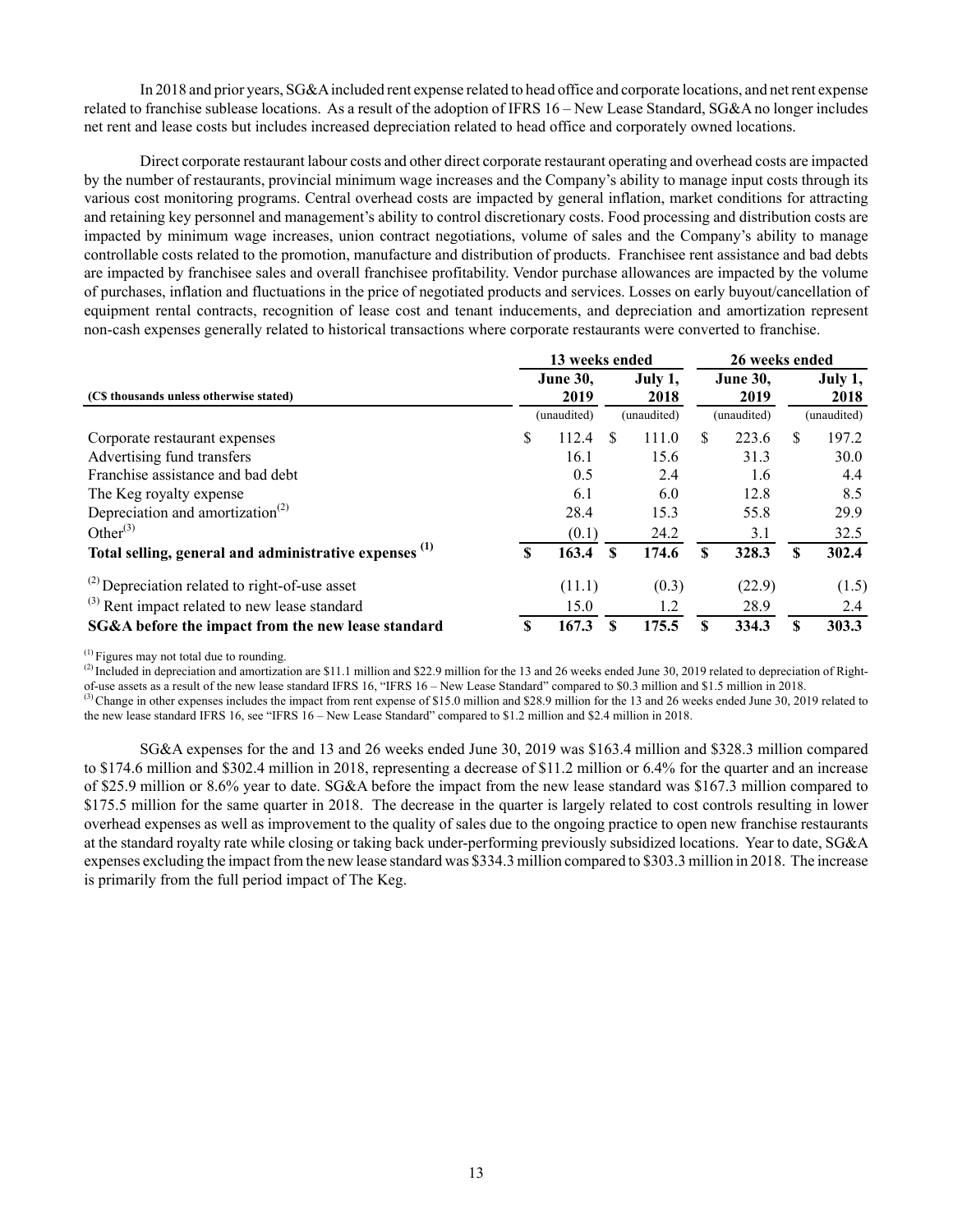#### *Net interest expense and other financing charges*

Finance costs are derived from Recipe's financing activities which include the Existing Credit Facility, amortization of financing fees, interest income on The Keg Partnership units and net interest expense related to the new lease standard.

|                                                                       |    | 13 weeks ended          |              |                 | 26 weeks ended |                         |          |                 |  |
|-----------------------------------------------------------------------|----|-------------------------|--------------|-----------------|----------------|-------------------------|----------|-----------------|--|
| (C\$ thousands unless otherwise stated)                               |    | <b>June 30.</b><br>2019 |              | July 1,<br>2018 |                | <b>June 30.</b><br>2019 |          | July 1,<br>2018 |  |
|                                                                       |    | (unaudited)             |              | (unaudited)     |                | (unaudited)             |          | (unaudited)     |  |
| Interest expense on long-term debt                                    | \$ | 5.2                     | <sup>S</sup> | 5.3             | -S             | 9.9                     | -S       | 9.4             |  |
| Financing costs                                                       |    | 0.2                     |              | 0.2             |                | 0.4                     |          | 0.3             |  |
| Write off of deferred financing fees                                  |    | 1.0                     |              |                 |                | 1.0                     |          |                 |  |
| Interest expense - other                                              |    | 0.1                     |              | 0.1             |                | 0.1                     |          | 0.2             |  |
| Interest income on Partnership units                                  |    | (2.7)                   |              | (2.6)           |                | (5.5)                   |          | (3.5)           |  |
| Interest income                                                       |    | (0.4)                   |              | (0.5)           |                | (0.9)                   |          | (1.0)           |  |
| Net interest before the impact from the new lease standard            | S  | 3.4                     | $\mathbf{s}$ | 2.5             | $\mathbf{s}$   | 5.0                     | <b>S</b> | 5.4             |  |
| Interest on lease obligations                                         |    | 8.8                     |              | 0.5             |                | 16.4                    |          | 0.9             |  |
| Interest income on lease receivable                                   |    | (4.8)                   |              |                 |                | (9.5)                   |          |                 |  |
| Total net interest expense and other financing charges <sup>(1)</sup> | S  | 7.5                     | -S           | 3.0             | \$             | 12.0                    | £.       | 6.3             |  |

 $<sup>(1)</sup>$  Figures may not total due to rounding.</sup>

Excluding the net interest related to the new lease standard, net interest expense and other financing charges were \$3.4 million compared to \$2.5 million in 2018, an increase of \$0.9 million. The increase is primarily related to the non-cash write off of deferring financing fees related to the credit facilities that were renewed in May 2019. Year to date, net interest expense and other financing charges were \$5.0 million compared to \$5.4 million in 2018, a decrease of \$0.4 million. The decrease is due to a full year of interest income from Keg Partnership units partially offset by a full quarter of The Keg interest on longterm debt expense and the write off of deferring financing fees.

#### *Income taxes*

The Company recorded a current income tax expense of \$6.3 million and \$13.4 million for the 13 and 26 weeks ended June 30, 2019, compared to \$2.9million and \$5.5 million in 2018, representing an increase of \$3.4 million and an increase of \$7.9 million, respectively. The increase in current income tax expense is primarily related to the Company now being fully taxable as prior year losses have been utilized for tax purposes and was offset by reduced deferred tax expense.

The Company recorded a net deferred income tax expense of \$0.9 million and \$2.4 million for the 13 and 26 weeks ended June 30, 2019, compared to an expense of \$6.1 million and \$11.2 million 2018, representing a deferred income tax expense reduction of \$5.2 million and \$8.8 million, respectively. The deferred income tax expense reduction is primarily related to the 2018 utilization of prior years' loss carry forward balances and the reversal of the related deferred tax asset in 2018.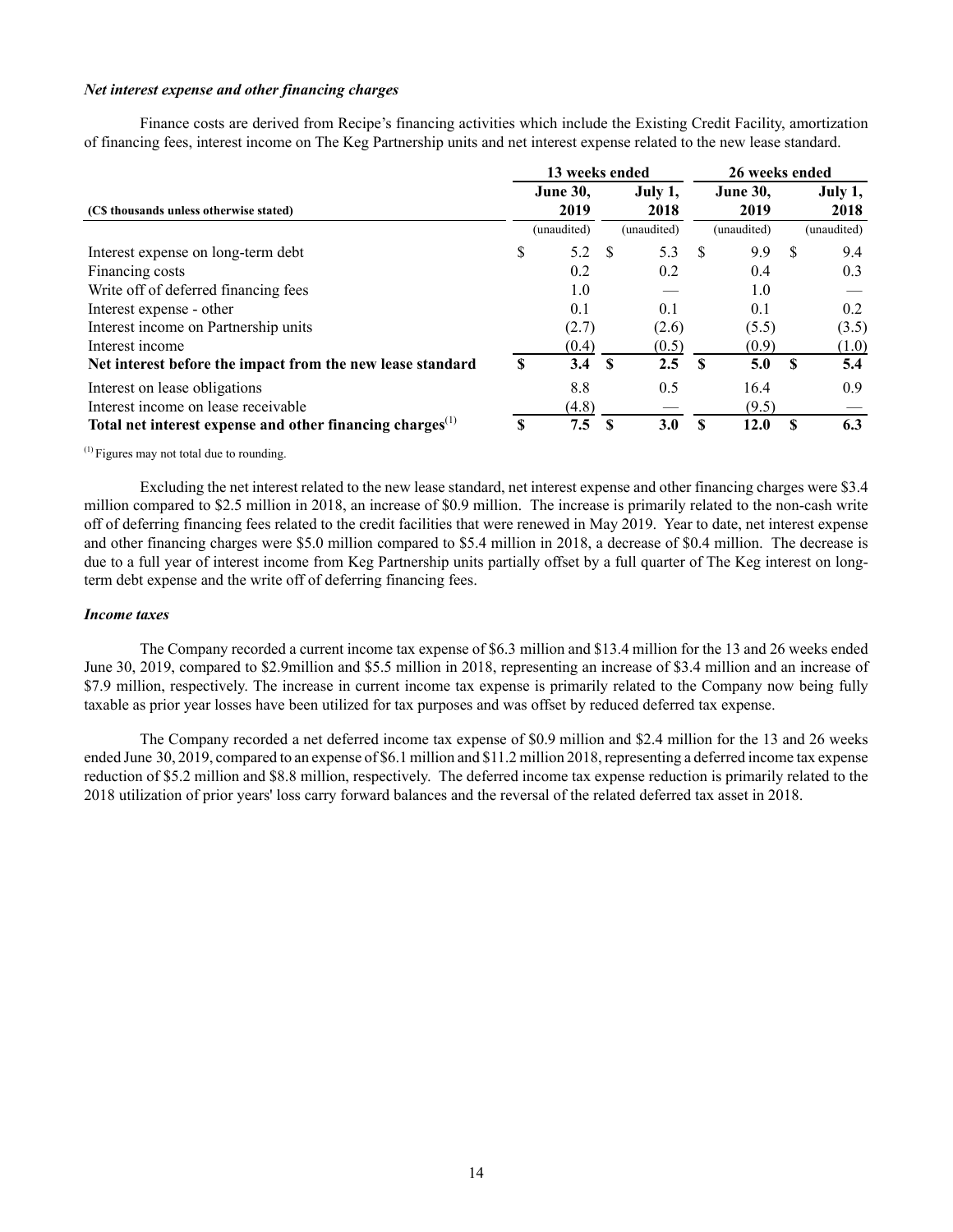### *Net earnings*

Net earnings were \$16.6 million and \$39.3 million for the 13 and 26 weeks ended June 30, 2019 compared to \$19.5 million and \$41.0 million in 2018, representing a decrease of \$2.9 million for the quarter and a decrease of \$1.7 million year to date.

The net \$2.9 million decrease in the quarter was primarily driven by the \$2.0 million increase in Operating EBITDA, a \$1.8 million decrease in income tax expense and a \$2.7 million reduction in non-cash fair value changes related to the Exchangeable Keg Partnership units and non-controlling interest liability that was offset by a \$4.7 million increase in non-cash impairment and onerous contract expenses, \$2.6 million higher depreciation and amortization expense (before IFRS Lease Standard<sup>(2)</sup> changes), a non-cash write-off of deferring financing fees of \$1.0 million, higher stock based compensation of \$0.4 million and a net \$0.6 million expense impact related to the new IFRS Lease Standard<sup>(2)</sup> (see IFRS 16 New Lease Standard).

The net \$1.7 million decrease year to date was primarily driven by the \$5.9 million increase in Operating EBITDA and a \$5.3 million reduction in non-cash fair value adjustments related to the Exchangeable Keg Partnership units and noncontrolling interest liability and a \$1.0 million reduction in income tax expense, offset by \$4.9 million higher depreciation and amortization expense (before IFRS Lease Standard<sup>(2)</sup> changes), non-cash impairment and onerous contract expense increases of \$4.1 million, a non-cash write-off of deferring financing fees in the amount of \$1.0 million, higher stock based compensation expense of \$1.8 million, an increase in loss on disposal of assets of \$1.0 million, and a net \$0.9 million expense related to the new IFRS Lease Standard<sup>(2)</sup> (see IFRS 16 - New Lease Standard).

#### *Free Cash Flow*

|                                                                      | 13 weeks ended |                         |     |                 |              | 26 weeks ended          |              | rolling 12 months |     |                         |                    |                 |
|----------------------------------------------------------------------|----------------|-------------------------|-----|-----------------|--------------|-------------------------|--------------|-------------------|-----|-------------------------|--------------------|-----------------|
| (C\$ millions unless otherwise stated)                               |                | <b>June 30.</b><br>2019 |     | July 1,<br>2018 |              | <b>June 30,</b><br>2019 |              | July 1,<br>2018   |     | <b>June 30,</b><br>2019 |                    | July 1,<br>2018 |
| Free cash flow $(1)(2)$ , before growth capex, dividends<br>and NCIB | S              | 40.0                    | -S  | 41.0            | \$.          | 75.5                    | \$.          | 74.1              | \$. | 159.6                   | S                  | 148.9           |
| Free cash flow per share - Basic (in dollars)                        | \$             | 0.65                    | \$. | 0.66            | \$.          | 1.23                    | \$.          | 1.21              | \$. | 2.58                    | -S                 | 2.47            |
| Free cash flow per share - Diluted (in dollars)                      | \$             | 0.63                    | S   | 0.63            | \$           | 1.18                    | \$.          | 1.16              | S   | 2.49                    | S                  | 2.38            |
| <b>Dividends</b>                                                     | $\mathbf s$    | 13.8                    | S   | 13.3            | \$.          | 13.8                    | \$.          | 13.3              | -S  | 27.1                    | $\mathbf{\hat{s}}$ | 25.3            |
| Dividends per share - Basic (in dollars)                             | \$             | 0.22                    | S   | 0.21            | \$.          | 0.22                    | \$.          | 0.22              | -S  | 0.44                    | -S                 | 0.42            |
| Dividends per share - Diluted (in dollars)                           | \$             | 0.22                    | \$  | 0.21            | \$.          | 0.22                    | \$.          | 0.21              | \$. | 0.42                    | -S                 | 0.40            |
| <b>EPS</b>                                                           |                |                         |     |                 |              |                         |              |                   |     |                         |                    |                 |
| Basic earnings per share                                             | \$             | 0.27                    | \$  | 0.31            | £.           | 0.64                    | \$.          | 0.67              | \$. | 1.17                    | \$.                | 1.49            |
| Diluted earnings per share                                           | \$             | 0.26                    | \$  | 0.30            | \$.          | 0.61                    | \$           | 0.65              | \$  | 1.13                    | \$.                | 1.43            |
| Adjusted basic earnings per share                                    | \$             | 0.38                    | \$  | 0.39            | \$.          | 0.67                    | \$.          | 0.74              | \$. | 1.67                    | \$.                | 1.64            |
| Adjusted diluted earnings per share                                  | \$             | 0.37                    | \$  | 0.38            | \$.          | 0.65                    | \$           | 0.71              | \$  | 1.61                    | \$.                | 1.58            |
| <b>Shares repurchased</b>                                            | \$             | 11.7                    | S   | 0.3             | $\mathbf{s}$ | 18.8                    | $\mathbf{s}$ | 1.0               | S   | <b>34.0</b>             | \$.                | 34.3            |
| Number of shares repurchased                                         |                | 437,727                 |     | 11,010          |              | 703,924                 |              | 38,447            |     | 1,300,237               |                    | 1,467,905       |
| <b>Growth capex</b>                                                  | <b>S</b>       | 7.9                     | S   | 6.7             | \$.          | 12.5                    | <b>S</b>     | 9.0               | S   | 20.4                    | <b>S</b>           | 23.4            |

**(1)** See "Non-IFRS Measures" on page 35 for definitions of Operating EBITDA and Free Cash Flow. See page 9 for a reconciliation of Net Earnings to Operating EBITDA and to Free Cash Flow.

 $^{(2)}$  Effective December 31, 2018, the Company implemented IFRS 16, Leases. Comparative Operating EBITDA figures provided for each quarter have been restated to reflect the adoption of this accounting standard. See "IFRS 16 – New Lease Standard" on pages 3, 9 and 35 for a reconciliation of the changes to Operating EBITDA, and Note 3 "Changes in accounting policies" in the Interim Financial Statements of the Company for further details.

The Company generates significant Free Cash  $Flow^{(1)}$  which provides the Company the ability to fund growth and enhance shareholder returns. Free Cash Flow before growth capex, dividends, and share repurchases under the Company's NCIB for the 13 weeks ended June 30, 2019 was \$40.0 million compared to \$41.0 million for the 13 weeks ended July 1, 2018. Year to date, Free Cash Flow before growth capex, dividends, and share repurchases was \$75.5 million compared to \$74.1 million in 2018.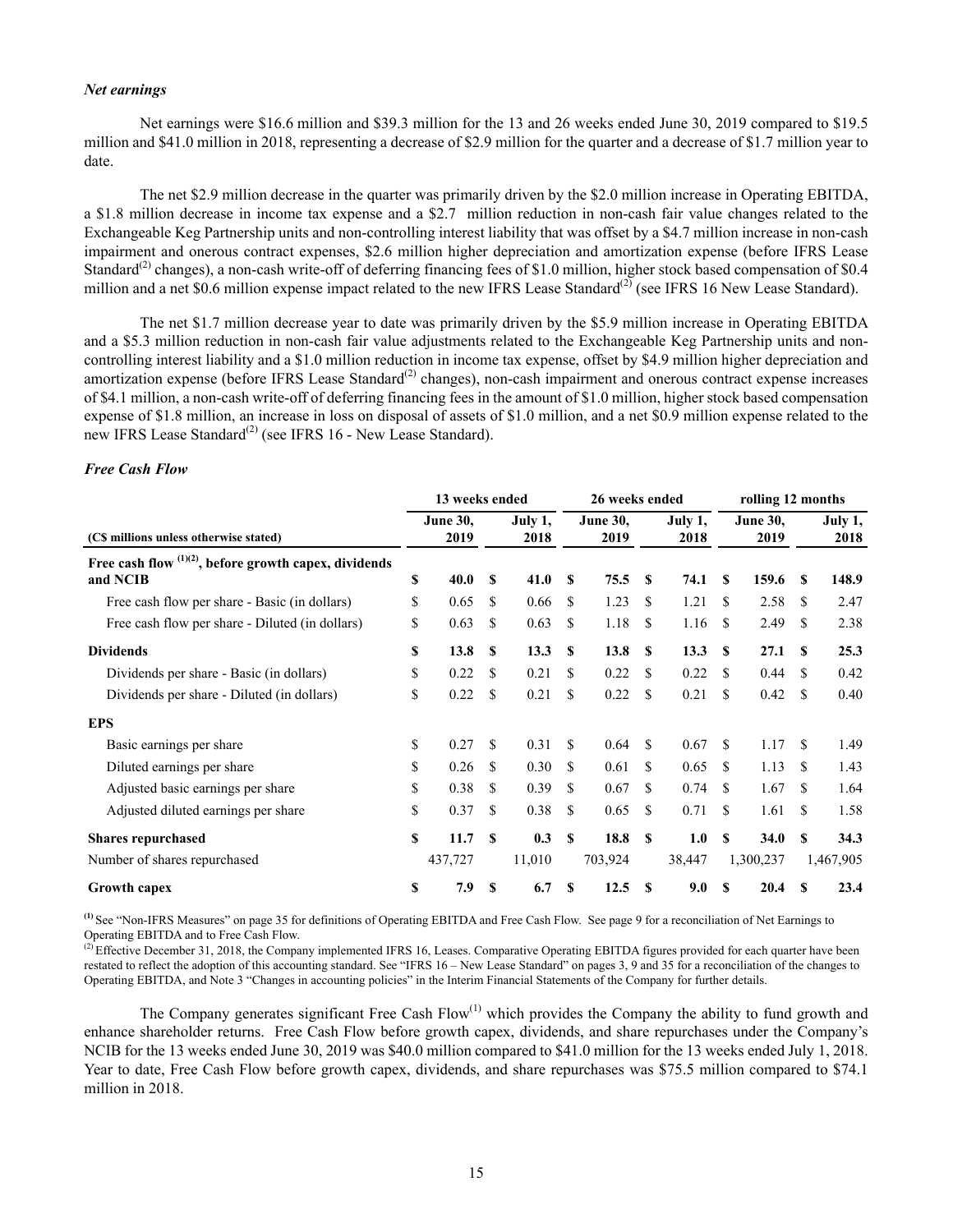On a rolling 12 month basis, Free Cash Flow before growth capex, dividends, and share repurchases under the Company's NCIB for the 12 month period ending June 30, 2019 was \$159.6 million compared to \$148.9 million in 2018, an increase of \$10.7 million or 7.2%. During this 12 month period, the Company repaid \$75.7 million on its credit facilities, a reduction equal to the amounts drawn on the Company's credit facilities to complete The Keg merger in February 2018.

In 2019 and in future reporting periods, Free Cash Flow will be reduced by income taxes that the Company will be paying now that prior years' tax loss carry forward balances have been utilized. 2019 cash income tax will benefit from a low installment base from 2018 and 2020 cash income tax will be higher than normal because of 2019 end of year tax payments plus normal installments.

Free Cash Flow before growth capex, dividends, and share repurchases per share on a diluted basis was \$0.63 for the 13 weeks ended June 30, 2019 compared to \$0.63 for the 13 weeks ended July 1, 2018. Year to date, Free Cash Flow before growth capex, dividends, and share repurchases per share on a diluted basis was \$1.18 compared to \$1.16 in 2018.

 During the 13 weeks ended June 30, 2019, the Company paid dividends of \$13.8 million or \$0.22 dividends per share, and repurchased 437,727 shares at \$11.7 million, compared to \$13.3 million or \$0.21 dividends per share, and repurchases of 11,010 shares costing \$0.3 million in 2018. Year to date, the Company declared dividends of \$13.8 million or \$0.22 dividends per share, and repurchased 703,924 shares at \$18.8 million, compared to \$13.3 million or \$0.22 dividends per share, and repurchases of 38,447 shares costing \$1.0 million in 2018.

On a rolling 12 month basis, the Company declared dividends of \$27.1 million or \$0.44 dividends per share, and repurchased 1,300,237 shares at \$34.0 million, compared to \$25.3 million or \$0.42 dividends per share, and repurchases of 1,467,905 shares costing \$34.3 million in 2018.

The Company's strong Free Cash Flow will enable the Company to fund growth and continue pursue strategic opportunities to further enhance shareholder value, including acquisitions, share repurchases and dividend increases.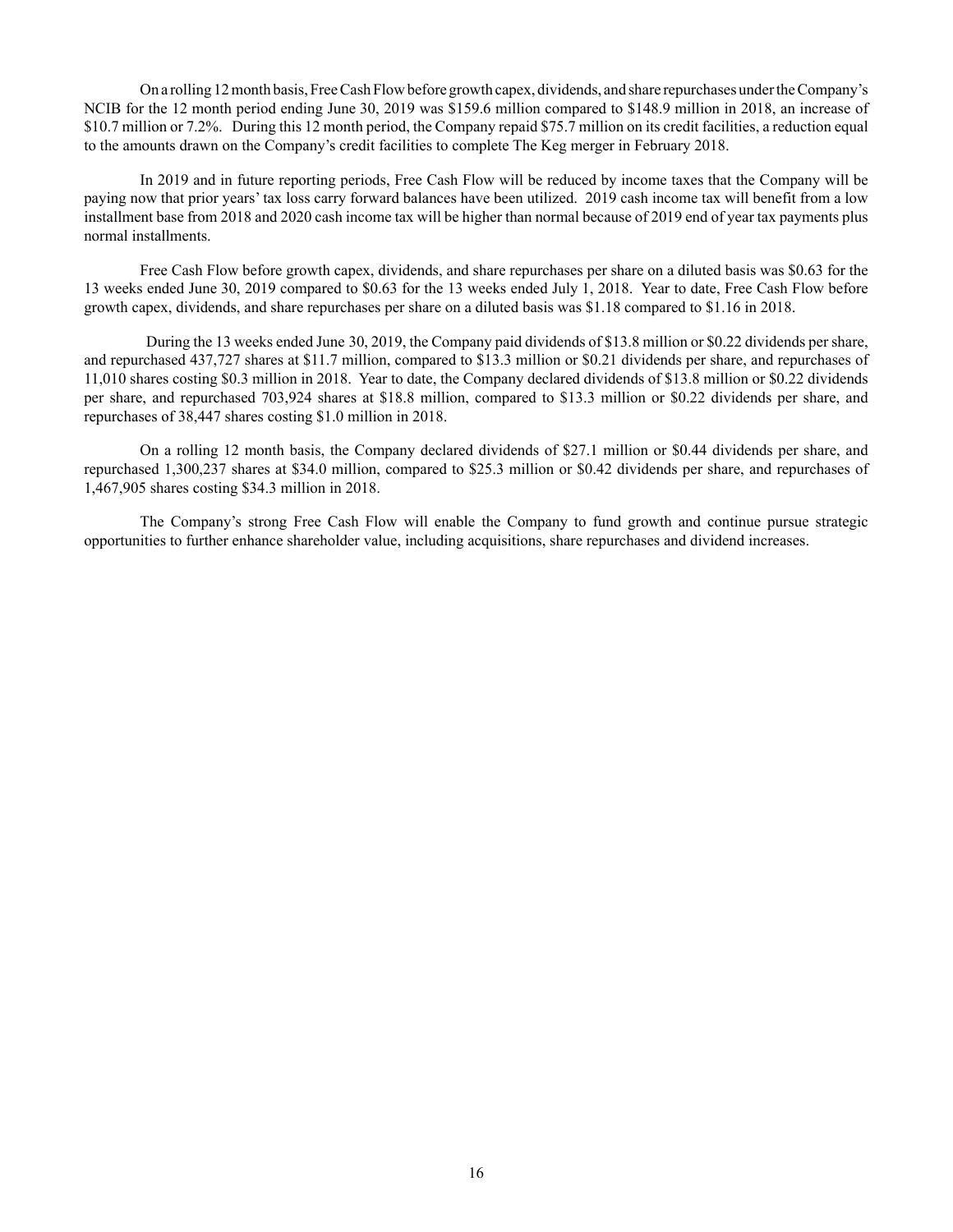#### **Segment Performance**

Recipe divides its operations into the following four business segments: corporate restaurants, franchise restaurants, retail and catering, and central operations.

The Corporate restaurant segment includes the operations of the company-owned restaurants, the proportionate results from the Company's joint venture restaurants from the Original Joe's investment, the Burger's Priest investment, and 1909 Taverne Moderne joint venture, which generate revenues from the direct sale of prepared food and beverages to consumers.

Franchised restaurants represent the operations of its franchised restaurant network operating under the Company's several brand names from which the Company earns royalties calculated at an agreed upon percentage of franchise and joint venture restaurant sales. Recipe provides financial assistance to certain franchisees and the franchise royalty income reported is net of any assistance being provided.

Retail and catering represent sales of St-Hubert, Swiss Chalet, and Keg branded products; and other private label products produced and shipped from the Company's manufacturing plant and distribution centers to retail grocery customers and to its network of St-Hubert restaurants. Catering represents sales and operating expenses related to the Company's catering divisions which operate under the names of Pickle Barrel, Rose Reisman, and Marigolds and Onions.

Central operations includes sales from call centre services which earn fees from off-premise phone, mobile and web orders processed for corporate and franchised restaurants; income generated from the lease of buildings and certain equipment to franchisees; and the collection of new franchise and franchise renewal fees. Central operations also includes corporate (nonrestaurant) expenses which include head office people and non-people overhead expenses, finance and IT support, occupancy costs, and general and administrative support services offset by vendor purchase allowances. The Company has determined that the allocation of corporate (non-restaurant) revenues and expenses which include finance and IT support, occupancy costs, and general and administrative support services would not reflect how the Company manages the business and has not allocated these revenues and expenses to a specific segment.

The CEO, the Executive Chair of the Board, and the CFO are the chief operating decision makers and they regularly review the operations and performance by segment. The CEO, the Executive Chair of the Board and CFO review operating income as a key measure of performance for each segment and to make decisions about the allocation of resources. The accounting policies of the reportable operating segments are the same as those described in the Company's summary of significant accounting policies. Segment results include items directly attributable to a segment as well as those that can be allocated on a reasonable basis.

For purposes of measuring Segment Performance, the Company will report Segment Operating EBITDA contribution and related components following pre-IFRS 16 accounting policies similar to 2018 and prior reporting periods.

## *Operating EBITDA*

Operating EBITDA<sup>(1)(2)</sup> before The Keg royalty expense was \$59.4 million, representing 6.8% contribution as a percentage of Total System Sales for the 13 weeks ended June 30, 2019 compared to \$57.5 million representing 6.6% in 2018. Year to date, Operating EBITDA<sup> $(1)(2)$ </sup> before The Keg royalty expense was \$113.4 million, representing 6.6% contribution as a percentage of Total System Sales for the 26 weeks ended June 30, 2019 compared to \$105.1 million representing 6.4% in 2018.

Operating EBITDA<sup>(1)(2)</sup> after The Keg royalty expense was \$56.0 million for the 13 weeks ended June 30, 2019 compared to \$54.0 million in 2018, representing an increase of \$2.0 million or 3.7% for the quarter. Year to date, Operating EBITDA<sup>(1)(2)</sup> after The Keg royalty expense was \$106.1 million for the 26 weeks ended June 30, 2019 compared to \$100.2 million in 2018, representing an increase of \$5.9 million or 5.9%. The increases were driven by higher contribution in the franchise segment from the addition The Keg in February 2018, as well as improvement to the quality of sales due to the ongoing practice to open new franchise restaurants at the standard royalty rate while closing or taking back under-performing previously subsidized locations, and from increases in the retail and catering and central segments that offset a decrease in the corporate segment.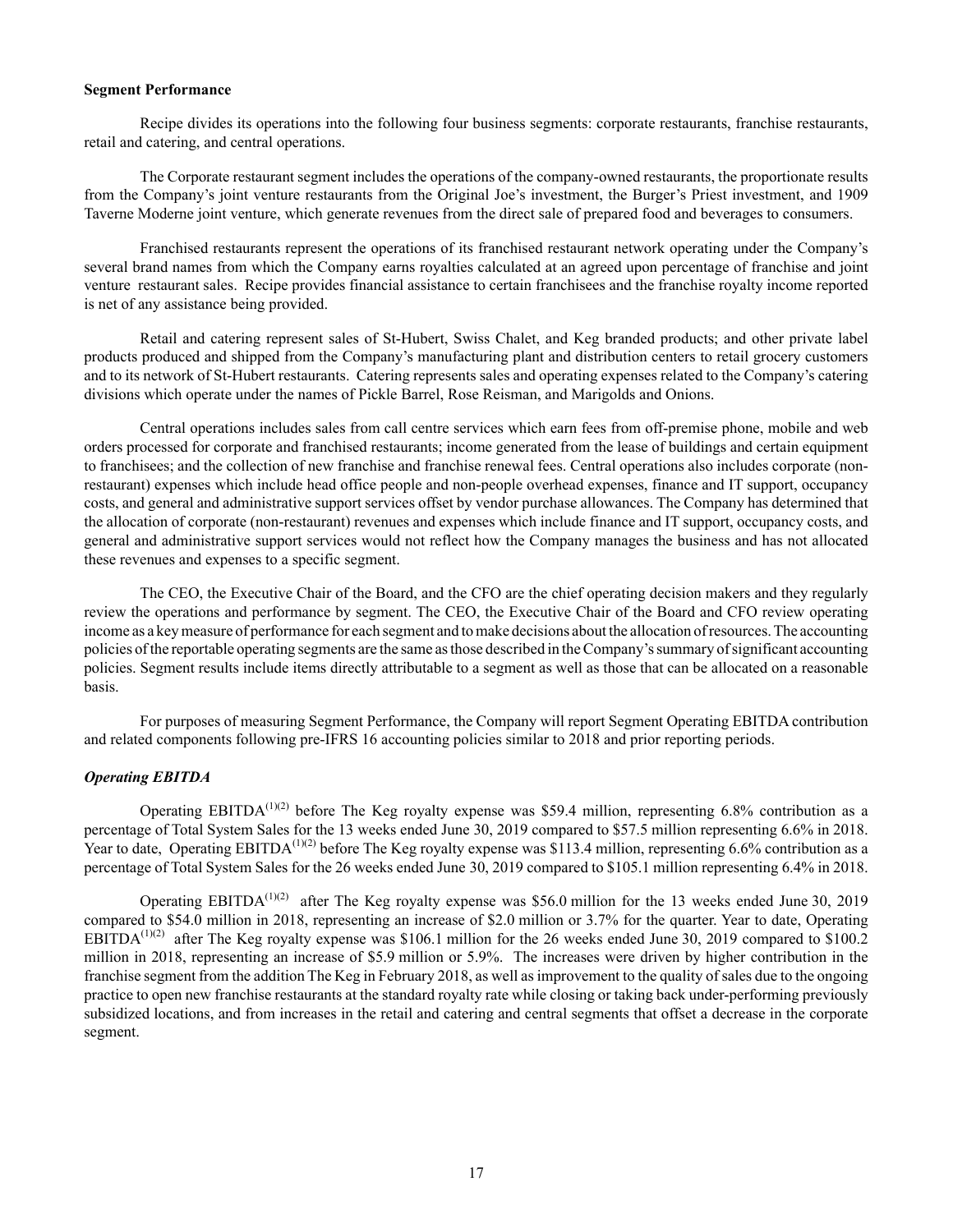The following table presents the financial performance of Recipe's business segments:

| (unaudited)                                            | 13 weeks ended June 30, 2019 |           |    |                   |    |                      |    |          |             |              |
|--------------------------------------------------------|------------------------------|-----------|----|-------------------|----|----------------------|----|----------|-------------|--------------|
| (C\$ thousands unless otherwise stated)                |                              | Corporate |    | <b>Franchised</b> |    | Retail &<br>Catering |    | Central  |             | <b>Total</b> |
| <b>System Sales</b>                                    | S                            | 200,638   | S  | 595,878           | \$ | 74,772               | S  |          | S           | 871,288      |
| <b>Corporate Results</b>                               |                              |           |    |                   |    |                      |    |          |             |              |
| <b>Sales</b>                                           | $\mathbf S$                  | 196,216   | S  |                   | S  |                      | S  | 2,640    | S           | 198,856      |
| Cost of inventories sold and cost of labour            |                              | (125,076) |    |                   |    |                      |    |          |             | (125,076)    |
| Restaurant contribution before other costs             |                              | 71,140    |    |                   |    |                      |    | 2,640    |             | 73,780       |
| Restaurant contribution before other costs %           |                              | 36.3%     |    |                   |    |                      |    |          |             |              |
| Other operating costs                                  |                              | (50, 594) |    |                   |    |                      |    |          |             | (50, 594)    |
| <b>Total Contribution</b>                              | \$.                          | 20,546    |    |                   |    |                      | S  | 2,640    | S           | 23,186       |
| <b>Franchise Results</b>                               |                              |           |    |                   |    |                      |    |          |             |              |
| Franchise royalty income                               |                              |           | \$ | 27.417            |    |                      |    |          |             | 27,417       |
| Franchise royalty income as a % of franchise sales     |                              |           |    | 4.6%              |    |                      |    |          |             |              |
| New franchise fees, property and equipment rent        |                              |           |    |                   |    |                      |    | 3,696    |             | 3,696        |
| Franchise rent assistance and bad debt                 |                              |           |    | (535)             |    |                      |    |          |             | (535)        |
| <b>Contribution from franchise restaurants</b>         |                              |           | S  | 26,882            |    |                      | S  | 3,696    | $\mathbf S$ | 30,578       |
| <b>Contribution from Retail and Catering</b>           |                              |           |    |                   | \$ | 3,178                |    |          |             | 3,178        |
| <b>Net Central contribution</b>                        |                              |           |    |                   |    |                      | \$ | 2,507    |             | 2,507        |
| Operating EBITDA <sup>(1)</sup> before royalty expense |                              | 20,546    | S  | 26,882            | \$ | 3,178                | \$ | 8,843    | \$          | 59,449       |
| Net royalty expense                                    |                              |           |    |                   |    |                      |    | (3, 454) | -S          | (3, 454)     |
| Operating EBITDA <sup>(1)</sup>                        |                              | 20,546    | S  | 26,882            | \$ | 3,178                | S  | 5,389    | S           | 55,995       |
| Contribution as a % of corporate sales                 |                              | 10.5%     |    |                   |    |                      |    |          |             |              |
| Contribution as a % of franchise sales                 |                              |           |    | 4.5%              |    |                      |    |          |             |              |
| Contribution as a % of total System Sales              |                              |           |    |                   |    | 4.3%                 |    | 0.6%     |             | 6.4%         |
| Contribution (excluding net royalty expense) as a % of |                              |           |    |                   |    |                      |    |          |             |              |
| total System Sales                                     |                              | 10.5%     |    | 4.5%              |    | 4.3%                 |    | $1.0\%$  |             | 6.8%         |

| (unaudited)                                                                  | 13 weeks ended July 1, 2018 |            |    |            |    |                      |    |          |             |              |
|------------------------------------------------------------------------------|-----------------------------|------------|----|------------|----|----------------------|----|----------|-------------|--------------|
| (C\$ thousands unless otherwise stated)                                      |                             | Corporate  |    | Franchised |    | Retail &<br>Catering |    | Central  |             | <b>Total</b> |
| <b>System Sales</b>                                                          | S                           | 207,356    | s  | 596,847    | S  | 70,008               | \$ |          | S           | 874,211      |
| <b>Corporate Results</b>                                                     |                             |            |    |            |    |                      |    |          |             |              |
| Sales                                                                        | \$                          | 203,579    | \$ |            | S  |                      | S  | 2,878    | \$          | 206,457      |
| Cost of inventories sold and cost of labour                                  |                             | (127, 198) |    |            |    |                      |    |          |             | (127, 198)   |
| Restaurant contribution before other costs                                   |                             | 76,381     |    |            |    |                      |    | 2,878    |             | 79,259       |
| Restaurant contribution before other costs %                                 |                             | 37.5%      |    |            |    |                      |    |          |             |              |
| Other operating costs.                                                       |                             | (52,048)   |    |            |    |                      |    |          |             | (52,048)     |
| <b>Total Contribution</b>                                                    | S                           | 24,333     |    |            |    |                      | S  | 2,878    | $\mathbf S$ | 27,211       |
| <b>Franchise Results</b>                                                     |                             |            |    |            |    |                      |    |          |             |              |
| Franchise royalty income                                                     |                             |            | \$ | 27,126     |    |                      |    |          |             | 27,126       |
| Franchise royalty income as a % of franchise sales                           |                             |            |    | 4.5%       |    |                      |    |          |             |              |
| New franchise fees, property and equipment rent                              |                             |            |    |            |    |                      |    | 3,531    |             | 3,531        |
| Franchise rent assistance and bad debt                                       |                             |            |    | (2, 415)   |    |                      |    |          |             | (2, 415)     |
| <b>Contribution from franchise restaurants</b>                               |                             |            | S  | 24,711     |    |                      | \$ | 3,531    | \$          | 28,242       |
| <b>Contribution from Retail and Catering</b>                                 |                             |            |    |            | \$ | 2,778                |    |          |             | 2,778        |
| <b>Net Central contribution</b>                                              |                             |            |    |            |    |                      | \$ | (732)    |             | (732)        |
| Operating $EBITDA^{(1)(2)}$ before royalty expense                           | S                           | 24,333     | \$ | 24,711     | S  | 2,778                |    | 5,677    | \$          | 57,499       |
| Net royalty expense                                                          |                             |            |    |            |    |                      |    | (3, 463) | \$          | (3, 463)     |
| <b>Operating EBITDA</b> <sup>(1)(2)</sup>                                    |                             | 24,333     | S  | 24,711     | \$ | 2,778                | S  | 2,214    | S           | 54,036       |
| Contribution as a % of corporate sales                                       |                             | 12.0%      |    |            |    |                      |    |          |             |              |
| Contribution as a % of franchise sales                                       |                             |            |    | 4.1%       |    |                      |    |          |             |              |
| Contribution as a % of total System Sales                                    |                             |            |    |            |    | 4.0%                 |    | 0.3%     |             | 6.2%         |
| Contribution (excluding net royalty expense) as a % of<br>total System Sales |                             | 12.0%      |    | 4.1%       |    | 4.0%                 |    | 0.6%     |             | 6.6%         |

<sup>(1)</sup> See "Non-IFRS Measures" on page 35 for definition of Operating EBITDA. Effective December 31, 2018, the Company implemented IFRS 16, Leases. Comparative Operating EBITDA figures provided for each quarter have been re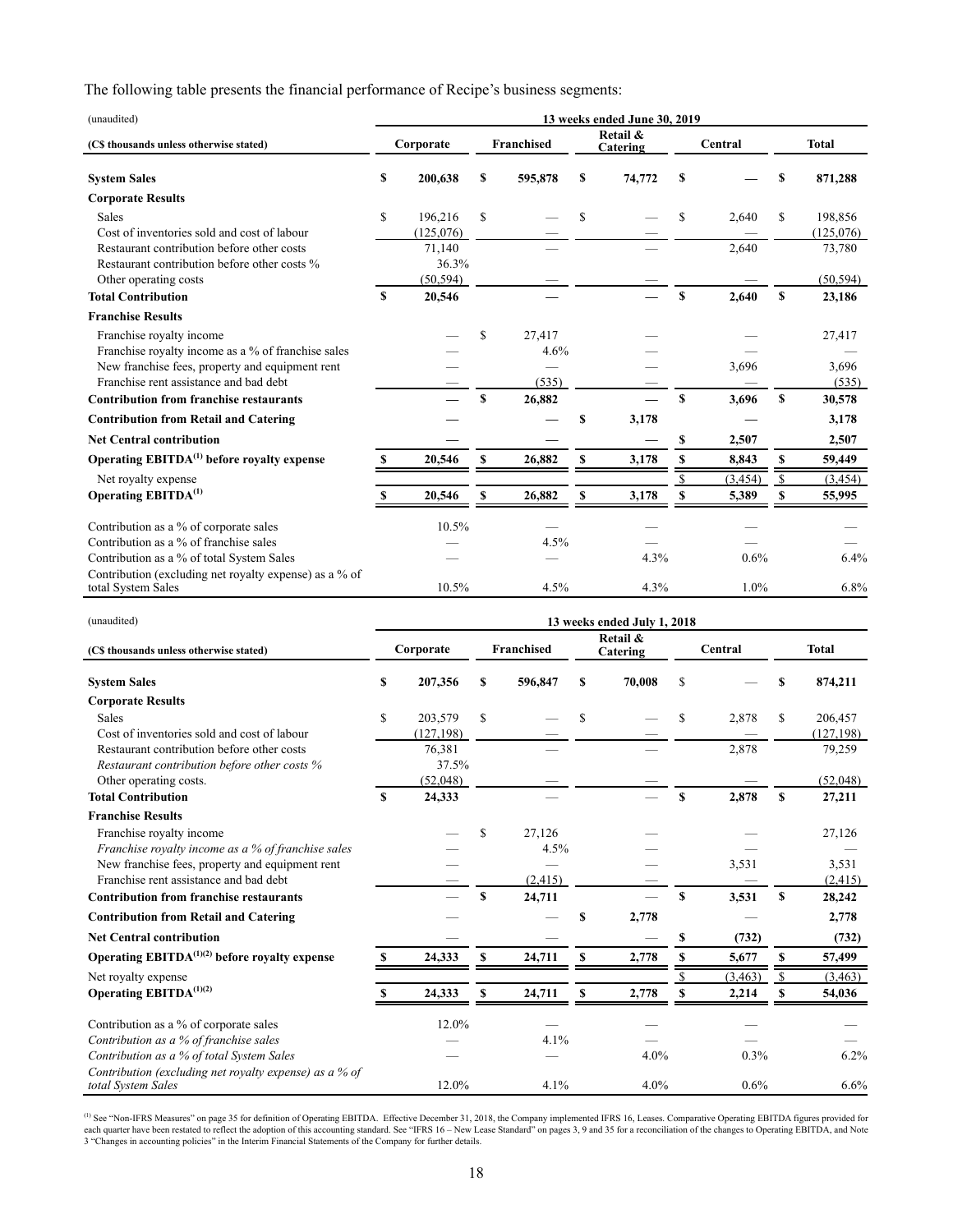| (unaudited)                                                                                | 26 weeks ended June 30, 2019 |                      |    |            |    |                      |               |          |              |                      |
|--------------------------------------------------------------------------------------------|------------------------------|----------------------|----|------------|----|----------------------|---------------|----------|--------------|----------------------|
| (C\$ thousands unless otherwise stated)                                                    |                              | Corporate            |    | Franchised |    | Retail &<br>Catering |               | Central  |              | <b>Total</b>         |
| <b>System Sales</b>                                                                        | \$                           | 397,612              | \$ | 1,177,196  | \$ | 147,225              | \$            |          | \$           | 1,722,033            |
| <b>Corporate Results</b>                                                                   |                              |                      |    |            |    |                      |               |          |              |                      |
| Sales<br>Cost of inventories sold and cost of labour                                       | \$                           | 388,827<br>(247,990) | S  |            | S  |                      | \$            | 5,529    | S            | 394,356<br>(247,990) |
| Restaurant contribution before other costs<br>Restaurant contribution before other costs % |                              | 140,837<br>35.4%     |    |            |    |                      |               | 5,529    |              | 146,366              |
| Other operating costs.                                                                     |                              | (101, 826)           |    |            |    |                      |               |          |              | (101, 826)           |
| <b>Total Contribution</b>                                                                  | \$                           | 39,011               |    |            |    |                      | <sup>\$</sup> | 5,529    | S            | 44,540               |
| <b>Franchise Results</b>                                                                   |                              |                      |    |            |    |                      |               |          |              |                      |
| Franchise royalty income                                                                   |                              |                      |    | 53,996     |    |                      |               |          |              | 53,996               |
| Franchise royalty income as a % of franchise sales                                         |                              |                      |    | 4.6%       |    |                      |               |          |              |                      |
| New franchise fees, property and equipment rent                                            |                              |                      |    |            |    |                      |               | 6,720    |              | 6,720                |
| Franchise rent assistance and bad debt                                                     |                              |                      |    | (1,625)    |    |                      |               |          |              | (1,625)              |
| <b>Contribution from franchise restaurants</b>                                             |                              |                      | \$ | 52,371     |    |                      | <sup>\$</sup> | 6,720    | \$           | 59,091               |
| <b>Contribution from Retail and Catering</b>                                               |                              |                      |    |            | \$ | 7,723                |               |          |              | 7,723                |
| <b>Net Central contribution</b>                                                            |                              |                      |    |            |    |                      | \$            | 2,008    |              | 2,008                |
| Operating $EBITDA(1)(2)$ before royalty expense                                            | \$                           | 39,011               | S  | 52,371     | s  | 7,723                | \$            | 14,257   | S            | 113,362              |
| Net royalty expense                                                                        |                              |                      |    |            |    |                      |               | (7, 307) | $\mathbb{S}$ | (7,307)              |
| Operating EBITD $A^{(1)(2)}$                                                               |                              | 39,011               | \$ | 52,371     | \$ | 7,723                |               | 6,950    | \$           | 106,055              |
| Contribution as a % of corporate sales                                                     |                              | 10.0%                |    |            |    |                      |               |          |              |                      |
| Contribution as a % of franchise sales                                                     |                              |                      |    | 4.4%       |    |                      |               |          |              |                      |
| Contribution as a % of total System Sales                                                  |                              |                      |    |            |    | 5.2%                 |               | 0.4%     |              | 6.2%                 |
| Contribution (excluding net royalty expense) as a % of<br>total System Sales               |                              | 10.0%                |    | 4.4%       |    | 5.2%                 |               | 0.8%     |              | 6.6%                 |

| (unaudited)                                                                  | 26 weeks ended July 1, 2018 |            |             |            |    |                      |             |         |             |              |
|------------------------------------------------------------------------------|-----------------------------|------------|-------------|------------|----|----------------------|-------------|---------|-------------|--------------|
| (C\$ thousands unless otherwise stated)                                      |                             | Corporate  |             | Franchised |    | Retail &<br>Catering |             | Central |             | <b>Total</b> |
| <b>System Sales</b>                                                          | \$                          | 357,327    | \$          | 1,139,911  | \$ | 132,886              | S           |         | \$          | 1,630,124    |
| <b>Corporate Results</b>                                                     |                             |            |             |            |    |                      |             |         |             |              |
| Sales                                                                        | \$                          | 349,717    | S           |            | \$ |                      | \$          | 5,963   | S           | 355,680      |
| Cost of inventories sold and cost of labour                                  |                             | (221, 514) |             |            |    |                      |             |         |             | (221, 514)   |
| Restaurant contribution before other costs                                   |                             | 128,203    |             |            |    |                      |             | 5,963   |             | 134,166      |
| Restaurant contribution before other costs %                                 |                             | 35.9%      |             |            |    |                      |             |         |             |              |
| Other operating costs.                                                       |                             | (90, 786)  |             |            |    |                      |             |         |             | (90, 786)    |
| <b>Total Contribution</b>                                                    | S                           | 37,417     |             |            |    |                      | \$          | 5,963   | $\mathbf S$ | 43,380       |
| <b>Franchise Results</b>                                                     |                             |            |             |            |    |                      |             |         |             |              |
| Franchise royalty income                                                     |                             |            | \$          | 51,486     |    |                      |             |         |             | 51,486       |
| Franchise royalty income as a % of franchise sales                           |                             |            |             | 4.5%       |    |                      |             |         |             |              |
| New franchise fees, property and equipment rent                              |                             |            |             |            |    |                      |             | 6,370   |             | 6,370        |
| Franchise rent assistance and had debt                                       |                             |            |             | (4, 407)   |    |                      |             |         |             | (4, 407)     |
| <b>Contribution from franchise restaurants</b>                               |                             |            | $\mathbf S$ | 47,079     |    |                      | $\mathbf S$ | 6,370   | <b>S</b>    | 53,449       |
| <b>Contribution from Retail and Catering</b>                                 |                             |            |             |            | \$ | 6,028                |             |         |             | 6,028        |
| <b>Net Central contribution</b>                                              |                             |            |             |            |    |                      | \$          | 2,245   |             | 2,245        |
| Operating $EBITDA(1)(2)$ before royalty expense                              | -S                          | 37,417     | S           | 47,079     | S  | 6,028                | S           | 14,578  | S           | 105,102      |
| Net royalty expense                                                          |                             |            |             |            |    |                      |             | (4.913) | S           | (4,913)      |
| <b>Operating EBITDA</b> <sup>(1)(2)</sup>                                    | S                           | 37,417     | S           | 47,079     | S  | 6,028                |             | 9,665   | \$          | 100,189      |
| Contribution as a % of corporate sales                                       |                             | 10.7%      |             |            |    |                      |             |         |             |              |
| Contribution as a % of franchise sales                                       |                             |            |             | 4.1%       |    |                      |             |         |             |              |
| Contribution as a % of total System Sales                                    |                             |            |             |            |    | 4.5%                 |             | 0.6%    |             | 6.1%         |
| Contribution (excluding net royalty expense) as a % of<br>total System Sales |                             | 10.7%      |             | 4.1%       |    | 4.5%                 |             | 0.9%    |             | 6.4%         |

(1) See "Non-IFRS Measures" on page 35 for definitions of Operating EBITDA and page 9 for a reconciliation of Net Earnings to Operating EBITDA.<br>© Effective December 31, 2018, the Company implemented IFRS 16, Leases. Compar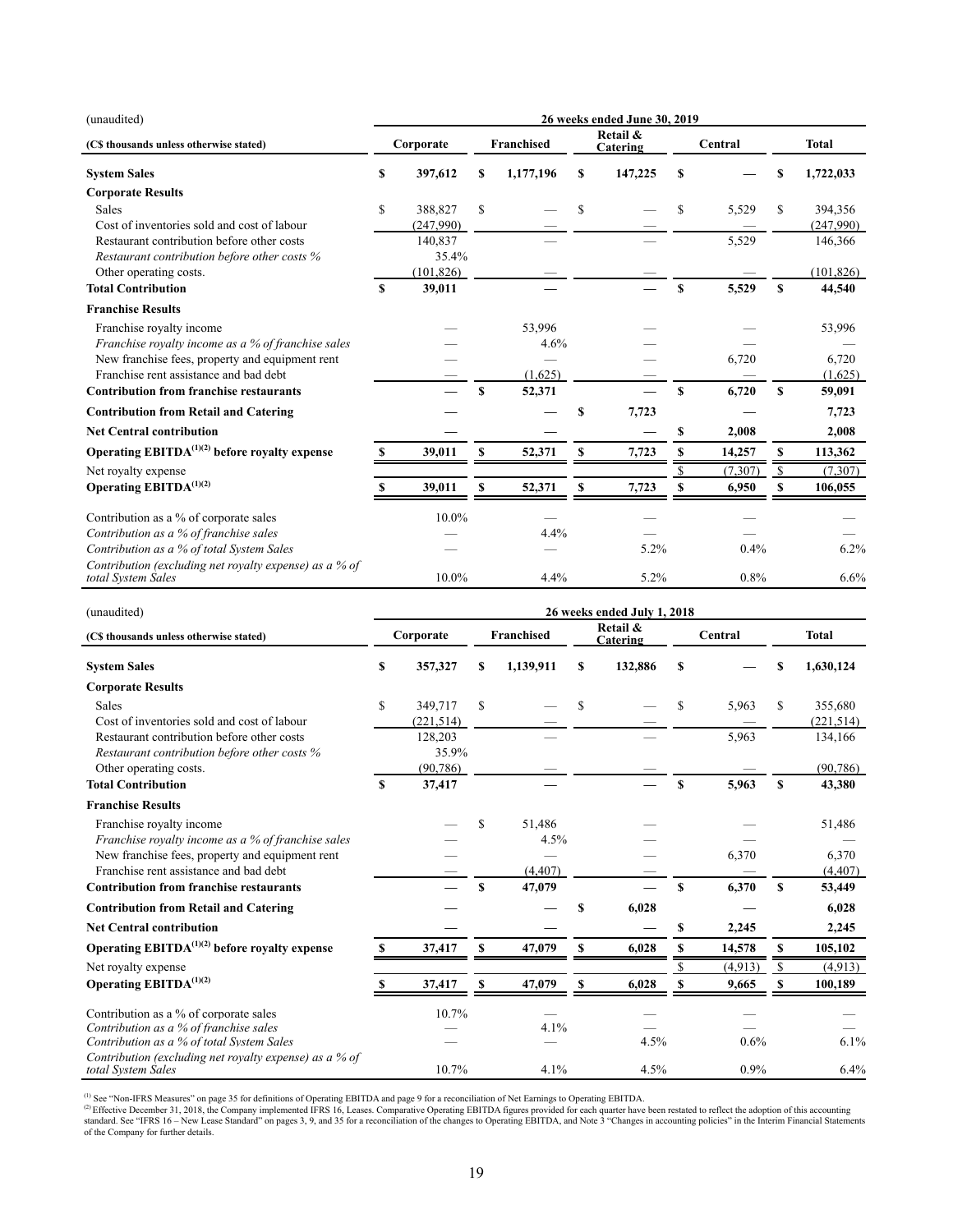#### *Corporate*

As at June 30, 2019, the corporate segment restaurant count consisted of 209 restaurants compared to 208 at December 30, 2018, an increase of 1 location, and 212 at July 1, 2018. Year to date, the Company acquired 2 locations in the Anejo and Blanco purchase, opened 1 new restaurant, completed 9 corporate buybacks, closed 10 restaurants and re-franchised 1 restaurant. The corporate restaurant segment includes the proportionate results from the Company's 46 joint venture restaurants from the Original Joe's investment, the Burger's Priest investment, and 1909 Taverne Moderne joint venture.

#### *Sales*

Sales represent food and beverage sales from Recipe's corporate restaurants. Corporate restaurant sales are impacted by SRS Growth and the change in number of corporate restaurants. Sales were \$196.2 million and \$388.8 million for the 13 and 26 weeks ended June 30, 2019 compared to \$203.6 million and \$349.7 million in 2018, a decrease of \$7.4 million or 3.6% for the quarter and an increase of \$39.1 million or 11.2% year to date. The decrease in the quarter is primarily related to SRS decreases, restaurant closures and restaurants re-franchised during 2018, offset by restaurant buy backs. The increase year to date was primarily related to the full year impact from the addition of The Keg in February 2018 partially offset by closures and restaurants re-franchised during 2018.

#### *Cost of inventories sold and cost of labour*

Cost of inventories sold represents the net cost of food, beverage and other inventories sold at Recipe's corporate restaurants. Cost of inventories sold and cost of labour is impacted by the number of corporate restaurants, fluctuations in the volume of inventories sold, food prices, provincial minimum wage increases, and Recipe's ability to manage input costs at the restaurant level. Recipe manages input costs through various cost monitoring programs and through the negotiation of favourable contracts on behalf of its corporate and franchise restaurant network.

Cost of inventories sold and cost of labour was \$125.1 million and \$248.0 million for the 13 and 26 weeks ended June 30, 2019 compared to \$127.2 million and \$221.5 million in 2018, a decrease of \$2.1 million or 1.7% for the quarter and an increase of \$26.5 million or 12.0% year to date. The decrease in the quarter directly related to the decrease in sales. The increase year to date was primarily due to the full year impact from the addition of The Keg in February 2018 partially offset by closures and restaurants re-franchised during 2018. Cost of inventories sold and cost of labour as a percentage of sales increased from 62.5% to 63.8% for the 13 weeks ended June 30, 2019, an increase of 1.3 percentage points. Year to date, cost of inventories sold and cost of labour as a percentage of sales increased from 63.3% to 63.8% for the 26 weeks ended June 30, 2019, an increase of 0.5 percentage points.

### *Contribution from Corporate segment*

Total contribution from corporate restaurants was \$20.5 million and \$39.0 million for the 13 and 26 weeks ended June 30, 2019 compared to \$24.3 million and \$37.4 million in 2018, a decrease of \$3.8 million or 15.6% for the quarter and an increase of \$1.6 million or 4.3% year to date. The decrease in the quarter is related to the sales decrease and contribution rate decrease mostly from taking back under-performing franchise restaurants that operate below our 10% to 15% target contribution level. The increase year to date is primarily driven by the increase in number of corporate restaurants, including the full year impact from the addition of The Keg in February 2018.

For the 13 weeks ended June 30, 2019, total contribution from corporate restaurants as a percentage of corporate sales was 10.5% compared to 12.0% in 2018. Year to date, total contribution from corporate restaurants as a percentage of corporate sales was 10.0% compared to 10.7% for the 26 weeks in 2018. The decreases were primarily related to the sales decreases and wage rate increases partially offset by the addition of The Keg which operates corporate restaurants within our 10% to 15% target range.

# *Franchise*

As at June 30, 2019, the franchise restaurant segment consisted of 1,129 restaurants compared to 1,128 at December 30, 2018 and 1,113 at July 1, 2018. Year to date, the Company completed 20 new restaurant openings, 1 corporate and 1 joint venture restaurant was re-franchised, partially offset by 12 closures, and 9 corporate buybacks. The franchise segment includes the proportionate share of royalties earned from the joint venture restaurants from the Original Joe's transaction.

Franchise segment System Sales were \$595.9 million and \$1,177.2 million during the 13 and 26 weeks ended June 30, 2019 compared to \$596.8 million and \$1,139.9 million in 2018, a decrease of \$0.9 million or 0.2% for the quarter and an increase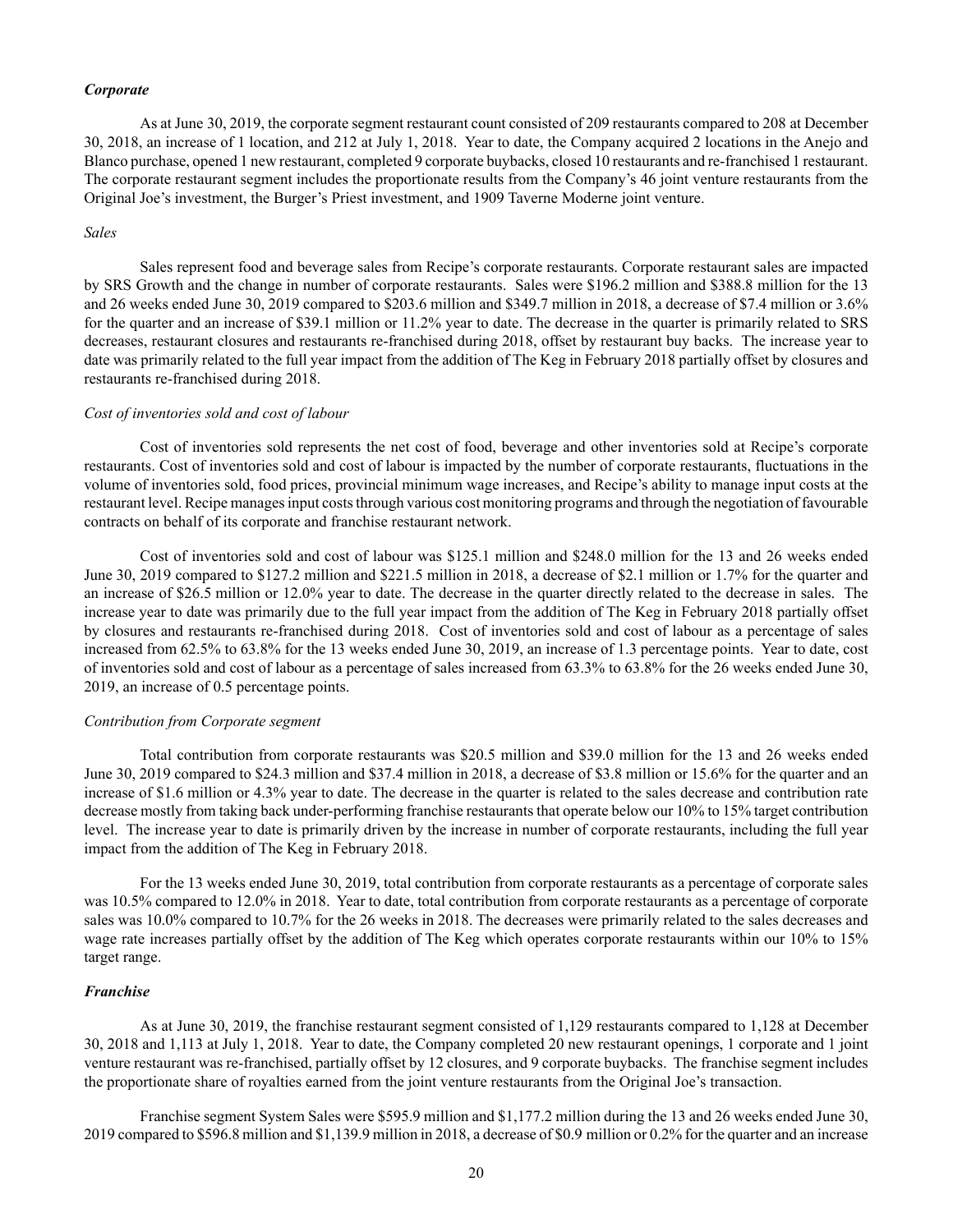of \$37.3 million or 3.3% year to date. The decrease in the quarter was primarily related to the SRS decrease. The increase year to date was primarily attributed to the new restaurant openings and conversions of corporate and joint venture restaurants to franchise in 2018 and 2019, the addition of The Keg in February 2018, partially offset by the SRS decrease, restaurant closures, and corporate buybacks.

## *Franchise revenues*

Franchise revenues represent royalty fees charged to franchisees as a percentage of restaurant sales net of contractual subsidies and temporary assistance to certain franchisees.

The primary factors impacting franchise revenues are SRS Growth and net new restaurant activity, as well as the rate of royalty fees (net of contractual subsidies and temporary assistance) paid to Recipe by its franchisees. In certain circumstances, the royalty rate paid to Recipe can be less than Recipe's standard 5% royalty rate due to different contractual rates charged for certain brands (e.g. St-Hubert's standard royalty rate is 4%) and contractual subsidies primarily associated with prior year's conversion transactions or agreements to temporarily assist certain franchisees. With the majority of contractual subsidies scheduled to end at prescribed dates and the reduction in the number of restaurants requiring temporary assistance, management believes the effective royalty recovery rate will gradually increase over time closer to 5% (excluding St-Hubert at 4%). The addition of The Keg will also increase Recipe's overall net royalty rate as new and renewed Keg franchisees pay 6% royalty while others pay 5% until their franchise agreement is renewed.

Franchise revenues were \$27.4 million and \$54.0 million for the 13 and 26 weeks ended June 30, 2019 compared to \$27.1 million and \$51.5 million in 2018, an increase of \$0.3 million or 1.1% for the quarter and an increase of \$2.5 million or 4.9% year to date. The increase was primarily attributed to the addition of The Keg and new restaurants opened in 2018 and 2019.

### *Contribution from franchise segment*

Total contribution from franchise restaurants was \$26.9 million for the 13 weeks ended June 30, 2019 compared to \$24.7 million in 2018, an increase of \$2.2 million or 8.9% for the quarter. Year to date, total contribution from franchise restaurants was \$52.4 million for the 26 weeks ended June 30, 2019 compared to \$47.1 million in 2018, an increase of \$5.3 million or 11.3%. The effective net royalty rate for the 13 and 26 weeks ended June 30, 2019 was 4.5% and 4.4% compared to 4.1% and 4.1% in 2018. The increase was related to improvement to the quality of sales due to the ongoing practice to open new franchise restaurants at the standard royalty rate while closing or taking back under-performing previously subsidized locations and from the addition of The Keg. There are brands acquired since 2014 which charge different standard royalty rates, in particular St-Hubert which charges 4% as its standard royalty and The Keg which charges over 5% when considering its total franchise portfolio.

## *Retail and Catering*

## *Sales*

Sales from the retail segment relate to the manufacture and distribution of fresh, frozen and non-perishable food products under St-Hubert, The Keg, and Swiss Chalet brand names as well as under several private label brands. Retail sales are impacted by orders from franchised restaurant locations and by the volume of orders generated from retail grocery chains.

Catering sales relate to food and beverage sales from Recipe's catering divisions operating under the names of Pickle Barrel, Rose Reisman, and Marigolds and Onions. Catering sales are impacted by the number of customer orders and the number of contracts obtained by the divisions.

## *Contribution from retail and catering*

Contribution from retail and catering for the 13 weeks ended June 30, 2019 was \$3.2 million compared to \$2.8 million in 2018, an increase of \$0.4 million or 14.3% for the quarter. Year to date, contribution from retail and catering for the 26 weeks ended June 30, 2019 was \$7.7 million compared to \$6.0 million in 2018, an increase of \$1.7 million or 28.3%. The increases are primarily driven by sales increases from the Swiss Chalet branded products at grocery, increases in frozen pot pie sales from the addition of the new pie production line, and the additions of The Keg retail business in February 2018, and Marigolds and Onions catering business in December 2018.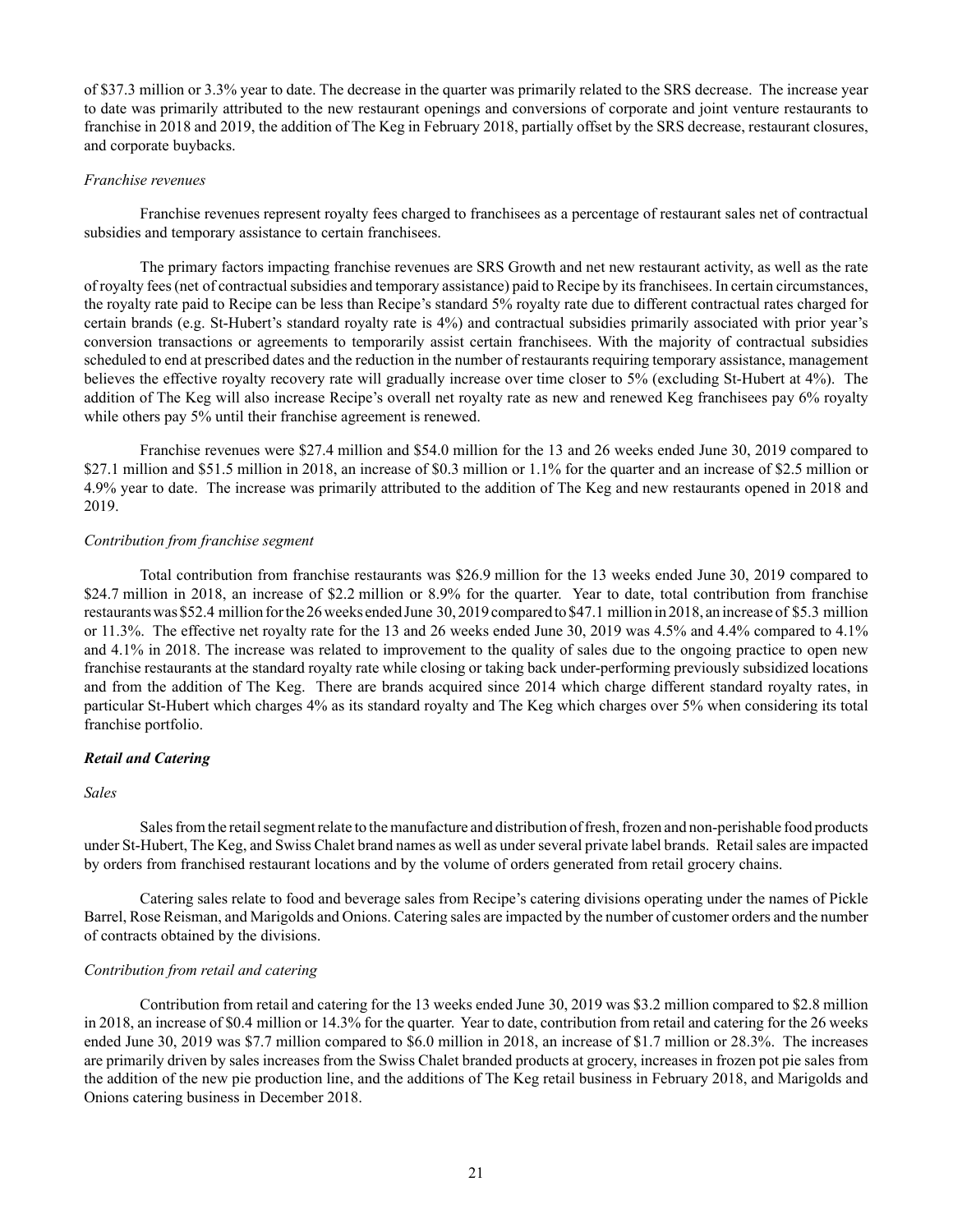# *Central*

*Sales*

Sales in the central segment consist of sales from the Company's off-premise call centre business representing fees generated from delivery, call-ahead, web and mobile-based meal orders.

The call centre business receives fees from restaurants to recover administrative costs associated with processing guest orders. Call centre revenues are impacted by the volume of guest orders as well as by the mix of fee types charged on the orders received (e.g. higher fees are received on phone orders compared to mobile or web orders).

Total central segment sales were \$2.6 million and \$5.5 million for the 13 and 26 weeks ended June 30, 2019 compared to \$2.9 million \$6.0 million in 2018, representing a decrease of \$0.3 million or 10.3% for the quarter and a decrease of \$0.5 million or 8.3% year to date. The decrease is related to the Company reducing the rate charged on mobile and web order fees charged to its franchisees, and a shift from phone ordering to web and mobile-based meal orders at lower rates.

# *New franchise fees, rent revenue and equipment rent*

Recipe grants franchise agreements to independent operators ("franchisees") for new locations. Recipe also renews franchise agreements in situations where a previous franchise agreement has expired and is extended. As part of these franchise agreements, franchisees pay new franchise and/or renewal fees and, in the case of converting established locations from corporate to franchise, conversion fees. New franchise fees and conversion fees, if applicable, are collected at the time the franchise agreement is entered into. Renewal fees are collected at the time of renewal. Rent revenue relates to properties owned by the Company which are leased to franchisees.

Franchise fees, property rent and equipment rent revenues from franchisees were \$3.7 million and \$6.7 million for the 13 and 26 weeks ended June 30, 2019 compared to \$3.5 million and \$6.4 million in 2018. The increase is primarily related to higher franchise renewal fees during the period offset by reductions in equipment rental revenue related to the expiry of equipment rental agreements, a line of revenue the Company no longer pursues as management prefers franchisees to finance restaurant purchases with third party lenders.

# *Contribution from central segment*

Central segment contribution before the net royalty expense for the 13 weeks ended June 30, 2019 was \$8.8 million compared to \$5.7 million in 2018, representing an increase of \$3.1 million or 54.4% for the quarter. Year to date, Central segment contribution before the net royalty expense for the 26 weeks ended June 30, 2019 was \$14.3 million compared to \$14.6 million in 2018, representing a decrease of \$0.3 million or 2.1%. The \$3.1 million central segment contribution increase in the quarter is primarily the result of effective cost controls and synergies from consolidating certain shared services with acquired brands.

Total central segment contribution, before the net royalty expense, as a percentage of total System Sales for the 13 weeks ended June 30, 2019 was 1.0% compared to 0.6% in 2018, an increase of 0.4 percentage points for the quarter. Year to date, total central segment contribution, before the net royalty expense, as a percentage of total System Sales for the 26 weeks ended June 30, 2019 was 0.8% compared to 0.9% in 2018, a decrease of 0.1 percentage points. The decreases are primarily related to the addition of The Keg which operates with higher net overhead costs which are more than offset by The Keg corporate and franchise contributions.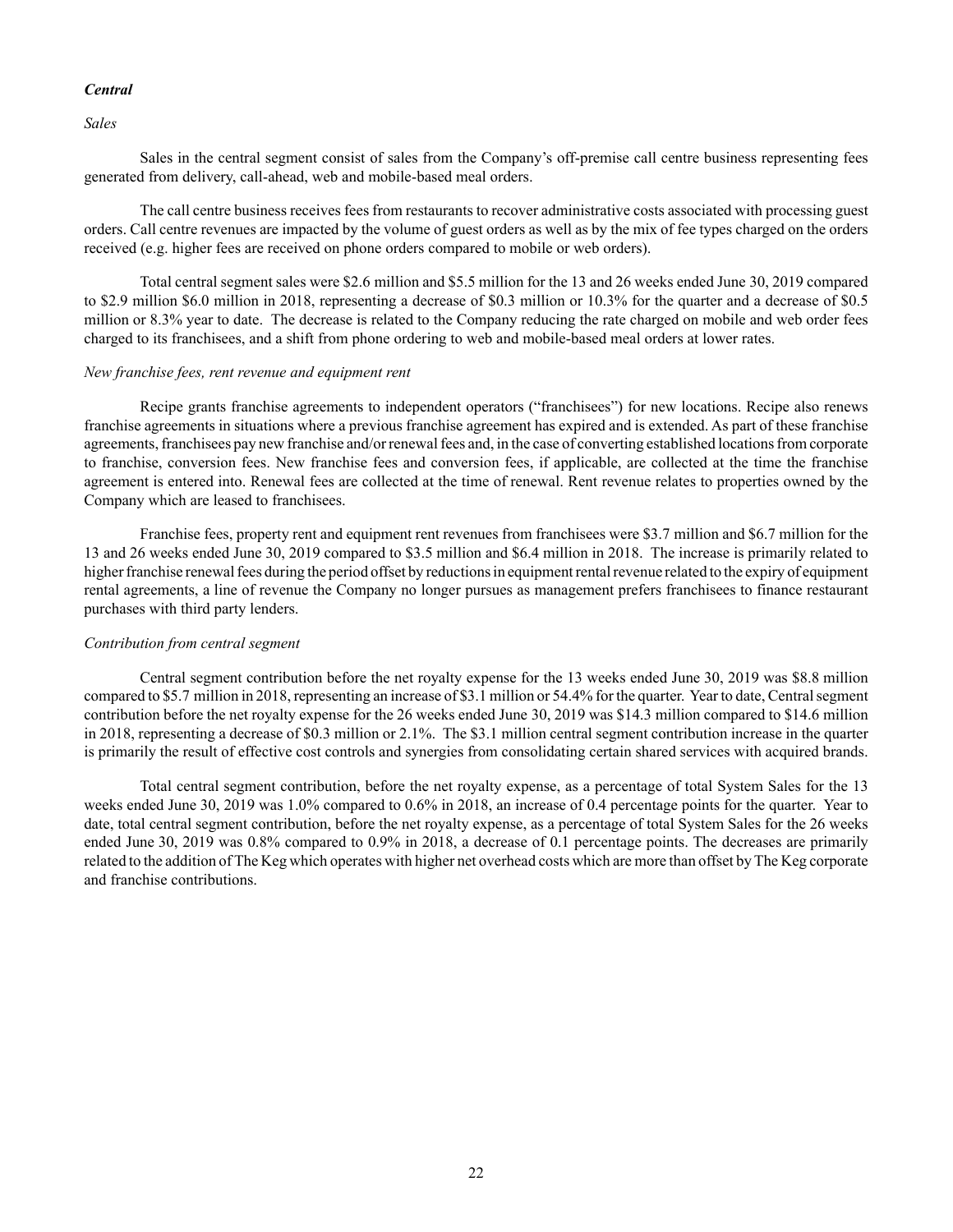# **Selected Quarterly Information**

The following table provides selected historical information and other data of the Company which should be read in conjunction with the annual consolidated financial statements of the Company.

| (C\$ millions unless otherwise stated) <sup>(1)</sup>                                   |    | $Q2 - 2019$<br>Jun 30,<br>2019 |    | $Q1 - 2019$<br>Mar 31,<br>2019 |              | $Q4 - 2018$<br>Dec 30,<br>2018 |    | $Q3 - 2018$<br>Sept 30,<br>2018 |             | $Q2 - 2018$<br>July 1,<br>2018 |    | $Q1 - 2018$<br>Apr 1,<br>2018 |    | $Q4 - 2017$<br>Dec 31,<br>2017 |    | $Q3 - 2017$<br>Sept 24,<br>2017 |    | $Q2 - 2017$<br><b>June 25,</b><br>2017 |
|-----------------------------------------------------------------------------------------|----|--------------------------------|----|--------------------------------|--------------|--------------------------------|----|---------------------------------|-------------|--------------------------------|----|-------------------------------|----|--------------------------------|----|---------------------------------|----|----------------------------------------|
|                                                                                         |    | (unaudited)                    |    | (unaudited)                    |              | (unaudited)                    |    | (unaudited)                     |             | (unaudited)                    |    | (unaudited)                   |    | (unaudited)                    |    | (unaudited)                     |    | (unaudited)                            |
| System Sales <sup>(1)</sup>                                                             |    | \$871.3                        |    | \$850.7                        |              | \$905.4                        | S  | 879.8                           | \$          | 874.2                          | \$ | 755.9                         | \$ | 774.9                          | \$ | 684.7                           |    | \$660.8                                |
| Total System Sales Growth <sup>(1)</sup>                                                |    | (0.3)%                         |    | 12.5 %                         |              | 16.8 %                         |    | 28.5%                           |             | 32.3%                          |    | 14.7%                         |    | 20.9%                          |    | 36.9%                           |    | 46.7 %                                 |
| SRS Growth <sup>(1)</sup>                                                               |    | (1.7)%                         |    | $(1.6)\%$                      |              | (0.2)%                         |    | 1.8%                            |             | 1.9%                           |    | 2.1%                          |    | 2.5%                           |    | $0.9\%$                         |    | (0.3)%                                 |
| Number of restaurants (at period end)                                                   |    | 1,384                          |    | 1,382                          |              | 1,382                          |    | 1,370                           |             | 1,379                          |    | 1,382                         |    | 1,272                          |    | 1,249                           |    | 1,255                                  |
| <b>Operating EBITDA before The Keg</b><br>royalty $(1)(2)$                              | S  | 59.4                           | S  | 53.9                           | S            | 67.1                           | S  | 54.9                            | S           | 57.5                           | S  | 47.6                          | S  | 57.4                           | S  | 46.9                            | S  | 40.5                                   |
| <b>Operating EBITDA Margin on System</b><br>Sales before The Keg royalty <sup>(1)</sup> |    | $6.8\%$                        |    | $6.3\%$                        |              | 7.4%                           |    | 6.2%                            |             | 6.6%                           |    | 6.3%                          |    | 7.4%                           |    | 6.8%                            |    | 6.1%                                   |
| Operating EBITDA <sup>(1)(2)</sup>                                                      | \$ | 56.0                           | \$ | 50.1                           | \$           | 63.3                           | S  | 51.2                            | \$          | 54.0                           | \$ | 46.2                          | \$ | 57.4                           | \$ | 46.9                            | \$ | 40.5                                   |
| <b>Operating EBITDA Margin on System</b><br>Sales $(\check{I})^{(2)}$                   |    | $6.4\%$                        |    | 5.9%                           |              | 7.0%                           |    | 5.8%                            |             | 6.2%                           |    | 6.1%                          |    | 7.4%                           |    | 6.8%                            |    | 6.1%                                   |
| Corporate restaurant sales                                                              | \$ | 196.2                          | \$ | 192.6                          | \$           | 205.0                          | \$ | 199.0                           | \$          | 203.6                          | \$ | 146.1                         | \$ | 125.8                          | \$ | 111.2                           | \$ | 103.4                                  |
| Number of corporate restaurants                                                         |    | 209                            |    | 211                            |              | 208                            |    | 207                             |             | 212                            |    | 213                           |    | 169                            |    | 161                             |    | 162                                    |
| Contribution from Corporate segment                                                     | S  | 20.5                           | \$ | 18.5                           | \$           | 21.5                           | \$ | 21.6                            | \$          | 24.3                           | \$ | 13.1                          | S  | 12.3                           | S  | 11.8                            | \$ | 10.4                                   |
| Contribution as a % of corporate sales                                                  |    | 10.5 %                         |    | 9.6 %                          |              | 10.7%                          |    | 10.8%                           |             | 12.0%                          |    | 9%                            |    | 9.8%                           |    | $10.6\%$                        |    | 10.1 %                                 |
| Number of joint venture restaurants                                                     |    | 46                             |    | 47                             |              | 46                             |    | 46                              |             | 54                             |    | 55                            |    | 54                             |    | 50                              |    | 52                                     |
| Franchise restaurant sales                                                              | S. | 595.9                          |    | \$581.3                        |              | \$615.3                        | S  | 607.2                           | S.          | 596.8                          | \$ | 543.1                         | \$ | 571.0                          | \$ | 515.7                           |    | \$504.7                                |
| Number of franchised restaurants                                                        |    | 1,129                          |    | 1,124                          |              | 1,128                          |    | 1,117                           |             | 1,113                          |    | 1,114                         |    | 1,049                          |    | 1,038                           |    | 1,041                                  |
| Contribution from Franchise segment                                                     | \$ | 26.9                           | \$ | 25.5                           | \$           | 26.6                           | \$ | 25.7                            | \$          | 24.7                           | \$ | 22.4                          | \$ | 24.1                           | \$ | 20.0                            | \$ | 19.9                                   |
| Contribution as a % of Franchise sales                                                  |    | 4.5 $%$                        |    | 4.4 %                          |              | 4.3 %                          |    | 4.2%                            |             | 4.1%                           |    | 4.1%                          |    | 4.2%                           |    | 3.9%                            |    | 3.9%                                   |
| Contribution from retail and catering                                                   | \$ | 3.2                            | \$ | 4.5                            | \$           | 8.9                            | \$ | 4.6                             | \$          | 2.8                            | \$ | 3.3                           | \$ | 6.6                            | \$ | 3.4                             | \$ | 0.6                                    |
| Contribution from Central segment before<br>The Keg royalty                             | S  | 8.8                            | \$ | 5.4                            | \$           | 10.1                           | \$ | 3.0                             | S           | 5.7                            | \$ | 8.9                           | \$ | 14.4                           | S  | 11.7                            | \$ | 9.6                                    |
| Contribution as a % of total System Sales                                               |    | $1.0\%$                        |    | $0.6\%$                        |              | $1.1\%$                        |    | $0.3\%$                         |             | $0.6\%$                        |    | $1.2\%$                       |    | 1.9%                           |    | $1.7\%$                         |    | $1.5\%$                                |
| Total gross revenue                                                                     | S  | 311.9                          | \$ | 304.6                          | $\mathbb{S}$ | 328.2                          | S  | 312.4                           | S           | 309.5                          | \$ | 246.5                         | \$ | 240.0                          | \$ | 203.8                           | \$ | 194.4                                  |
| Operating EBITDA Margin <sup>(1)(2)</sup>                                               |    | 18.0 %                         |    | 16.4%                          |              | 19.3%                          |    | 16.4%                           |             | $17.3\%$                       |    | 18.7%                         |    | 23.9%                          |    | 23.0%                           |    | 20.8%                                  |
| <b>Earnings before income taxes</b>                                                     | \$ | 23.8                           | \$ | 31.3                           | S            | 15.4                           | \$ | 31.4                            | \$          | 28.5                           | \$ | 29.3                          | \$ | 37.0                           | \$ | 30.4                            | \$ | 21.6                                   |
| Net earnings                                                                            | \$ | 16.6                           | \$ | 22.7                           | \$           | 9.0                            | \$ | 23.8                            | S           | 19.5                           | \$ | 21.5                          | \$ | 27.3                           | \$ | 21.2                            | \$ | 17.4                                   |
| <b>Adjusted Net Earnings</b> <sup>(1)</sup>                                             | \$ | 23.5                           | \$ | 17.7                           | s            | 34.3                           | S  | 27.6                            | S           | 24.4                           | \$ | 20.6                          | \$ | 31.1                           | \$ | 22.7                            | \$ | 22.6                                   |
| Net earnings operations attributable to<br>common shareholders of the Company           | \$ | 16.6                           | \$ | 22.5                           | \$           | 9.0                            | \$ | 23.6                            | \$          | 19.5                           | \$ | 21.7                          | S  | 27.4                           | \$ | 21.0                            | \$ | 17.4                                   |
| EPS attributable to common shareholders of<br>the Company (in dollars)                  |    |                                |    |                                |              |                                |    |                                 |             |                                |    |                               |    |                                |    |                                 |    |                                        |
| <b>Basic EPS</b>                                                                        | \$ | 0.27                           | \$ | 0.36                           | \$           | 0.15                           | \$ | 0.38                            | \$          | 0.31                           | \$ | 0.36                          | \$ | 0.47                           | \$ | 0.35                            | \$ | 0.29                                   |
| <b>Diluted EPS</b>                                                                      | \$ | 0.26                           | \$ | 0.35                           | \$           | 0.14                           | \$ | 0.37                            | \$          | 0.30                           | \$ | 0.35                          | \$ | 0.45                           | \$ | 0.34                            | \$ | 0.28                                   |
| Adjusted Basic EPS <sup>(1)</sup>                                                       | S  | 0.38                           | S  | 0.29                           | S            | 0.55                           | S  | 0.44                            | S           | 0.39                           | S  | 0.34                          | S  | 0.53                           | \$ | 0.38                            | \$ | 0.38                                   |
| Adjusted Diluted EPS <sup>(1)</sup>                                                     | S  | 0.37                           | \$ | 0.28                           | S            | 0.53                           | S  | 0.43                            | S           | 0.38                           | \$ | 0.33                          | \$ | 0.51                           | \$ | 0.37                            | S  | 0.36                                   |
| Free Cash Flow before growth capex,<br>dividends, and NCIB <sup>(1)</sup>               | S  | 40.0                           | \$ | 35.1                           | s            | 47.2                           | \$ | 37.3                            | \$          | 41.0                           | \$ | 33.2                          | \$ | 37.0                           | \$ | 37.7                            | \$ | 30.0                                   |
| Free Cash Flow per share - basic (in<br>dollars)                                        | S  | 0.65                           | S  | 0.57                           | S            | 0.76                           | S  | 0.60                            | S           | 0.66                           | S  | 0.55                          | \$ | 0.63                           | S  | 0.63                            | S  | 0.50                                   |
| Free Cash Flow per share - diluted (in<br>dollars)                                      | S  | 0.63                           | S  | 0.55                           | $\mathbf S$  | 0.74                           | Ś  | 0.58                            | $\mathbf S$ | 0.63                           | \$ | 0.53                          | \$ | 0.60                           | \$ | 0.61                            | \$ | 0.48                                   |

(1) See "Non-IFRS Measures" on page 35 for definitions of System Sales, System Sales Growth, SRS Growth, Operating EBITDA, Operating EBITDA Margin, Operating EBITDA Margin on System Sales, Adjusted Net Earnings, Adjusted Basic EPS, Adjusted Diluted EPS and Free Cash Flow.<br><sup>(2)</sup> Effective December 31, 2018, the Company implemented IFRS 16, Leases. Comparative Operating EBITDA figures p

adoption of this accounting standard. See "IFRS 16 – New Lease Standard" on pages 3, 9 and 35 for a reconciliation of the changes to Operating EBITDA, and Note 3 "Changes in accounting policies" in the Interim Financial Statements of the Company for further details.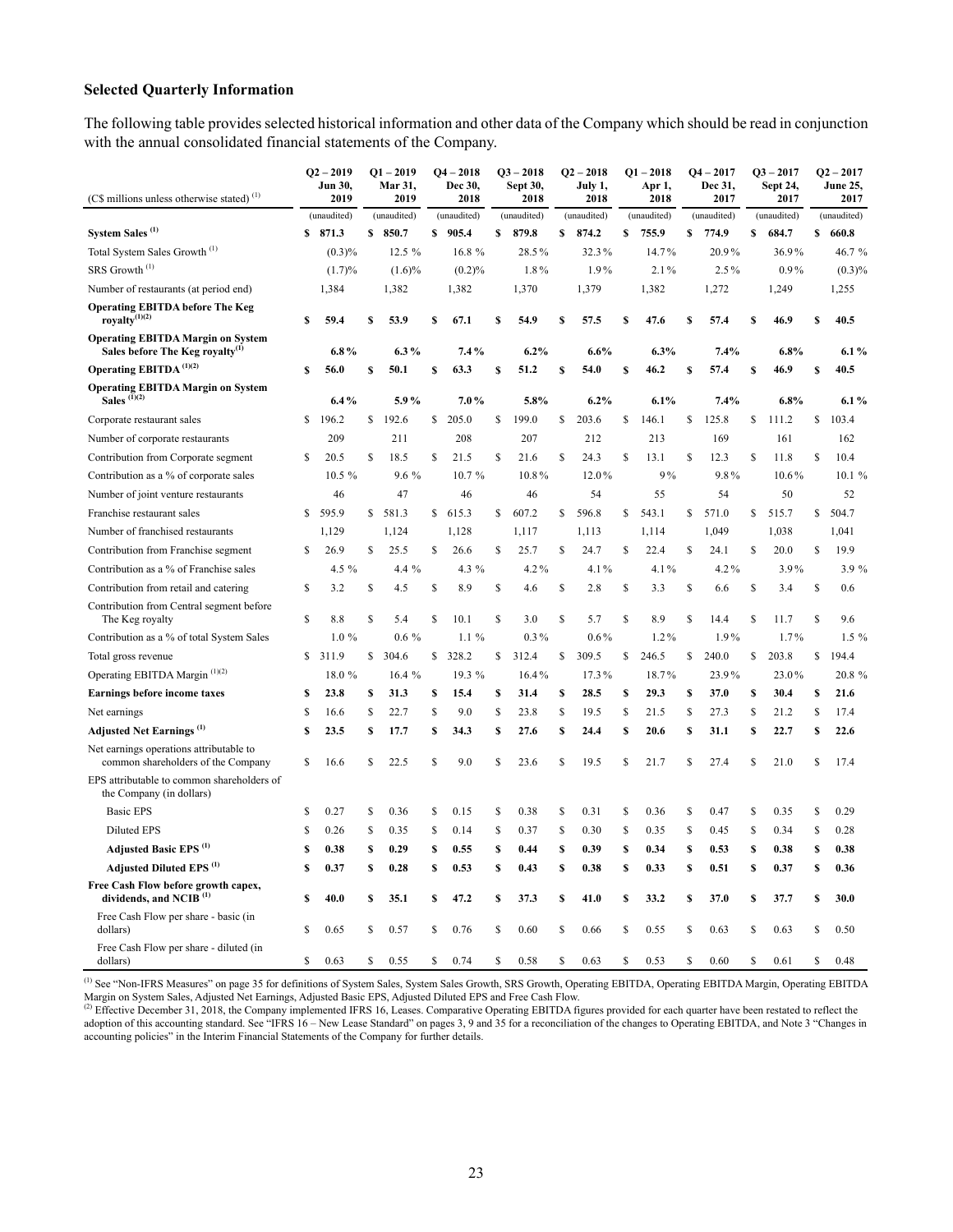The Company's quarterly operating results may fluctuate significantly because of numerous factors, including, but not limited to:

- restaurant and other complimentary acquisitions;
- the timing of restaurant openings and closures;
- increases and decreases in SRS Growth;
- atypical weather as it relates to restaurant sales, for example the impact of snow storms on customer traffic, and patio sales are impacted by weather during the summer months;
- royalty recovery rates and the extent to which Recipe provides financial assistance or incurs bad debts with franchisees;
- restaurant operating costs for corporate-owned restaurants;
- labour availability and costs for hourly and management personnel at corporate-owned restaurants and at its manufacturing and distribution facilities;
- profitability of the corporate-owned restaurants, especially in new markets;
- fluctuations in sales to retail grocery chains, including seasonality;
- changes in interest rates;
- impairment of long-lived assets and any loss on restaurant closures for corporate-owned restaurants;
- macroeconomic conditions, both nationally and locally;
- changes in consumer preferences and competitive conditions;
- expansion in new markets;
- increases in fixed costs; and
- fluctuations in commodity prices.

## **Historical Commentary on Quarterly Results**

Seasonal factors and the timing of holidays cause the Company's revenue to fluctuate from quarter to quarter. Adverse weather conditions may also affect customer traffic during the first quarter. The Company has outdoor patio seating at some of its restaurants, and the effects of adverse weather may impact the use of these areas and may negatively impact the Company's revenue. Food processing and distribution sales are typically highest in the fourth quarter, followed by the third quarter, then the first quarter, with the second quarter being lowest. During the quarters with higher sales, food processing and distribution contribution rate is also higher as fixed overhead costs are covered by higher gross margin.

System Sales grew from \$660.8 million in Q2 2017 to \$874.2 million in Q2 2018 and has declined slightly in Q2 2019 to \$871.3 million. System Sales increases in 2017 and 2018 are driven by SRS increases, the addition of new restaurants, the acquisitions of St-Hubert in September 2016, Original Joe's in December 2016, Burger's Priest in June 2017, Pickle Barrel in December 2017, The Keg in February 2018, and Marigolds and Onions in December 2018, and increases in retail and catering sales. The decrease in Q2 2019 is primarily driven by the SRS decline in the quarter.

Operating EBITDA has improved significantly from \$40.5 million in Q2 2017 to \$54.0 million in Q2 of 2018 and to \$56.0 million in Q1 2019. Excluding The Keg royalty, Operating EBITDA in Q2 2018 was \$57.5 million and \$59.4 million in Q2 2019. Operating EBITDA has improved each quarter (year over year) as a result of growth in the corporate, franchise, retail and catering segments, the addition of new restaurants, and from the acquisitions of St-Hubert, Original Joe's, Burger's Priest, Pickle Barrel, The Keg, and Marigolds and Onions.

Operating EBITDA Margin on System Sales before The Keg royalty was 6.1% in Q2 2017, 6.6% in Q2 2018 and 6.8% in Q2 2019. Operating EBITDA has been impacted with the acquisition of brands that operate at lower profit margins. Management's focus will continue to be on improving the earnings efficiency of our assets and our increased sales base to grow Operating EBITDA as a percentage of System Sales back to within our 7% to 8% target range by 2020-2022.

Contribution dollars from the corporate restaurant segment have fluctuated (year over year) each quarter as a result of the addition and sale of corporate restaurants and from taking back under-performing previously subsidized franchise locations. Quarterly contribution from the corporate segment increased from \$10.4 million in Q2 2017 to \$24.3 million in Q2 2018 and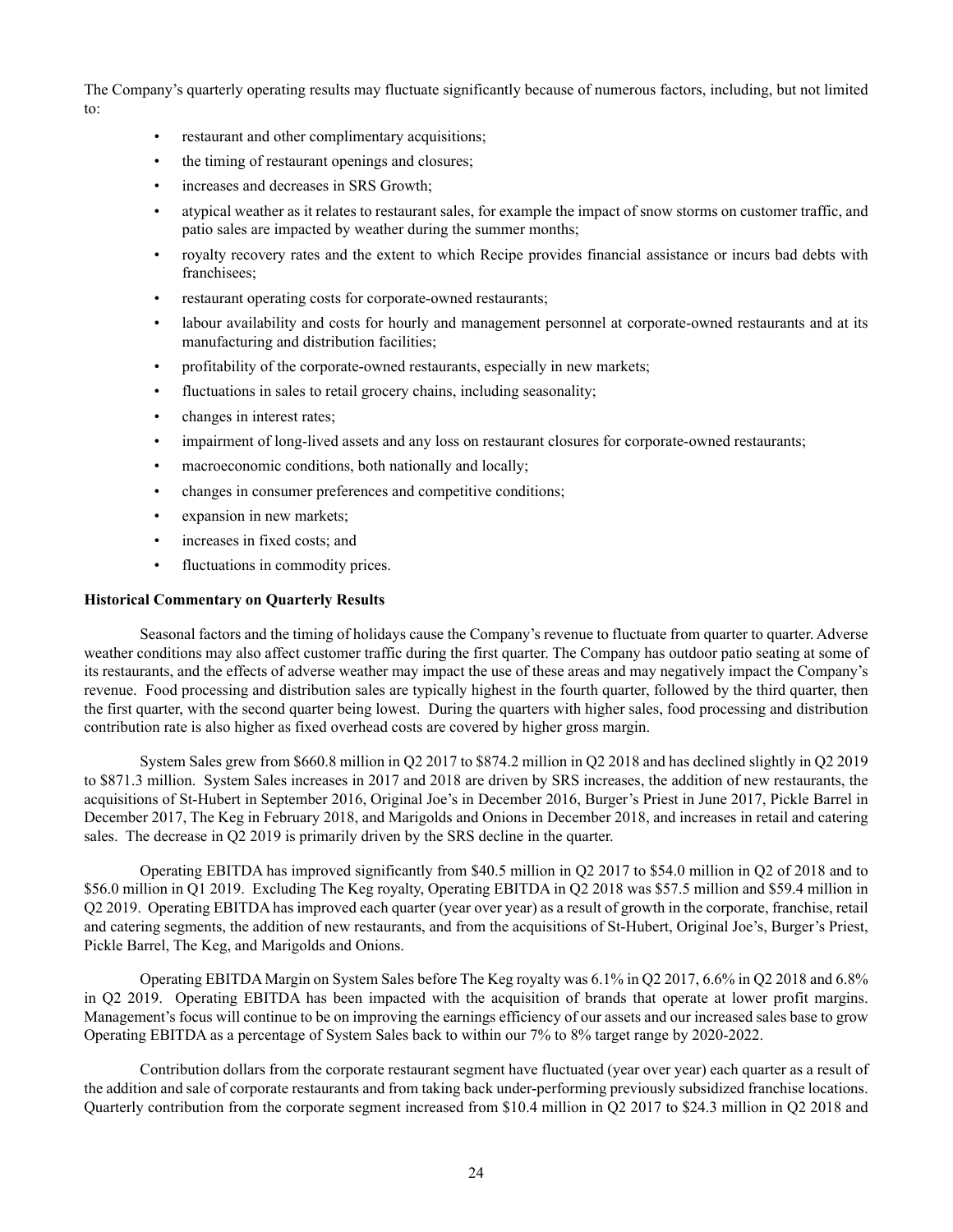decreased to \$20.5 million in Q2 2019. Contribution in Q2 2019 decreased primarily as a result of the decline in sales and lower contribution rate driven by taking back under-performing previously subsidized franchise locations.

The franchise restaurant segment contribution as a percentage of System Sales was 4.5% in Q2 2019 compared to 4.1% in 2018 and 3.9% in 2017. Quarterly contribution from the franchise segment has improved each quarter (year over year) from \$19.9 million in Q2 2017 to \$24.7 million in Q2 2018 and to \$26.9 million in Q2 2019. The improvements in Q2 2019 are primarily related to increases in the net franchise royalty recovery rate. The franchise contribution dollar increases are the result of increased sales from the addition of new restaurants and the additions of St-Hubert in September 2016, Original Joe's in December 2016, and The Keg in February 2018.

Contribution from retail and catering has grown from \$0.6 million in Q2 2017 to \$2.8 million in Q2 2018 and to \$3.2 million in Q2 2019. The increases are related to increased sales from the addition of Swiss Chalet branded products and from the additions of catering sales from the acquisitions of Pickle Barrel and Marigolds and Onions.

Contribution from the central segment before The Keg royalty expense has changed from \$9.6 million Q2 2017 to \$5.7 million in Q2 2018, and to \$8.8 million in Q2 2019. The decreases from 2017 are primarily related to increased overhead costs related to the addition of The Keg in February 2018 and lowering the rates charged on off-premise call centre fees to its franchisees, and a shift from phone ordering to web and mobile-based meal orders at lower fees.

Total gross revenue has increased significantly each quarter (year over year) from \$194.4 million in Q2 2017 to \$309.5 million in Q2 2018 and \$311.9 million in Q2 2019. The increases are a result of the increase in the number corporate restaurants, the addition of corporate restaurants from the St-Hubert, Original Joe's, Pickle Barrel, and The Keg transactions; increases in the retail and catering segment at St-Hubert and from the addition of Pickle Barrel catering, Rose Reisman, and Marigolds and Onions.

Quarterly earnings before income taxes has increased from \$21.6 million in Q2 2017 to \$28.5 million in Q2 2018 then decreased to \$23.8 million in Q2 2019. The net decrease in the quarter was primarily driven by the \$2.0 million increase in Operating EBITDA and a \$2.7 million reduction in non-cash fair value changes related to the Exchangeable Keg Partnership units and non-controlling interest liability that was offset by a \$4.7 million increase in non-cash impairment and onerous contract expenses, \$2.6 million higher depreciation and amortization expense (before IFRS Lease Standard<sup>(2)</sup> changes), a non-cash writeoff of deferring financing fees of \$1.0 million, higher stock based compensation of \$0.4 million and a net \$(0.6) million expense impact related to the new IFRS Lease Standard<sup>(2)</sup> (see IFRS 16 New Lease Standard). The increases since 2017 have been driven by increases in System Sales, increased contribution from the corporate, franchise, retail and catering segments, and from the additions of Pickle Barrel in December 2017, The Keg in February 2018, and Marigolds and Onions in December 2018.

Free Cash Flow before growth capex, dividends, and NCIB has increased from \$30.0 million in Q2 2017 to \$41.0 million in Q2 2018 and \$40.0 million in Q2 2019. On a diluted per share basis, Free Cash Flow before growth capex, dividends, and NCIB has increased from \$0.48 in Q2 2017 to \$0.63 in Q2 2018 and to \$0.63 in Q2 2019. The strong Free Cash Flows have been used to pay and increase dividends to shareholders, to reduce the Company's borrowings from various acquisitions, to invest in the Company's core brands, and to repurchase the Company's subordinate voting shares.

## **Liquidity and Capital Resources**

Recipe's principal uses of funds are for operating expenses (including net lease payments), capital expenditures, finance costs, debt service, dividends and the repurchase of its subordinate voting shares through its NCIB. Management believes that cash generated from operations, together with amounts available under its credit facility (refer to page 29), will be sufficient to meet its future operating expenses, capital expenditures, future debt service costs, discretionary dividends, and discretionary share repurchases. However, Recipe's ability to fund future debt service costs, operating expenses, capital expenditures and dividends will depend on its future operating performance which will be affected by general economic, financial and other factors including factors beyond its control. See "Risk and Uncertainties" (refer to page 40). Recipe's management reviews acquisition and investment opportunities in the normal course of its business and, if suitable opportunities arise, may make selected acquisitions and investments to implement Recipe's business strategy. Historically, the funding for any such acquisitions or investments have come from cash flow from operating activities, additional debt, or the issuance of equity. Similarly, from time to time, Recipe's management reviews opportunities to dispose of non-core assets and may, if suitable opportunities arise, sell certain non-core assets.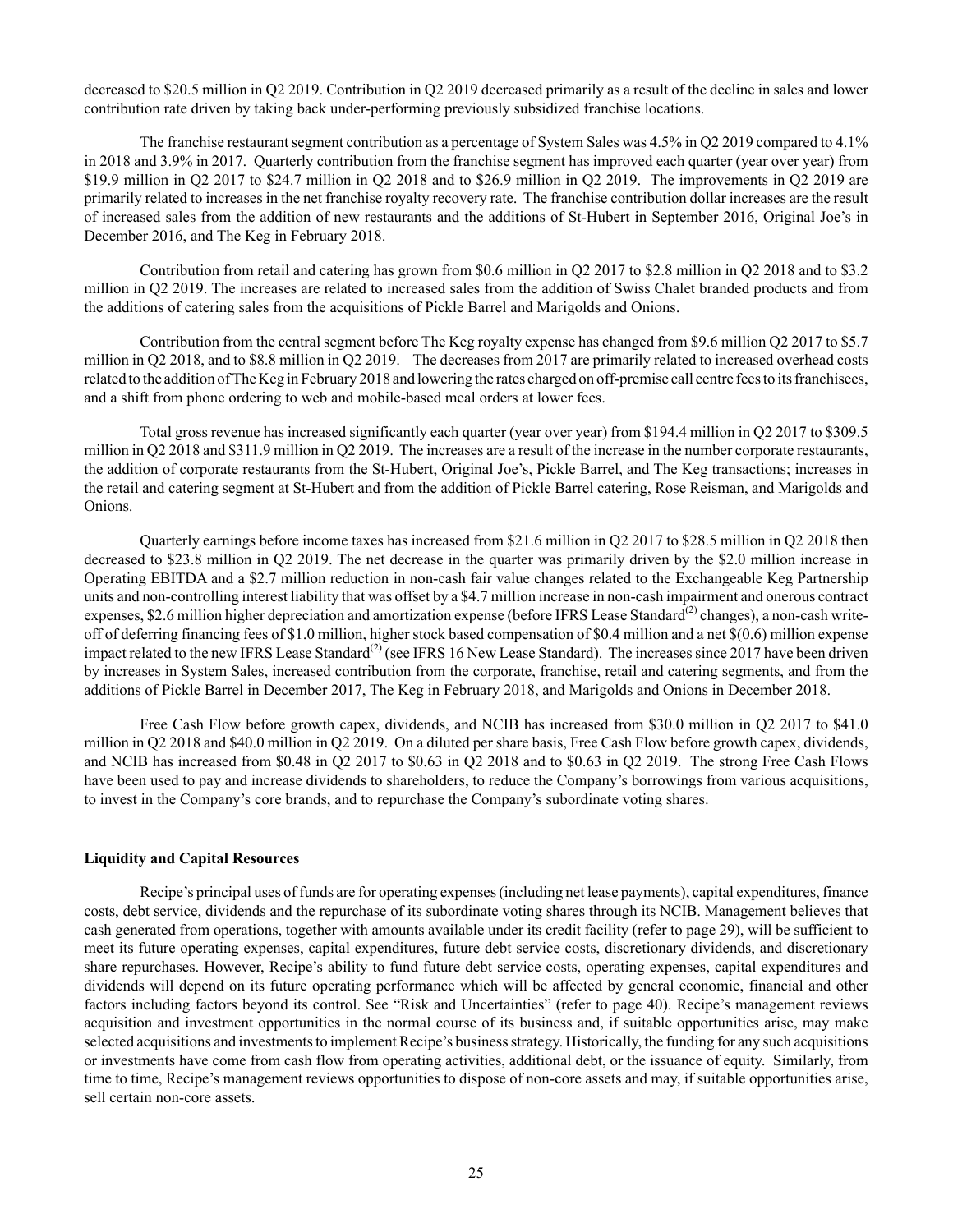Below is summary of the Company's credit availability, liquidity, net debt to Operating EBITDA positions, and Free Cash Flow. During the second quarter the Company completed the refinancing of its \$550.0 million credit facilities on more favorable borrowing terms and raised \$250.0 million of 10 year 4.72% Private Notes.

| (C\$ millions unless otherwise stated)                                  |             | <b>June 30,</b><br>2019            |             | December 30,<br>2018                   |          | <b>July 1, 2018</b>                      |             | December 31,<br>2017                   |
|-------------------------------------------------------------------------|-------------|------------------------------------|-------------|----------------------------------------|----------|------------------------------------------|-------------|----------------------------------------|
| Revolving credit facility                                               | \$          | 550.0                              | \$          | 400.0                                  | \$       | 400.0                                    | \$          | 400.0                                  |
| Add: Accordion feature                                                  |             | 250.0                              |             | 50.0                                   |          | 50.0                                     |             | 50.0                                   |
| Add: Private notes                                                      |             | 250.0                              |             |                                        |          |                                          |             |                                        |
| Add: Term credit facility                                               |             |                                    |             | 150.0                                  |          | 150.0                                    |             | 150.0                                  |
| Add: The Keg credit facilities                                          |             | 47.0                               |             | 47.0                                   |          | 47.0                                     |             |                                        |
| Subtotal - credit availability                                          | S           | 1,097.0                            | $\mathbf s$ | 647.0                                  | <b>S</b> | 647.0                                    | <b>S</b>    | 600.0                                  |
| Less: Draw on revolving credit facility                                 |             | (128.3)                            |             | (220.0)                                |          | (300.0)                                  |             | (229.0)                                |
| Less: Draw on private notes                                             |             | (250.0)                            |             |                                        |          |                                          |             |                                        |
| Less: Draw on term credit facility                                      |             |                                    |             | (150.0)                                |          | (150.0)                                  |             | (150.0)                                |
| Less: Draw on The Keg credit facilities                                 |             | (19.0)                             |             | (21.0)                                 |          | (23.0)                                   |             |                                        |
| Subtotal - total debt                                                   | $\mathbf S$ | $(397.3)$ \$                       |             | $(391.0)$ \$                           |          | $(473.0)$ \$                             |             | (379.0)                                |
| Liquidity                                                               |             | 699.7                              | \$          | 256.0                                  | <b>S</b> | 174.0                                    | <b>S</b>    | 221.0                                  |
|                                                                         |             | 26 weeks<br>ended<br>June 30, 2019 |             | 52 weeks ended<br>December 30,<br>2018 |          | 26 weeks<br>ended<br><b>July 1, 2018</b> |             | 53 weeks ended<br>December 31,<br>2017 |
| Operating EBITDA <sup>(1)(2)</sup>                                      | \$          | 106.1                              | \$          | 214.7                                  | \$       | 100.2                                    | $\mathbf S$ | 186.6                                  |
| Net debt to Operating EBITD $A^{(1)(2)}$                                |             | 1.7x                               |             | 1.7x                                   |          | 2.1x                                     |             | 2.2x                                   |
| Free cash flow $^{(1)(2)}$ , before growth capex, dividends and NCIB \$ |             | 75.5                               | S           | 158.7                                  | \$       | 74.1                                     | \$.         | 138.4                                  |
| Free cash flow $^{(1)(2)}$ , after growth capex, dividends and NCIB     | \$          | 31.4                               | S           | 112.3                                  | S        | 51.1                                     | \$          | 52.4                                   |

<sup>(1)</sup> See "Non-IFRS Measures" on page 35 for definitions of Operating EBITDA and Free Cash Flow. See page 9 for a reconciliation of Net Earnings to Operating EBITDA and to Free Cash Flow.<br><sup>(2)</sup>Effective December 31, 2018, of the Company for further details.

# *Working Capital*

A working capital deficit is typical of restaurant operations, where the majority of sales are for cash and there are rapid turnover of inventories. In general, the turnover of accounts receivable and inventories is faster than accounts payable, resulting in negative working capital. Sales of Recipe's Ultimate Gift Card and the addition of The Keg gift card significantly improve the Company's liquidity in the fourth quarter as cash is received within one to two weeks from time of sale. Gift card sales are highest in November and December followed by high redemptions in the January to March period. Recipe's gift card liability at June 30, 2019 was \$104.9 million compared to \$153.8 million at December 30, 2018, a decrease of \$48.9 million due to higher redemptions in the first and second quarters following the gift card sales during the holiday season in Q4.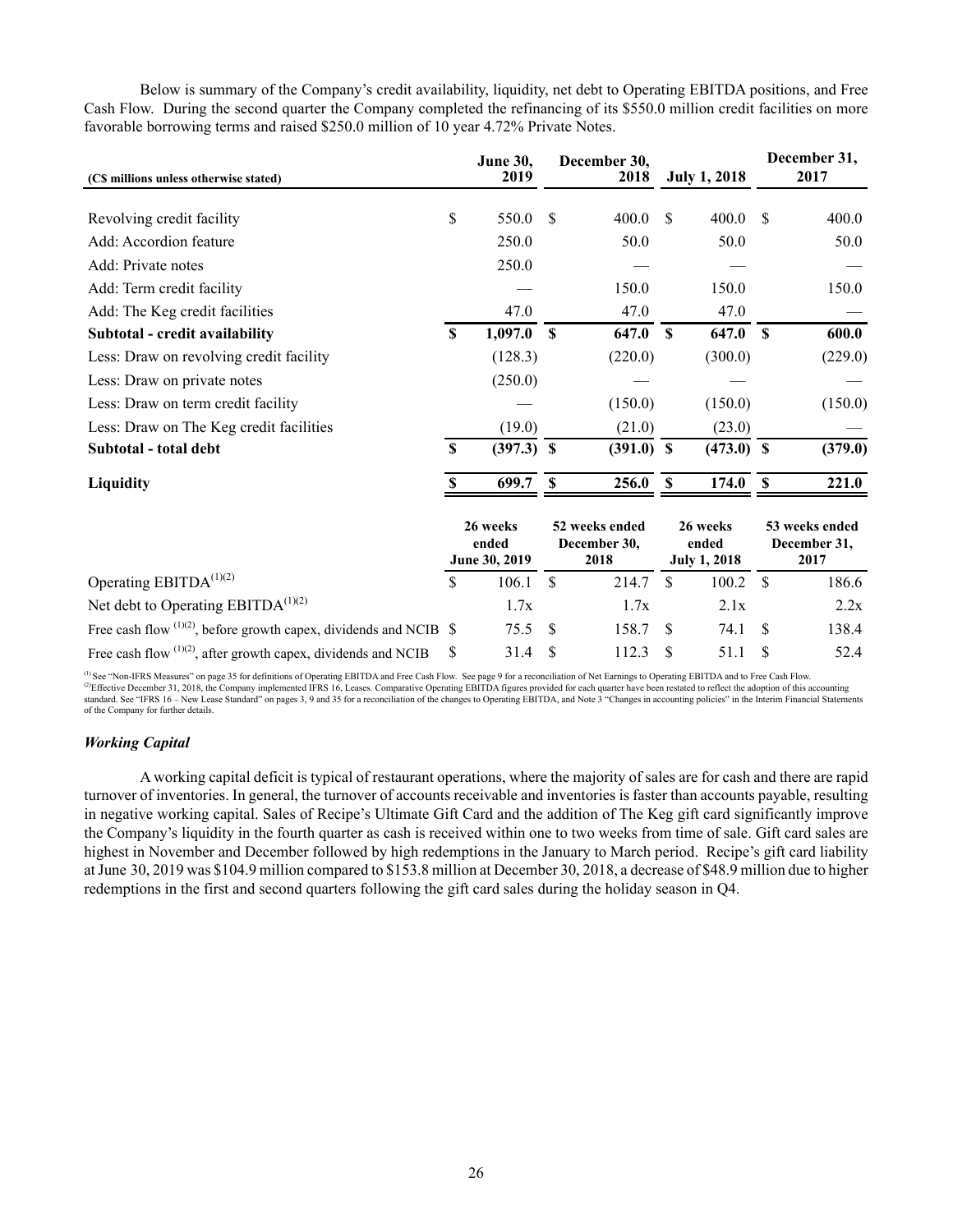| (C\$ millions unless otherwise stated)     | June 30, 2019 |             | December 30,<br>2018 |         | change in<br>working<br>capital |         |
|--------------------------------------------|---------------|-------------|----------------------|---------|---------------------------------|---------|
|                                            |               | (unaudited) |                      |         |                                 |         |
| Cash                                       | \$            | 42.7        | \$                   | 49.3    | <sup>\$</sup>                   | 6.6     |
| Accounts receivable                        |               | 74.4        |                      | 103.5   |                                 | 29.1    |
| Inventories                                |               | 40.0        |                      | 36.6    |                                 | (3.4)   |
| Prepaid expenses and other assets          |               | 8.1         |                      | 9.4     |                                 | 1.3     |
| Current portion of lease recievables       |               | 75.4        |                      |         |                                 | (75.4)  |
| Current portion of long-term receivables   |               | 6.2         |                      | 4.9     |                                 | (1.3)   |
| <b>Total Current Assets</b> <sup>(1)</sup> | <b>S</b>      | 246.8       | $\mathbf{s}$         | 203.7   | $\mathbf{s}$                    | (43.1)  |
| Accounts payable and accrued liabilities   | \$            | 129.9       | \$.                  | 134.9   | \$.                             | (5.0)   |
| Provisions                                 |               | 3.6         |                      | 9.7     |                                 | (6.1)   |
| Gift card liability                        |               | 104.9       |                      | 153.8   |                                 | (48.9)  |
| Income taxes payable                       |               | 6.7         |                      | 5.7     |                                 | 1.0     |
| Current portion of long-term debt          |               | 4.0         |                      | 154.0   |                                 | (150.0) |
| Current portion of lease liability         |               | 120.6       |                      | 3.2     |                                 | 117.4   |
| <b>Total Current Liabilities</b>           | <b>S</b>      | 369.7       | $\mathbf{s}$         | 461.3   | $\mathbf{s}$                    | (91.6)  |
| Working capital deficit                    | S             | (122.9)     | -S                   | (257.6) | \$                              | (134.7) |

The following table presents Recipe's working capital as at June 30, 2019 compared to December 30, 2018:

(1) Figures may not total due to rounding.

At June 30, 2019, Recipe had a working capital deficit of \$122.9 million compared to \$257.6 million at December 30, 2018. The change in working capital deficit of \$134.7 million was primarily related to the \$150.0 million decrease in current portion of long-term debt a result of the refinancing in May 2019, decrease in gift card liability of \$48.9 million related to higher gift card redemptions following the 2018 holiday period, increase in current portion of lease receivables of \$75.4 million related to the adoption of IFRS 16 new lease standard, offset by decrease in accounts receivable of \$29.1 million and increase in current portion of the lease liability of \$117.4 million related to the adoption of IFRS 16 new lease standard.

Investment in working capital may be affected by fluctuations in the prices of food and other supply costs, vendor terms and the seasonal nature of the business. While Recipe has availability under its credit facility, it chooses to apply available cash flow against its facility to lower financing costs, rather than to reduce its current liabilities, while still paying within its payment terms. Management believes it will continue to operate in a working capital deficit position as the nature of its business is not expected to change.

# **Cash Flows**

The following table presents Recipe's cash flows for the 13 and 26 weeks ended June 30, 2019 compared to the 13 and 26 weeks ended July 1, 2018:

|                                                 | 13 weeks ended |     | 26 weeks ended      |     |               |      |                     |  |  |
|-------------------------------------------------|----------------|-----|---------------------|-----|---------------|------|---------------------|--|--|
| (C\$ millions unless otherwise stated)          | June 30, 2019  |     | <b>July 1, 2018</b> |     | June 30, 2019 |      | <b>July 1, 2018</b> |  |  |
|                                                 | (unaudited)    |     | (unaudited)         |     | (unaudited)   |      | (unaudited)         |  |  |
| Cash flows from (used in) operating activities  | 54.2           | - S | 41.4                |     | 74.7          | - \$ | 40.6                |  |  |
| Cash flows from (used in) investing activities  | $(19.3)$ \$    |     | $(9.8)$ \$          |     | $(2.3)$ \$    |      | (88.6)              |  |  |
| Cash flows (used in) from financing activities  | (33.8)         | - S | $(34.8)$ \$         |     | $(79.8)$ \$   |      | 50.5                |  |  |
| Change in cash during the period $(1)$          | 1.0            | £.  | (3.2)               | - S | $(7.5)$ \$    |      | 2.4                 |  |  |
| $^{(1)}$ Figures may not total due to rounding. |                |     |                     |     |               |      |                     |  |  |

27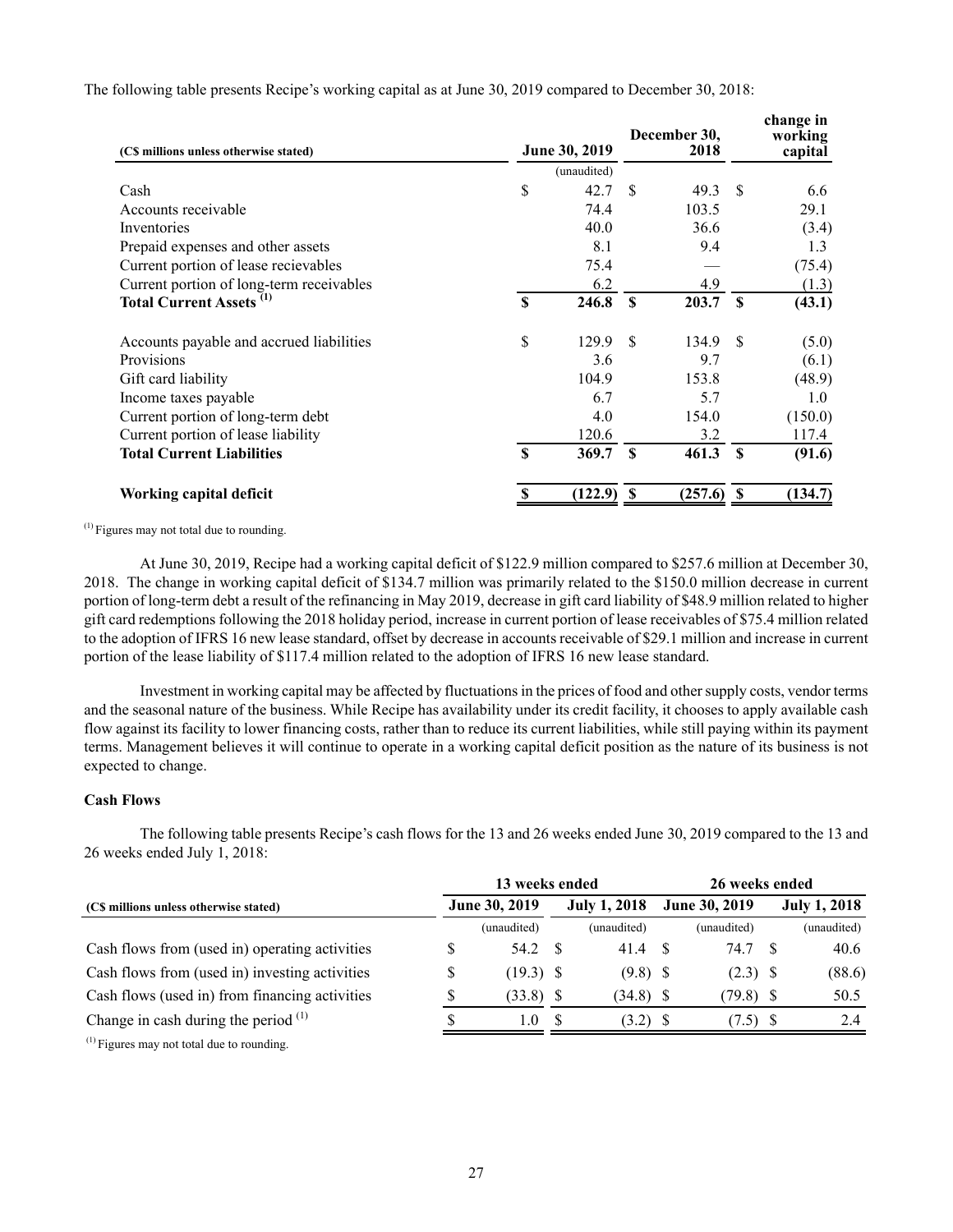### *Cash flows from operating activities of continuing operations*

Cash flows from operating activities were \$54.2 million and \$74.7 million for the 13 weeks and 26 weeks ended June 30, 2019 compared to \$41.4 million and \$40.6 million in 2018, an increase of \$12.8 million for the quarter and an increase of \$34.1 million year to date. The increase was primarily related to the reduction in gift card liability due to higher redemptions following the Q4 2018 holiday period, a reduction in accounts receivable, partially offset by increases from the addition in current portion of long-term receivables related to the new lease standard.

### *Cash flows used in investing activities of continuing operations*

The following table presents Recipe's capital expenditures for the 13 and 26 weeks ended June 30, 2019 compared to the 13 and 26 weeks ended July 1, 2018:

|                                                                            |                        | 13 weeks ended          |                           |                 | 26 weeks ended |                         |               |                 |  |
|----------------------------------------------------------------------------|------------------------|-------------------------|---------------------------|-----------------|----------------|-------------------------|---------------|-----------------|--|
| (CS millions unless otherwise stated)                                      |                        | <b>June 30,</b><br>2019 |                           | July 1,<br>2018 |                | <b>June 30,</b><br>2019 |               | July 1,<br>2018 |  |
|                                                                            |                        | (unaudited)             |                           | (unaudited)     |                | (unaudited)             |               | (unaudited)     |  |
| Purchase of property, plant and equipment:                                 |                        |                         |                           |                 |                |                         |               |                 |  |
| Maintenance:                                                               |                        |                         |                           |                 |                |                         |               |                 |  |
| Corporate restaurants                                                      |                        | 1.1                     |                           | (0.5)           |                | 2.8                     |               | 1.4             |  |
| Central / IT expenditures / Other                                          |                        | 4.5                     |                           | 5.3             |                | 7.8                     |               | 7.8             |  |
| Total maintenance                                                          | $\mathcal{S}$          | 5.6                     | $\mathbf{\hat{S}}$        | 4.8             | $\mathcal{S}$  | 10.7                    | $\mathsf{\$}$ | 9.3             |  |
| Growth initiatives:                                                        |                        |                         |                           |                 |                |                         |               |                 |  |
| Major renovations                                                          |                        | 2.9                     |                           | 4.2             |                | 4.0                     |               | 4.4             |  |
| New builds                                                                 |                        | 5.0                     |                           | 2.5             |                | 8.5                     |               | 4.6             |  |
| Total growth                                                               | \$                     | 7.9                     | $\mathbf{\hat{S}}$        | 6.7             | \$             | 12.5                    | \$            | 9.0             |  |
| Total purchase of property, plant and equipment <sup>(2)</sup>             | \$                     | 13.5                    | S                         | 11.5            | S              | 23.1                    | $\mathbf s$   | 18.3            |  |
| Total purchase of property, plant and equipment                            |                        | (13.5)                  |                           | (11.5)          |                | (23.1)                  |               | (18.3)          |  |
| Acquisitions                                                               |                        | (5.0)                   |                           |                 |                | (5.4)                   |               | (71.8)          |  |
| Buy backs <sup>(1)</sup>                                                   |                        |                         |                           |                 |                | (3.4)                   |               |                 |  |
| Proceeds on disposal of property, plant and equipment                      |                        | 0.9                     |                           | 0.2             |                | 0.9                     |               | 0.2             |  |
| Proceeds on early buyout of equipment and rental contracts                 |                        | 0.1                     |                           | 0.2             |                | 0.1                     |               | 0.3             |  |
| Additions to other assets                                                  |                        |                         |                           |                 |                |                         |               | (0.1)           |  |
| Share of loss from investment in associates in joint ventures              |                        | (0.1)                   |                           | (0.2)           |                | 0.1                     |               | 0.2             |  |
| Change in long term receivables                                            |                        | (1.7)                   |                           | 1.5             |                | 28.5                    |               | 0.8             |  |
| Total cash flows provided by (used in) investing activities <sup>(2)</sup> | $\frac{\mathbb{S}}{2}$ | (19.3)                  | $\boldsymbol{\mathsf{s}}$ | (9.8)           | $\mathbf{s}$   | $(2.3)$ \$              |               | (88.6)          |  |

<sup>(1)</sup> There was 1 buy back in the quarter and 9 buy backs year-to-date (2018 – 2 buy backs in the quarter and 3 buy backs year-to-date). (2) Figures may not total due to rounding.

Cash flows used in investing activities were \$19.3 million and \$2.3 million for the 13 and 26 weeks ended June 30, 2019 compared to cash used in investing activities of \$9.8 million and \$88.6 million in 2018, a change of \$9.6 million for the quarter and \$86.3 million year to date. The change is primarily related to The Keg merger partially offset by the change in longterm receivables resulting from the adoption of the new lease standard.

## *Commitments for Capital Expenditures*

The Company incurs on–going capital expenditures in relation to the operation of its buildings, corporate restaurants, manufacturing equipment and distribution centers, maintenance and upgrades to its head office IT infrastructure, and to its call centre operations. The Company will also invest in major renovations and new corporate store growth opportunities. Recipe's capital expenditures are generally funded from operating cash flows and through its Existing Credit Facility.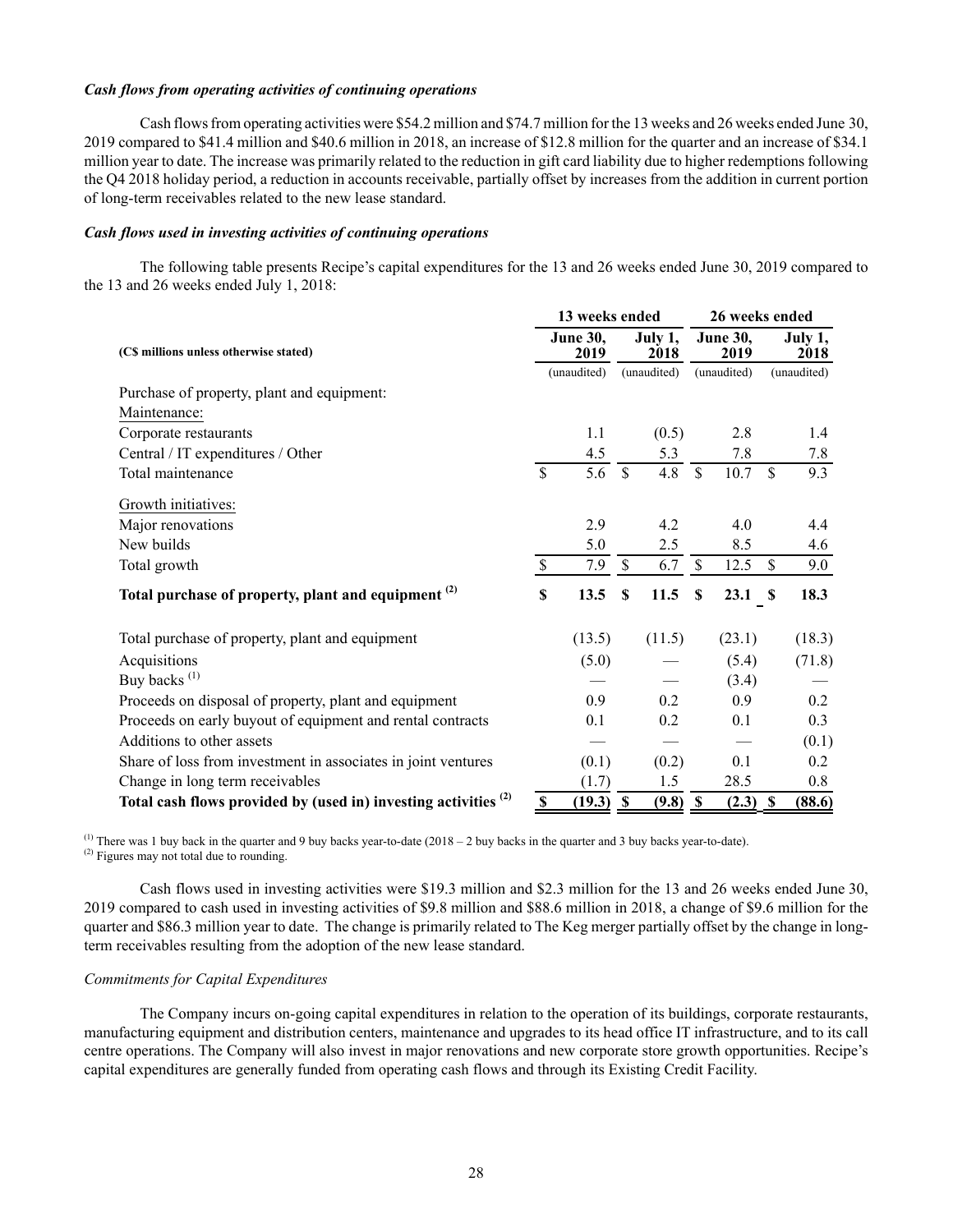### *Cash flows (used in) from financing activities*

The following table presents Recipe's cash used in financing activities for the 13 and 26 weeks ended June 30, 2019 compared to the 13 and 26 weeks ended July 1, 2018:

|                                                               | 13 weeks ended       |                     | 26 weeks ended       |                     |  |  |  |
|---------------------------------------------------------------|----------------------|---------------------|----------------------|---------------------|--|--|--|
| (C\$ millions unless otherwise stated)                        | <b>June 30, 2019</b> | <b>July 1, 2018</b> | <b>June 30, 2019</b> | <b>July 1, 2018</b> |  |  |  |
|                                                               | (unaudited)          | (unaudited)         | (unaudited)          | (unaudited)         |  |  |  |
| Increases in debt                                             | 265.0                |                     | 265.0                | 104.0               |  |  |  |
| Debt repayments                                               | (257.7)              | (19.0)              | (258.7)              | (34.0)              |  |  |  |
| Deferred financing fees                                       | (2.9)                |                     | (2.9)                |                     |  |  |  |
| Issuance of subordinated voting common shares                 | 0.6                  |                     | 1.9                  | 0.1                 |  |  |  |
| Share repurchase                                              | (11.7)               | (0.3)               | (18.8)               | (1.0)               |  |  |  |
| Change in lease liability                                     | (8.8)                | 0.8                 | (43.3)               |                     |  |  |  |
| Interest paid net of interest income received                 | (4.6)                | (2.9)               | (9.3)                | (5.4)               |  |  |  |
| Dividends paid on subordinate and multiple voting<br>shares   | (13.8)               | (13.3)              | (13.8)               | (13.3)              |  |  |  |
| Cash flows (used in) from financing activities <sup>(1)</sup> | $(33.8)$ \$          | (34.8)              | $(79.8)$ \$<br>-S    | 50.5                |  |  |  |

(1) Figures may not total due to rounding.

Cash flows used in financing activities were \$33.8 million and \$79.8 million for the 13 and 26 weeks ended June 30, 2019. Cash used in financing activities primarily consist of the shares repurchased under the Company's NCIB of \$11.7 million and \$18.8 million for the 13 and 26 weeks ended June 30, 2019; change in the lease liability of \$8.8 million and \$43.3 million for the 13 and 26 weeks ended June 30, 2019 resulting from the change in the new lease standard; dividends of \$13.8 million; net interest paid of \$4.6 million and \$9.3 million for the 13 and 26 weeks ended June 30, 2019; offset by a net increase in debt of \$7.3 million for the quarter and \$6.3 million year to date.

Cash flows from financing activities were \$34.8 million and \$50.5 million for the 13 and 26 weeks ended July 1, 2018. Cash from financing activities primarily consist of a net increase in the Company's credit facility related to The Keg merger, less interest paid in the amount of \$2.9 million and \$5.4 million for the 13 and 26 weeks ended July 1, 2018; and dividends of \$13.3 million.

#### **Debt**

### **Private debt**

On May 1, 2019, the Company issued \$250.0 million First Lien 10 year Senior Secured Notes by way of a private placement (the "Notes"). The Notes rank pari passu in right of payment with the lenders under the Company's amended and restated credit agreement ("New Credit Facility"), is secured on a first lien basis on the assets that secure the Company's New Credit Facility, and is guaranteed by all material subsidiaries and holding companies of the Company on the same basis as the New Credit Facility. The Notes bear interest from their date of issue at a rate of 4.72% per annum, payable semi-annually and maturing on May 1, 2029. As at June 30, 2019, \$250.0 million (December 30, 2018 - \$nil; July 1, 2018 - \$nil) was drawn under the Notes.

# **Term credit facility**

On May 1, 2019, the Company amended and extended the terms of its existing syndicated bank credit facility. The New Credit Facility, the fifth amended and restated credit agreement, is comprised of a revolving credit facility in the amount of \$550.0 million with an accordion feature of up to \$250.0 million. The \$550.0 million revolving facility includes a \$400.0 million tranche that matures on May 1, 2024 (5 years) and a \$150.0 million tranche that matures on May 1, 2022 (3 years). The \$250.0 million accordion feature is applicable to either tranche and it has been upsized from \$50.0 million under the Company's previous credit facility.

The interest rate applied on amounts drawn by the Company under its new credit facility is the effective bankers' acceptance rate or prime rate plus a spread. The spread is based on the Company's total funded net debt to Earnings Before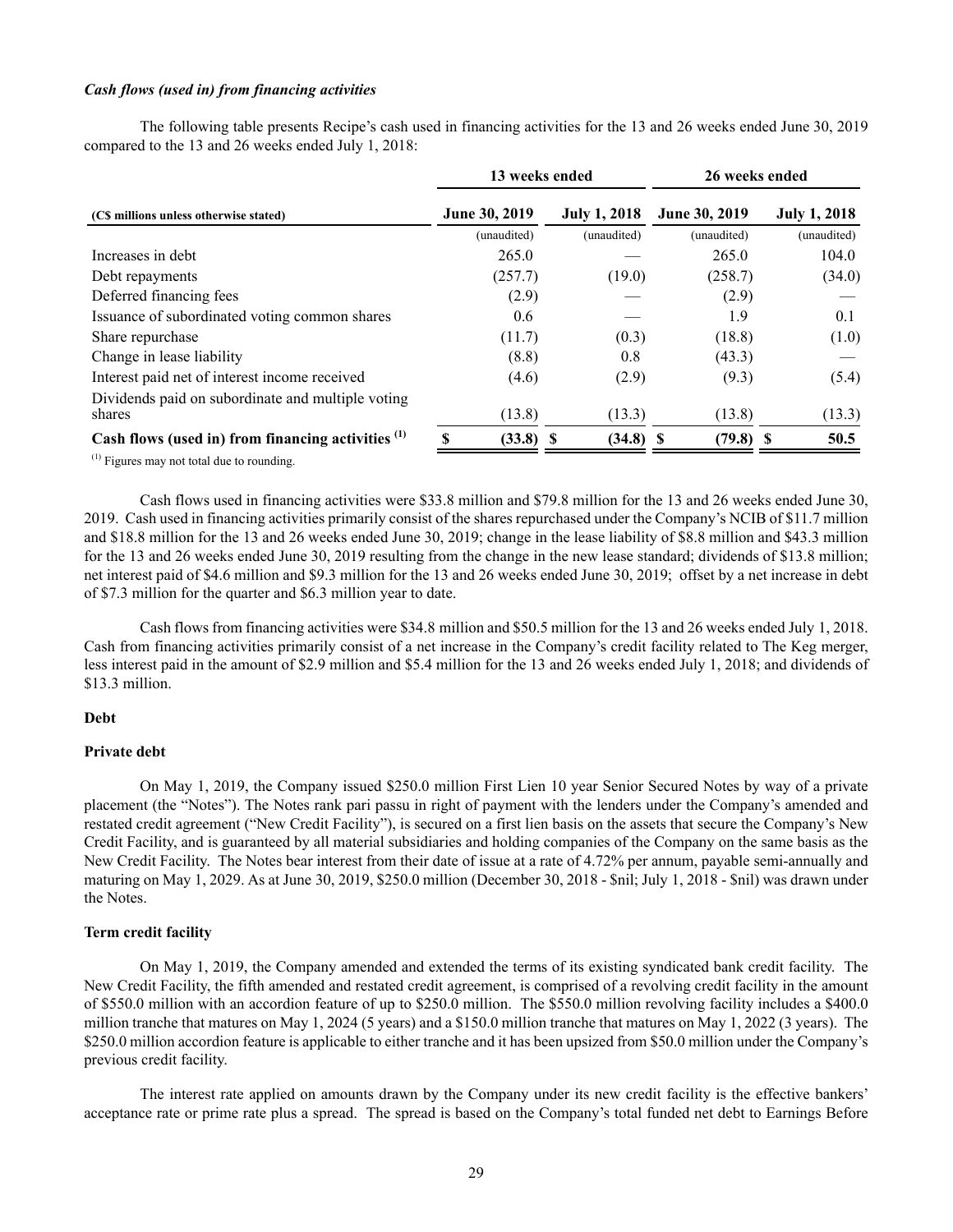Interest, Taxes, Depreciation and Amortization ("EBITDA") ratio, as defined in the new credit agreement, measured using EBITDA for the four most recently completed fiscal quarters.

As at June 30, 2019, \$128.3 million (December 30, 2018 - \$370.0 million; July 1, 2018 - \$450.0 million) was drawn under the amended and extended credit facilities with an effective interest rate of 3.93% representing bankers acceptance rate of 2.0% plus 1.38% borrowing spread, standby fees and the amortization of deferred financing fees of 0.55%.

The Company is also required to pay a standby fee of between 0.20% and 0.46% per annum on the undrawn portion of the \$550.0 million revolving facility. The standby fee, like the interest rate, is based on the Company's total funded net debt to EBITDA ratio. As of June 30, 2019, the standby fee rate was 0.25%.

As at June 30, 2019, the Company was in compliance with all covenants and has not exceeded any covenant levels requiring early repayments.

At the end of June 30, 2019, the Company had a Net Debt to EBITDA ratio of 1.7x, positioning the Company for more growth and enhanced shareholder returns.

### **The Keg Facility**

In connection with The Keg merger, the Company assumed a multi-option credit agreement with a Canadian banking syndicate for the expansion of restaurant operations. The revolving credit and term loan facilities, with a syndicate of two Canadian banks, are available to finance the construction of certain new corporate restaurants and major renovations in Canada. These facilities are comprised of a \$9.0 million reducing term facility, a \$35.0 million revolving facility for future restaurant expansion which is subject to annual repayment based on 25% of excess operating cash flow, and a revolving demand operating facility of up to \$3.0 million available for general corporate purposes, including working capital, overdrafts and letters of credit.

Excess operating cash flow is defined in the credit agreement as operating cash flow for the financial year plus extraordinary or non-recurring items and any net decrease in working capital less interest paid, debt principal repayments, unfunded capital expenditures, income taxes paid and any net increase in working capital. Operating cash flow is defined as the sum of net income for the financial year, adjusted for gains or losses from dispositions not in the ordinary course of business, extraordinary or non-recurring items and equity income or losses from subsidiaries plus interest expense, income tax expense and depreciation and amortization.

As at June 30, 2019, \$19.0 million of the revolving facility has been drawn and is due on the July 2, 2020 maturity date, and less than \$0.1 million of the revolving demand operating facility has been used to issue letters of credit.

On June 18, 2018, the Company renegotiated the terms of its credit agreement with its existing banking syndicate. The credit facilities now bear interest at a rate between bank prime plus 0.25% to bank prime plus 1.0% based on certain financial criteria. As at June 30, 2019, the Company meets the criteria for interest at bank prime plus 0.25%.

The above credit facilities are secured by a general security agreement and hypothecation over Keg Restaurants Ltd.'s ("KRL's") Canadian and US assets and a pledge of all equity interests in The Keg Rights Limited Partnership (the "Partnership")..

As at June 30, 2019, the Company was in compliance with all covenants and has not exceeded any covenant levels requiring early repayments.

#### **Off Balance Sheet Arrangements**

## *Letters of credit*

Recipe has outstanding letters of credit amounting to \$0.6 million as at June 30, 2019 (December 30, 2018 - \$0.6 million), primarily for various utility companies that provide services to the corporate owned locations and support for certain franchisees' external financing used to fund their initial conversion fee payable to Recipe.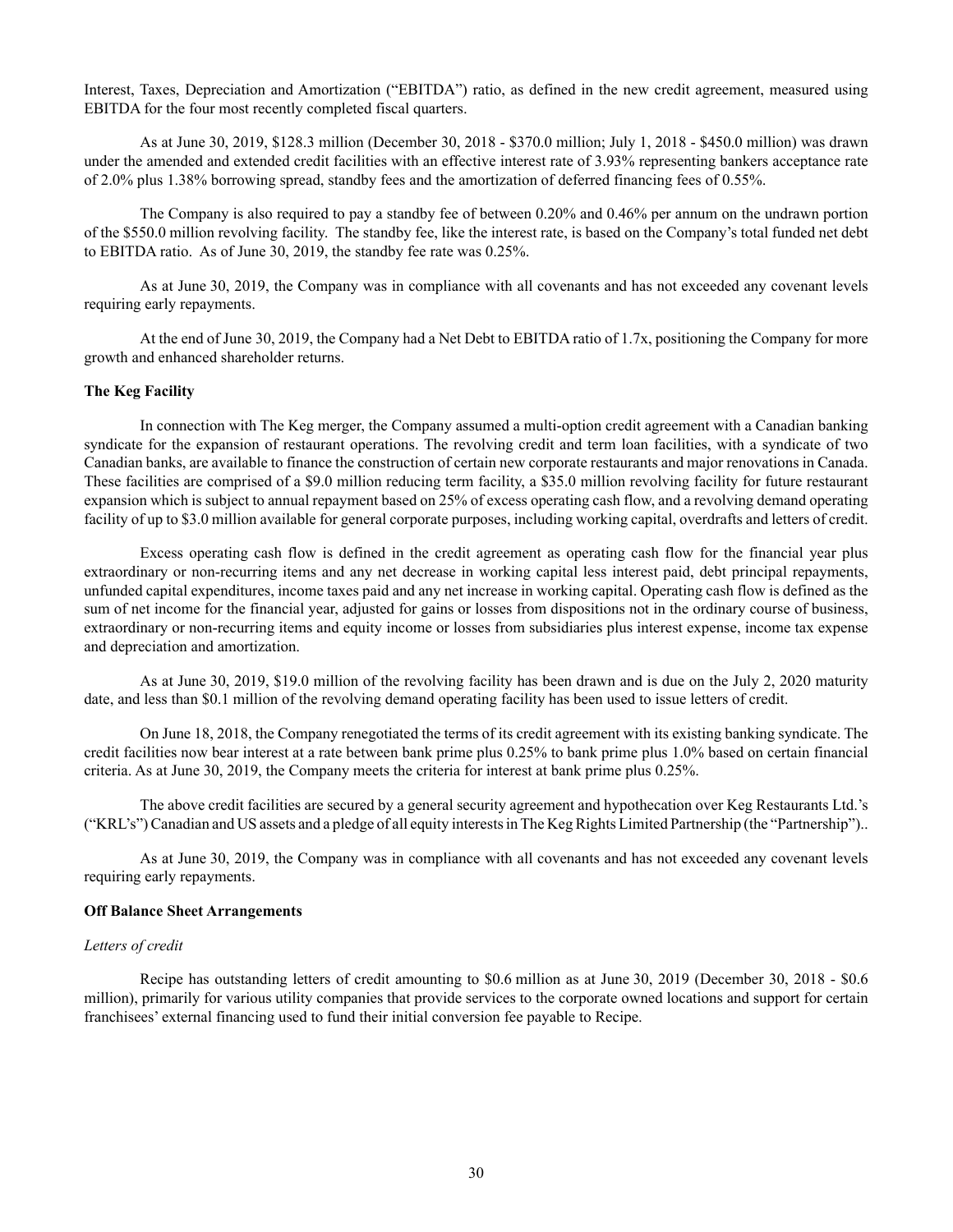### **Outstanding Share Capital**

The Company's authorized share capital consists of an unlimited number of common shares and an unlimited number of non-voting common shares. As at August 8, 2019, there were 61,368,302 subordinate and multiple voting shares (December 30, 2018 – 61,755,594) issued and outstanding.

The Company has a common share stock option plan for its directors, CEO and employees. The total number of options granted and outstanding as at August 8, 2019 is 7,144,968.

# **Related Parties**

# *Shareholders*

As at June 30, 2019, the Principal Shareholders hold 67.9% of the total issued and outstanding shares and have 97.8% of the voting control attached to all the shares. Cara Holdings holds 23.6% of the total issued and outstanding shares, representing 40.9% voting control. Fairfax holds 44.3% of the total issued and outstanding shares, representing 56.9% voting control.

During the 13 and 26 weeks ended June 30, 2019, the Company paid a dividend of \$0.2242 per share (July 1, 2018 - \$0.2136 per share) on the Subordinate and Multiple Voting Shares of which Fairfax received \$6.0 million (July 1, 2018 - \$5.8 million) and Cara Holdings received \$3.2 million (July 1, 2018 - \$3.1 million), respectively.

Fairfax and the Company are parties to a Shared Services and Purchasing Agreement. Under this agreement, Fairfax is authorized to enter into negotiations on behalf of the Company (and Fairfax associated restaurant companies) to source shared services and purchasing arrangements for any aspect of Recipe's operations, including food and beverages, information technology, payment processing, marketing and advertising or other logistics. There were no transactions under this agreement for 13 and 26 weeks ended June 30, 2019 and July 1, 2018.

The Company's policy is to conduct all transactions and settle all balances with related parties on market terms and conditions.

## **Insurance Provider**

Some of Recipe's insurance policies are held by a company that is a subsidiary of Fairfax. The transaction is on market terms and conditions. As at June 30, 2019, no payments were outstanding.

### **The Keg**

On February 22, 2018 ("The Keg acquisition date"), the Company completed the merger with The Keg for approximately \$200.0 million comprised of \$105.0 million in cash and 3,801,284 Recipe subordinate voting shares at the exchange amount. In addition, Recipe may be required to pay up to an additional \$30.0 million of cash consideration upon the achievement of certain financial milestones. The cash portion of the purchase price was settled by drawing on its existing credit facility. A merger reserve equal to total consideration of \$216.7 million has been recorded on the balance sheet. The results from The Keg are included in the statement of earnings from The Keg acquisition date.

During the year ended December 30, 2018, 3,400,000 subordinate voting shares were issued at the exchange amount to Fairfax as part of the merger with The Keg on February 22, 2018.

The Company has elected not to account for the merger as a business combination under IFRS 3 Business Combinations, as the transaction represents a combination of entities under common control of Fairfax. Accordingly, the combination will be recorded on a book value basis.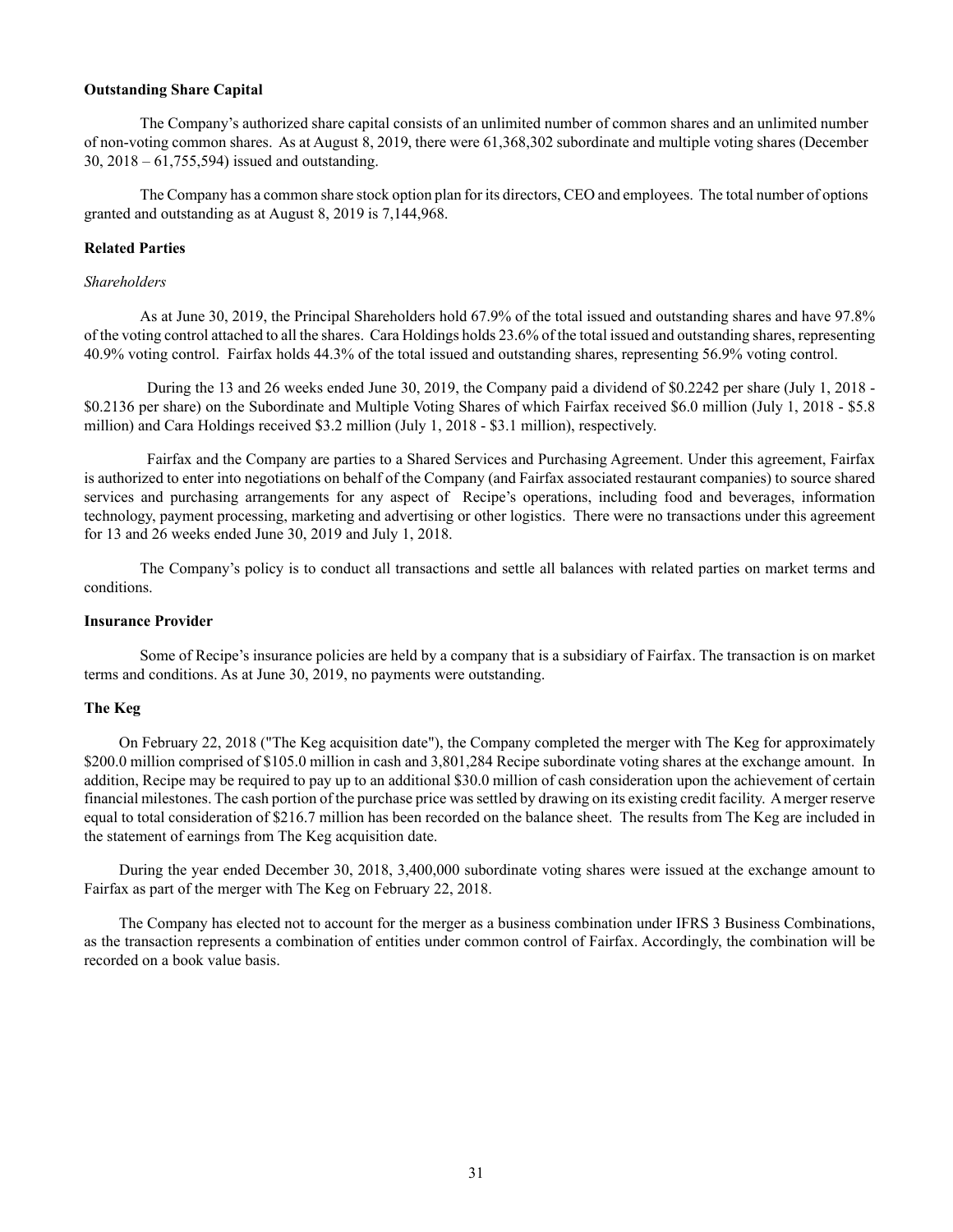#### **Investment in Original Joe's joint venture companies**

The Company has joint venture arrangements with certain Original Joe's franchises. The Company has an equity investment in these restaurants at varying ownership interests as well as term loans and demand loans related to new restaurant construction, renovation and working capital. As at June 30, 2019 there was a due from related party balance of \$11.6 million (December 30, 2018 - \$9.9 million; July 1, 2018 - \$12.8 million) which consists of term loans and demand loans secured by restaurant assets of the joint venture company which has been recorded at fair value and will be accreted up to the recoverable value over the remaining term of the loans. The term loans bear interest at rates ranging from 7.75% to 9.76% and all mature September 21, 2019. The term loans are reviewed and renewed on an annual basis. The expected current portion of these loans is \$1.0 million (December 30, 2018 - \$1.0 million; July 1, 2018 - \$2.2 million). The demand loans bear interest at 5% and have no specific terms of repayment. Pooling arrangements between the joint venture companies to share costs and repay the loans exist such that restaurants within a certain restaurant pool of common ownership agree that available cash from restaurants can be used to apply against balances outstanding among the group. For the 13 and 26 weeks ended June 30, 2019, the Company charged interest in the amount of \$0.1 million and \$0.2 million, respectively (13 and 26 weeks ended July 1, 2018 - \$0.2 million and \$0.4 million) on the term loans and demand loans.

The Company charges Original Joe's joint venture franchises a royalty and marketing fee of 5% and 2%, respectively, on net sales. As at June 30, 2019 the accounts receivable balance included \$0.1 million (December 30, 2018 - \$0.3 million; July 1, 2018 - \$0.5 million) due from related parties in relation to these royalty and marketing payments. These transactions are measured at the exchange amount, which is the amount of consideration established and agreed to by the related parties in accordance with the franchise agreement.

The Company's investment in joint ventures and associates are increased by the proportionate share of income earned. For the 13 and 26 weeks ended June 30, 2019, an increase of \$0.1 million and an increase of \$0.1 million, respectively (13 and 26 weeks ended July 1, 2018 - \$1.2 million and \$1.1 million increase) to the investment balance was recorded in relation to the Company's proportionate share of income or loss for the period and included in share of income from investment in associates and joint ventures on the statement of earnings.

### **Investment in Burger's Priest joint venture**

The Company has a 79.4% ownership interest in New & Old Kings and Priests Restaurants Inc. ("Burger's Priest") with the remaining 20.6% owned by a third party who has an earn-out agreement that can grow their ownership interest to 50% if certain earnings targets are met. Both parties have joint control and all relevant activities require the unanimous consent from both parties. The Company has accounted for the investment by using the equity method.

The Company's investment is increased by the proportionate share of income earned. For the 13 and 26 weeks ended June 30, 2019, an increase of \$0.1 million and a decrease of \$0.1 million to the investment balance, respectively (13 and 26 weeks ended July 1, 2018 - \$nil and \$0.1 million increase) was recorded in relation to the Company's proportionate share of income for the period and included in share of loss from investment in joint ventures on the statement of earnings.

## **Investment in restaurant joint venture**

The Company has an investment in a joint venture to operate two 1909 Taverne Moderne restaurants with a third party. As at June 30, 2019, the Company has invested \$4.0 million, recorded in long-term receivables (December 30, 2018 - \$4.5 million, July 1, 2018 - \$4.2 million). The loan receivable is unsecured, non-interest bearing and does not have defined repayment terms. The Company and the third party each have a 50% ownership interest in the joint venture. Both parties have joint control and all relevant activities require the unanimous consent from both parties. The Company has accounted for the investment by using the equity method.

The Company's investment is increased by the proportionate share of income earned. For the 13 and 26 weeks ended June 30, 2019, a decrease of \$0.2 million and \$0.5 million, respectively, to the long term receivable balance (13 and 26 weeks ended July 1, 2018 - \$0.4 million and \$0.9 million decrease) was recorded in relation to the Company's proportionate share of loss for the period and included in share of loss from investment in joint ventures on the statement of earnings.

### **Investment in Rose Reisman Catering joint venture**

In connection with the acquisition of Pickle Barrel on December 1, 2017, the Company has a 50% ownership interest in Rose Reisman Catering. The investment is considered a joint venture arrangement as both parties have joint control and all relevant activities require the unanimous consent from both parties. The Company has accounted for the investment by using the equity method.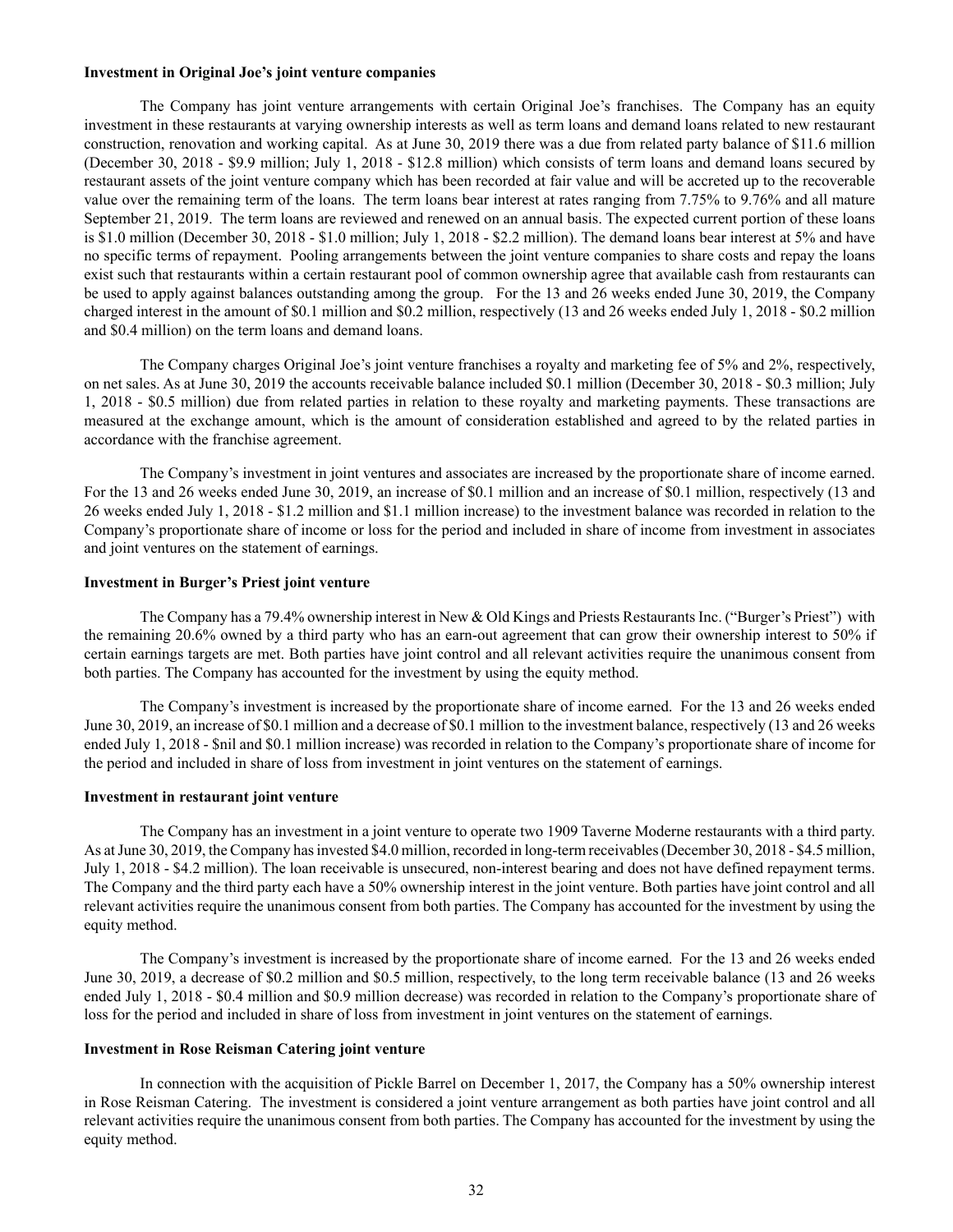The Company's investment is increased by the proportionate share of income earned. For the 13 and 26 weeks ended June 30, 2019, the Company recorded a decrease of \$nil and \$0.1 million decrease, respectively, to the investment balance (13 and 26 weeks ended July 1, 2018 - \$0.1 million decrease and a \$0.1 million increase) in relation to the Company's proportionate share of income for the period and included in share of loss from investment in joint ventures on the statement of earnings.

All entities above are related by virtue of being under joint control with, or significant influence by, the Company.

# **Significant subsidiaries**

Subsidiaries are entities controlled by the Company. The financial statements of subsidiaries are included in the consolidated financial statements. Intercompany balances and transactions are eliminated in preparing the consolidated financial statements.

# **Outlook**

Despite the declines in sales, the Company saw improvements with Operating EBITDA and Operating EBITDA Margin for the quarter. Operating EBITDA before the net royalty expense increased \$1.9 million or 3.3% to \$59.4 million with a contribution margin of 6.8% as a percentage of Total System Sales compared to 6.6% in the second quarter of 2018.

Management provides the following comments regarding its strategies and initiatives:

*Free Cash Flow* — The Company generates significant Free Cash Flow<sup>(1)</sup> which provides the Company the ability to fund growth and enhance shareholder returns. Free Cash Flow before growth capex, dividends, and share repurchases under the Company's normal course issuer bid ("NCIB") for the 13 weeks ended June 30, 2019 was \$40.0 million compared to \$41.0 million for the 13 weeks ended July 1, 2018, a decrease of \$1.0 million or 2.4%.

Free Cash Flow per share before growth capex, dividends, and NCIB on a diluted basis was \$0.63 for the 13 weeks ended June 30, 2019 compared to \$0.63 for 2018.

At Q2 2019, the Company's Debt to EBITDA ratio was 1.7x compared to 2.1x at the end of Q2 2018, illustrating how quickly the Company's leverage has reduced from Free Cash Flow being used to reduce debt on the Company's revolving credit facility.

Management and the Board of Directors will continue to evaluate alternatives for capital deployment including growth investments, strategic acquisitions and enhanced shareholder returns through dividends and share buybacks.

• *System Sales and SRS Growth —* Management is not satisfied with the decline in System Sales and SRS of negative 1.7%. Contributing factors to our SRS results include mixed performance between our brands; early progress on our new 4-pillar operating model, with much work still to be done; and challenging weather conditions across the country during the first and second quarters. Despite negative SRS, our disciplined operating model, and our focus on long-term network health, franchisee profitability and cost control enabled us to increase Operating EBITDA by \$2.0 million and improve Operating EBITDA Margin to 6.4%.

Management continues to review its portfolio of restaurants to maximize site potential and profitability to the Company and our franchisee partners. Management's focus will continue to be on the quality of sales from its portfolio of restaurants as we improve site selection, renovate to improve guest experience, continually enhance our food and service pillars while maintaining our practice to open new franchise restaurants at the standard royalty rate while closing or taking back under-performing previously subsidized locations. On a year to date basis, the Company has renovated 52 locations and has opened 23 new locations and closed 23 under-performing restaurants.

- *Fotal Operating EBITDA* Before the impact from the net royalty to The Keg Royalties Income Fund, Total Operating EBITDA margin was 6.8% for the quarter compared to 6.6% in 2018. The combined contributions from Corporate, Franchise, Retail and Catering, and Central segments resulted in Total Operating EBITDA margin of 6.4% for the quarter compared to 6.2% in 2018. While The Keg adds EBITDA dollars, because of net central overhead costs and royalty payments to The Keg Royalties Income Fund in the medium term, The Keg merger will reduce Recipe's Operating EBITDA margin on System Sales below the target 7% to 8% range. Management's focus will continue to be on improving the earnings efficiency of our assets and our increased sales base to grow Operating EBITDA as a percentage of System Sales back to within our 7% to 8% target range by 2020-2022.
- *• Corporate restaurant profitability* Corporate restaurant profitability for the 13 weeks ended June 30, 2019 was 10.5% compared to 9.6% in the first quarter of fiscal 2019 and 12.0% in the second quarter of 2018. The decline in the quarter was mostly from the reduction in sales, higher wage rates and taking back under-performing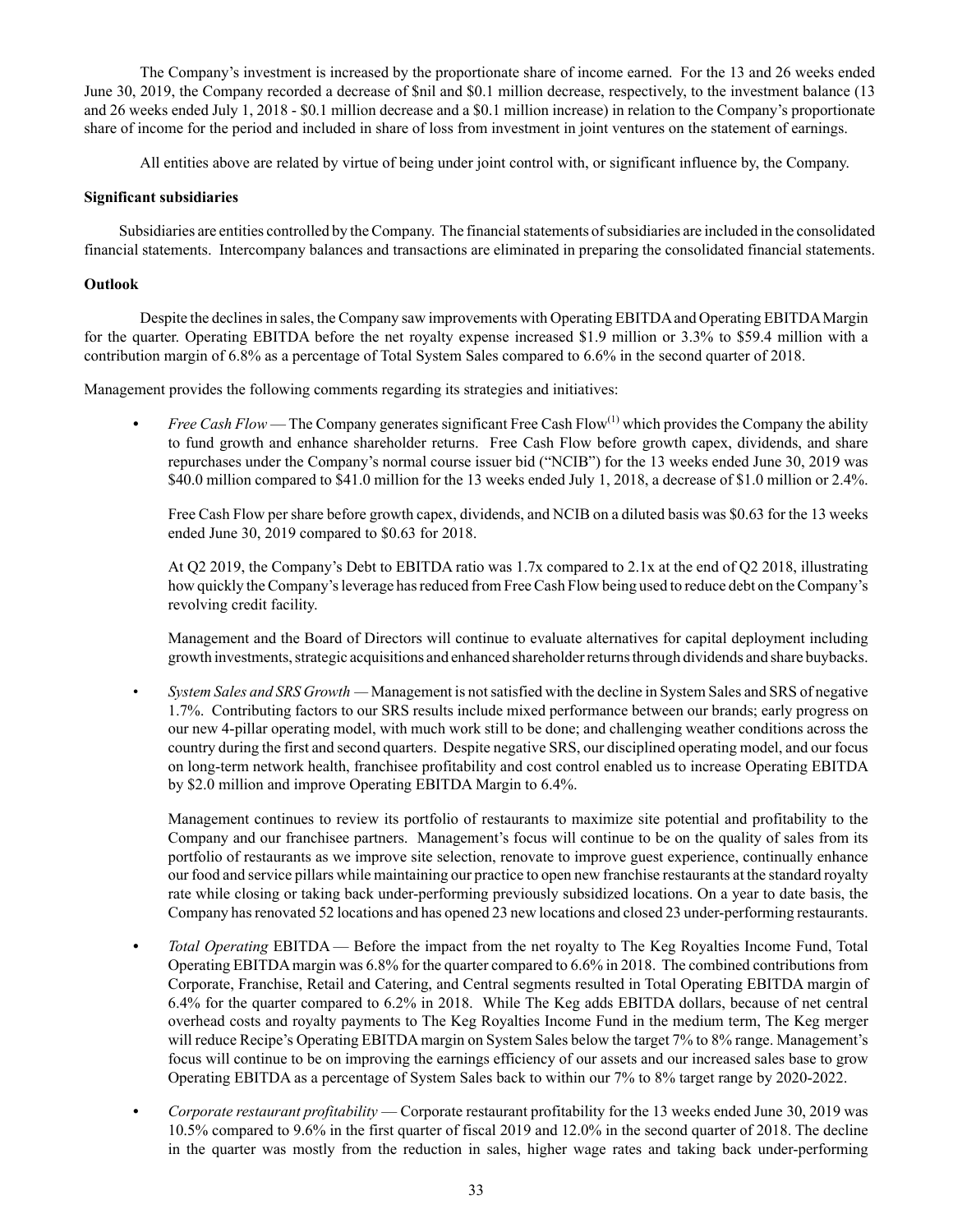restaurants. Management believes that corporate restaurant profitability will improve as the 4-pillar strategy focus on Food, Service, Ambiance, and Value for the Experience progresses and we continue to improve the quality of our portfolio and sales while we respond to increased competition and a cautious consumer.

Management will continue to pursue the sale of certain corporate restaurants in its franchise banners to franchisees and will pursue the sale of its share in joint venture locations to the Company's joint venture partners to convert joint venture locations to franchise to improve the corporate-franchise portfolio mix.

- *Franchise segment —*Franchise contribution as a percentage of franchise sales has improved to 4.5% in the quarter compared to 4.1% in 2018. The increase is primarily related to improvement to quality of sales due to the ongoing practice to open new franchise restaurants at the standard royalty rate while closing or taking back under-performing previously subsidized locations. Management believes the effective royalty recovery rate will gradually increase over time closer to 5% as the Company adds new franchisees, renews existing locations at the standard royalty rate, and exits under-performing locations. In addition, The Keg will also increase Recipe's overall net royalty rate as new and renewed Keg franchisees pay 6% royalty while others pay 5% until their franchise agreement is renewed.
- *Retail and catering*  Contribution dollars from retail and catering was \$3.2 million in the quarter compared to \$2.8 million in 2018. A new pie production line was added in the third quarter 2018 which has increased production capacity and enabled the Company to meet the increased demand for its St-Hubert and Swiss Chalet frozen pie products with less reliance on higher cost third party producers. Since the acquisition of St-Hubert in 2016, the Company has successfully launched a number of products, including Swiss Chalet ribs and pot pies, across the country in grocery chains. The Company will be adding a new rib line in Q4 2019 to increase its rib production capacity to meet the increased demand. Management is also pursuing the launch of several more Recipe branded retail products to expand its retail presence in national grocery chains. The Company has also identified catering sales and contribution as a significant opportunity for growth with the acquisitions of Pickle Barrel catering in December 2017, Rose Reisman catering in December 2017, and Marigolds and Onions in December 2018.
- *Central segment* The addition of The Keg has added net central overhead costs, including the royalty payments to The Keg Royalties Income Fund, thus reducing central contribution as a percentage of System Sales. Management will work towards realizing synergy opportunities with the companies acquired as we continue to improve on our model for growing sales faster than head office expenses, and realizing earnings efficiency on higher system sales.
- *Restaurant Count* In the 26 weeks ended June 30, 2019, the Company opened 23 new restaurant locations as compared to 27 in the first half of 2018 and closed 23 locations as compared to 26 in 2018. The Company has also renovated 52 locations. Included in the closures were under-performing locations where the closure will benefit the overall system performance and the Company's corporate and franchise contribution models going forward. Closures also included locations that no longer fit the long term strategy of certain brands. Management will continue to review its portfolio of restaurants and will opportunistically close under-performing or non-strategic locations that will benefit the Company long term.
- *• Growth, acquisitions and share buy-backs* —The Company currently has a net debt to EBITDA ratio of approximately 1.7x compared to 2.1x at the end of Q2 2018. At this debt level, and with strong cash flow from operations, the Company has the ability to consider more growth opportunities, including acquisitions, while continuing to reduce its debt, and by opportunistically repurchasing its subordinate voting shares for cancellation under the NCIB. During the 26 weeks ended June 30, 2019, the Company purchased and cancelled 703,924 Subordinate Voting Shares for \$18.8 million under the Company's NCIB program. Subsequent to June 30, 2019 until August 8, 2019, the Company has repurchased 564,956 Recipe subordinate voting shares for \$15.1 million under the NCIB. In addition, the Company's new financing structure positions Recipe for strategic and opportunistic growth at long-term favourable borrowing rates and credit terms. Management believes that locking in long-term fixed rate capital before interest rates increase is prudent and will enable future accretive growth.

The foregoing description of Recipe's outlook is based on management's current strategies and its assessment of the outlook for the business and the Canadian Restaurant Industry as a whole, may be considered to be forward-looking information for purposes of applicable Canadian securities legislation. Readers are cautioned that actual results may vary. See "Forward‑Looking Information" and "Risk & Uncertainties" for a description of the risks and uncertainties that impact the Company's business and that could cause actual results to vary.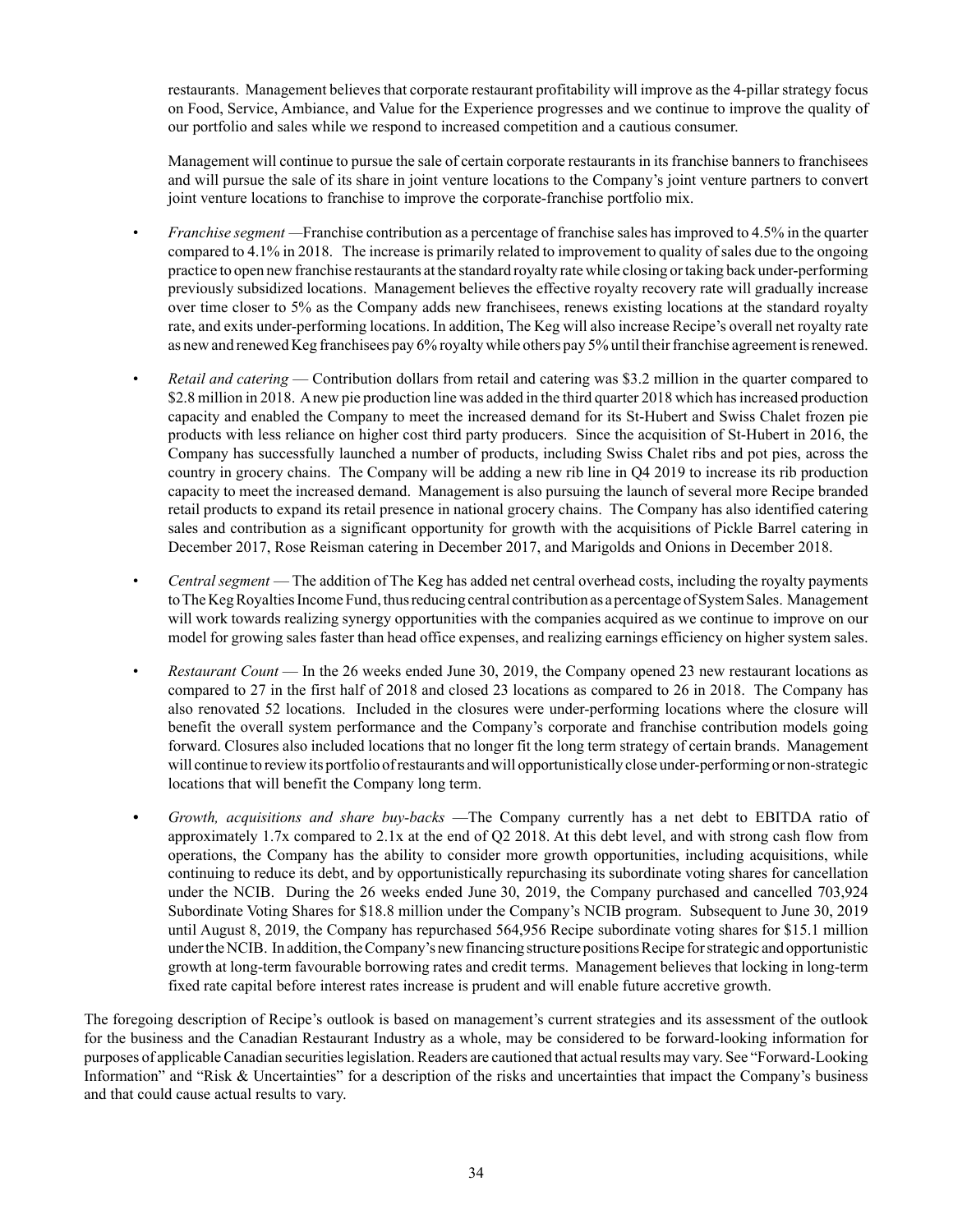### **Future Accounting Changes**

New standards and amendments to existing standards have been issued and are applicable to the Company for its annual periods beginning on or after December 31, 2018. See note 3 of the Company's condensed consolidated interim financial statements for the 13 and 26 weeks ended June 30, 2019 for a summary of new accounting standards adopted during 2019 and note 4 for a summary of future accounting standards not yet adopted.

## **Controls and Procedures**

There were no changes in the Company's internal controls over financial reporting during the 13 and 26 weeks ended June 30, 2019 that have materially affected, or are reasonably likely to materially affect, the Company's internal controls over financial reporting.

#### **Critical Accounting Judgments and Estimates**

The preparation of the condensed consolidated interim financial statements requires significant judgements made by management in applying the Company's accounting policies except those adopted using the judgements from the first quarter of 2019 and the key sources of estimation of uncertainty were the same as those that applied to the Company's audited annual consolidated financial statements as at and for the year ended December 30, 2018.

# **Non**‑**IFRS Measures**

This MD&A makes reference to certain non-IFRS measures. These measures are not recognized measures under IFRS, do not have a standardized meaning prescribed by IFRS and are therefore unlikely to be comparable to similar measures presented by other companies. Rather, these measures are provided as additional information to complement those IFRS measures by providing further understanding of the Company's results of operations from management's perspective. Accordingly, they should not be considered in isolation nor as a substitute for analysis of the Company's financial information reported under IFRS. The Company uses non‑IFRS measures including "System Sales", "SRS Growth", "EBITDA", "Operating EBITDA", "Operating EBITDA Margin", "Operating EBITDA Margin on System Sales", "Adjusted Net Earnings", "Adjusted Basic EPS", and "Adjusted Diluted EPS", and "Free Cash Flow" to provide investors with supplemental measures of its operating performance and thus highlight trends in its core business that may not otherwise be apparent when relying solely on IFRS financial measures. The Company also believes that securities analysts, investors and other interested parties frequently use non-IFRS measures in the evaluation of issuers. The Company's management also uses non‑IFRS measures in order to facilitate operating performance comparisons from period to period, to prepare annual operating budgets, and to determine components of management compensation.

"System Sales" represents top‑line sales from restaurant guests at both corporate and franchise restaurants including take‑out and delivery customer orders. System Sales includes sales from both established restaurants as well as new restaurants. System sales also includes sales received from its food processing and distribution division. Management believes System Sales provides meaningful information to investors regarding the size of Recipe's restaurant network, the total market share of the Company's brands sold in restaurant and grocery and the overall financial performance of its brands and restaurant owner base, which ultimately impacts Recipe's consolidated financial performance.

"System Sales Growth" is a metric used in the restaurant industry to compare System Sales over a certain period of time, such as a fiscal quarter, for the current period against System Sales in the same period in the previous year.

"SRS Growth" is a metric used in the restaurant industry to compare sales earned in established locations over a certain period of time, such as a fiscal quarter, for the current period against sales in the same period in the previous year. SRS Growth helps explain what portion of sales growth can be attributed to growth in established locations and what portion can be attributed to the opening of net new restaurants. Recipe defines SRS Growth as the percentage increase or decrease in sales during a period of restaurants open for at least 24 complete fiscal months relative to the sales of those restaurants during the same period in the prior year. Recipe's SRS Growth results excludes Casey's restaurants as the Company is in the process of winding down its operations; and sales from international operations from 44 New York Fries and 3 East Side Mario's.

"EBITDA" is defined as net earnings before: (i) net interest expense and other financing charges; (ii) income taxes; (iii) depreciation of property, plant and equipment; (iv) amortization of other assets and deferred gain.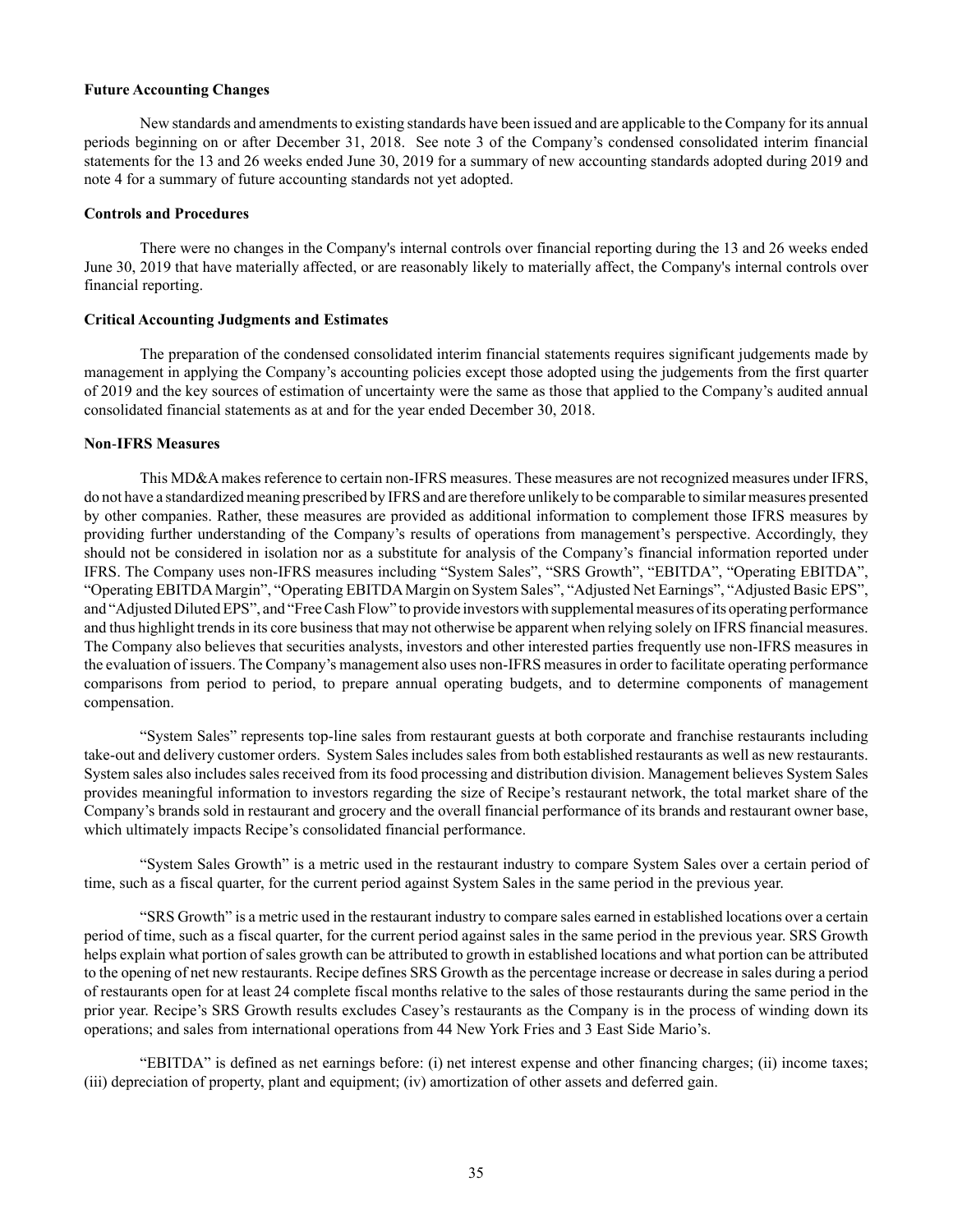"Operating EBITDA" is defined as net earnings before: (i) net interest expense and other financing charges; (ii) income taxes; (iii) depreciation of property, plant and equipment; (iv) amortization of other assets and deferred gain; (v) impairment of assets, net of reversals; (vi) losses on early buyout / cancellation of equipment rental contracts; (vii) restructuring and other; (viii) conversion fees; (ix) net (gain) / loss on disposal of property, plant and equipment; (x) stock based compensation and costs related to its restricted share units; (xi) changes in onerous contract provision; (xii) expense impact from fair value inventory adjustment resulting from the St-Hubert purchase relating to inventory sold during the period; (xiii) acquisition related transaction costs; (xiv) change in fair value of non-controlling interest liability; (xv) change in fair value of Exchangeable Partnership units; (xvi) the Company's proportionate share of equity accounted investment in joint ventures; (xvii) interest income from the Partnership units; and the rent expense impact related to the implementation of IFRS 16, "Leases".

"Operating EBITDA Margin" is defined as Operating EBITDA divided by total gross revenue.

"Operating EBITDA Margin on System Sales" is defined as Operating EBITDA divided by System Sales.

"Free Cash Flow before capex, dividends and NCIB" is defined as Operating EBITDA less (i) cash interest paid; (ii) maintenance capex; and (iii) cash taxes paid.

"Free Cash Flow after capex, dividends and NCIB" is defined as Operating EBITDA less (i) cash interest paid; (ii) maintenance capex; (iii) cash taxes paid; (iv) growth capex; (vi) dividends paid; (vi) shares repurchased under the NCIB; and (vii ) proceeds from sale of assets.

"Adjusted Net Earnings" is defined as net earnings plus (i) change in fair value of non-controlling interest liability; (ii) change in fair value of Exchangeable Partnership units; (iii) one-time transaction costs; (iv) non-cash impairment charges; (v) restructuring and other; and (vi) write-off of deferred financing fees.

"Adjusted Basic EPS" is defined as Adjusted Net Earnings divided by the weighted average number of shares outstanding.

"Adjusted Diluted EPS" is defined as Adjusted Net Earnings divided by the weighted average number of shares outstanding plus the dilutive effect of stock options and RSUs.

The following table provides reconciliations of Net Earnings and Adjusted Net Earnings:

|                                                                | $Q_2 - 2019$            | $Q1 - 2019$       | $Q4 - 2018$     |    | $Q3 - 2018$      |
|----------------------------------------------------------------|-------------------------|-------------------|-----------------|----|------------------|
| (C\$ millions unless otherwise stated)                         | <b>June 30.</b><br>2019 | March 31.<br>2019 | Dec 30.<br>2018 |    | Sept 30,<br>2018 |
|                                                                | (unaudited)             | (unaudited)       | (unaudited)     |    | (unaudited)      |
| <b>Reconciliation of net earnings to Adjusted Net Earnings</b> |                         |                   |                 |    |                  |
| Net earnings                                                   | \$<br>16.6              | 22.7 \$           | 9.0             | -S | 23.8             |
| <b>Transaction costs</b>                                       | 0.3                     | 0.1               | 1.7             |    | 0.5              |
| Write off of deferring financing fees                          | 1.0                     |                   |                 |    |                  |
| Impairment charges                                             | 4.0                     |                   | 6.8             |    |                  |
| Restructuring and other                                        | 0.7                     | (0.2)             | 8.9             |    | 2.6              |
| Change in fair value of non-controlling interest liability     |                         |                   | 1.5             |    | 1.0              |
| Change in fair value of exchangeable Partnership units         | 0.9                     | (4.8)             | 6.4             |    | (0.3)            |
| <b>Adjusted Net Earnings</b> <sup>(1)</sup>                    | 23.5                    | 17.7              | 34.3            | -8 | 27.6             |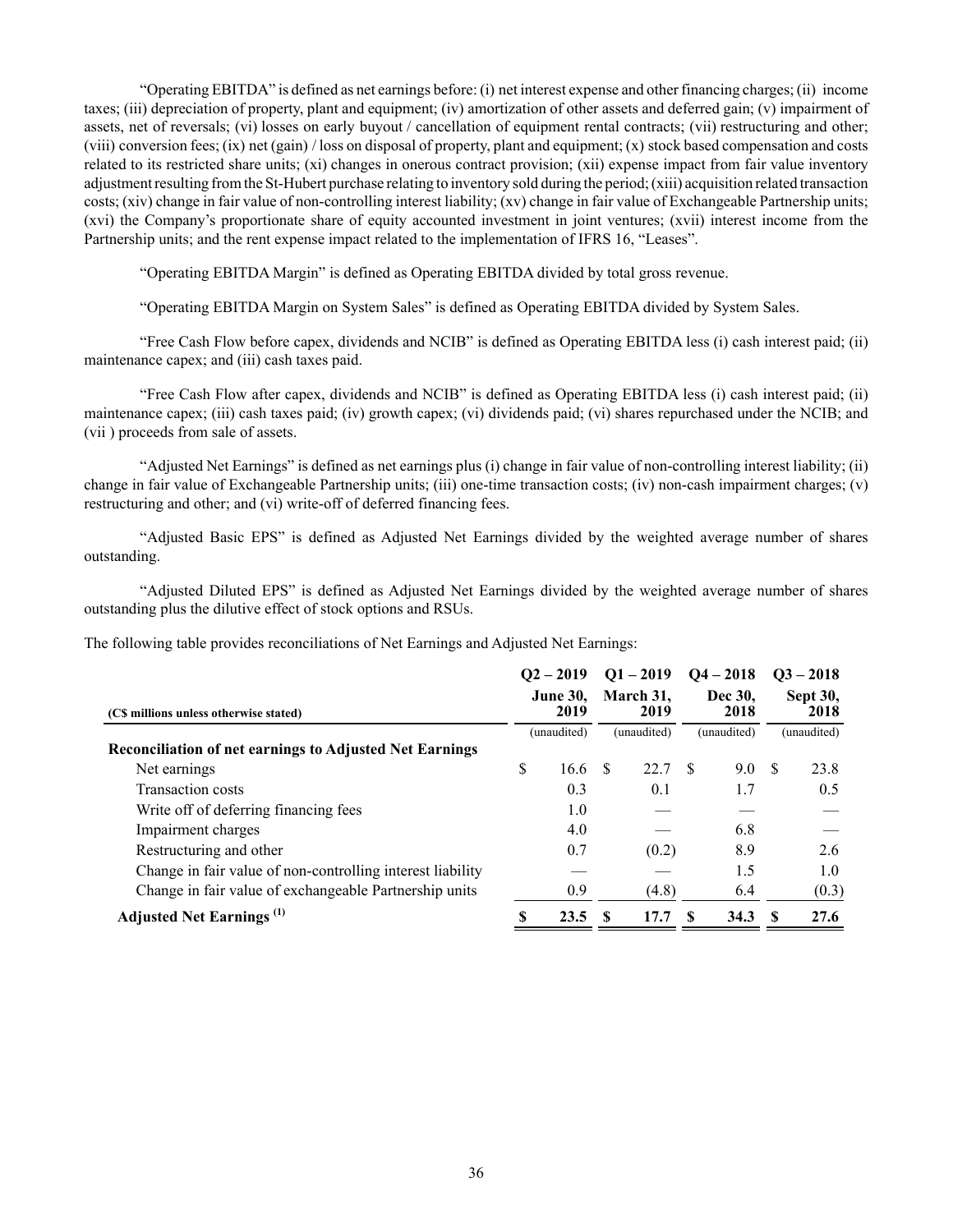|                                                                |   | $Q2 - 2018$     |          | $Q1 - 2018$      |    | $Q4 - 2017$                 |     | $Q3 - 2017$      |
|----------------------------------------------------------------|---|-----------------|----------|------------------|----|-----------------------------|-----|------------------|
| (CS millions unless otherwise stated)                          |   | July 1,<br>2018 |          | April 1,<br>2018 |    | <b>December</b><br>31, 2017 |     | Sept 24,<br>2017 |
|                                                                |   | (unaudited)     |          | (unaudited)      |    | (unaudited)                 |     | (unaudited)      |
| <b>Reconciliation of net earnings to Adjusted Net Earnings</b> |   |                 |          |                  |    |                             |     |                  |
| Net earnings                                                   | S | 19.5            | <b>S</b> | 21.5             | S. | 27.3                        | - S | 21.2             |
| <b>Transaction costs</b>                                       |   | 0.1             |          | 0.5              |    | 0.1                         |     | 0.1              |
| Impairment charges                                             |   | 0.7             |          | 0.6              |    | 2.5                         |     | 0.7              |
| Restructuring and other                                        |   | 0.5             |          | 0.2              |    |                             |     | 0.7              |
| Change in fair value of non-controlling interest liability     |   | 1.0             |          |                  |    |                             |     |                  |
| Change in fair value of exchangeable Partnership units         |   | 2.6             |          | (2.3)            |    |                             |     |                  |
| <b>Adjusted Net Earnings</b> <sup>(1)</sup>                    |   | 24.4            |          | 20.6             | £. | 31.1                        | Я   | 22.7             |
|                                                                |   |                 |          |                  |    |                             |     |                  |

(1) Figures may not total due to rounding.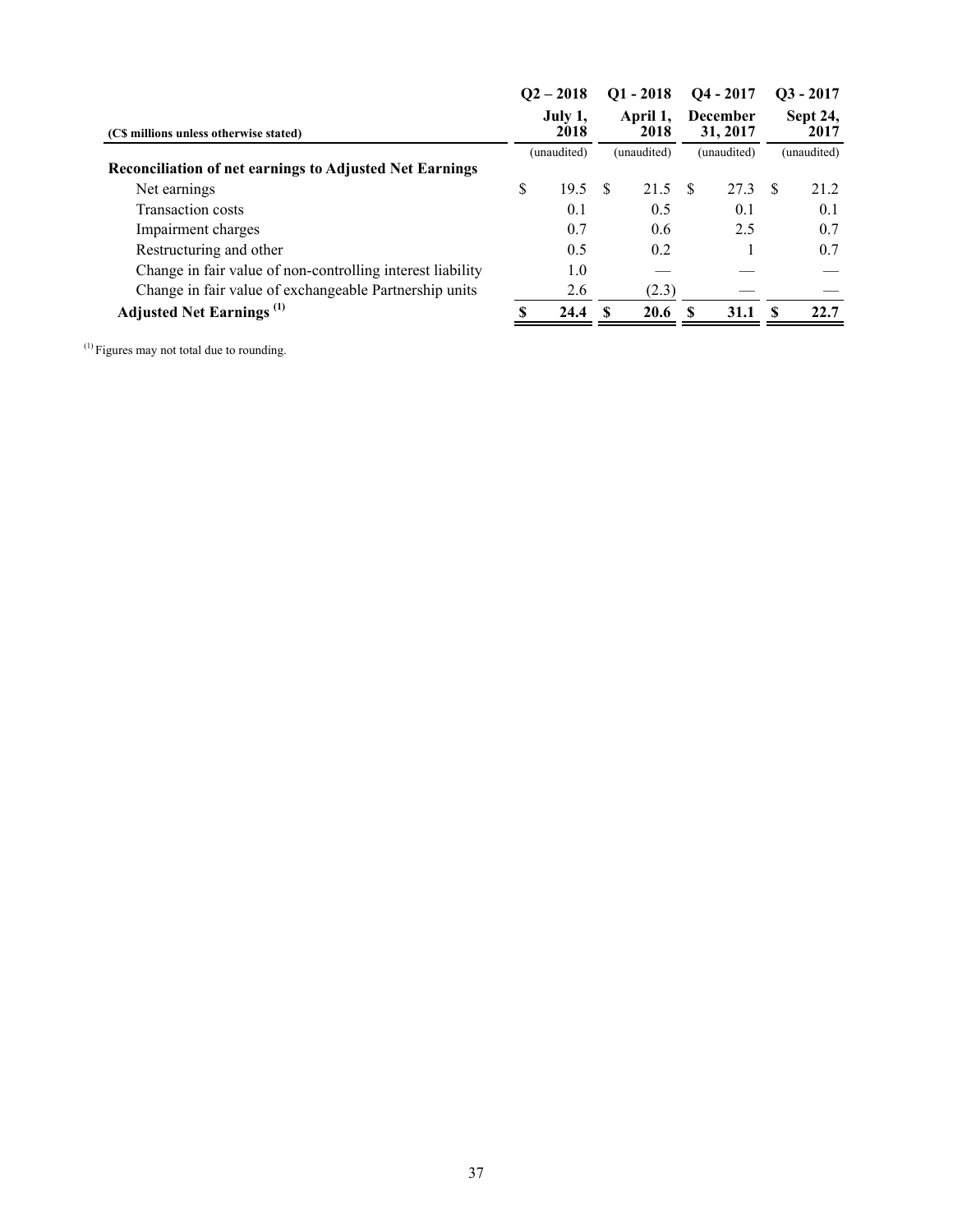|                                                                                |    | $Q2 - 2019$             |                           | $Q1 - 2019$       | $Q4 - 2018$               |       | $Q3 - 2018$               |       |
|--------------------------------------------------------------------------------|----|-------------------------|---------------------------|-------------------|---------------------------|-------|---------------------------|-------|
| (C\$ millions unless otherwise stated)                                         |    | <b>June 30,</b><br>2019 |                           | March 31,<br>2019 | Dec 30,<br>2018           |       | Sept 30,<br>2018          |       |
|                                                                                |    | (unaudited)             |                           | (unaudited)       | (unaudited)               |       | (unaudited)               |       |
| Reconciliation of net earnings from continuing operations to<br><b>EBITDA:</b> |    |                         |                           |                   |                           |       |                           |       |
| Net earnings.                                                                  |    | 16.6                    | \$.                       | 22.7              | <sup>\$</sup>             | 9     | $\mathbf{\hat{S}}$        | 23.8  |
| Net interest expense and other financing charges.                              |    | 7.5                     |                           | 4.5               |                           | 2.8   |                           | 2.8   |
| Income taxes.                                                                  |    | 7.2                     |                           | 8.6               |                           | 6.4   |                           | 7.6   |
| Depreciation and amortization                                                  |    | 28.9                    |                           | 27.9              |                           | 16.2  |                           | 12.1  |
| EBITDA <sup>(1)</sup>                                                          |    | 60.2                    | -S                        | 63.7 \$           |                           | 34.4  | $\mathbf{\$}$             | 46.3  |
| <b>Reconciliation of EBITDA to Operating EBITDA:</b>                           |    |                         |                           |                   |                           |       |                           |       |
| Transaction costs.                                                             |    | 0.3                     |                           | 0.1               |                           | 1.7   |                           | 0.4   |
| Impairment charges                                                             |    | 4.0                     |                           |                   |                           | 6.8   |                           |       |
| Restructuring and other                                                        |    | 0.7                     |                           | (0.2)             |                           | 8.9   |                           | 2.7   |
| Change in fair value non-controlling interest liability                        |    |                         |                           | (4.8)             |                           | 7.9   |                           | 0.6   |
| Change in fair value of exchangeable partnership units                         |    | 0.9                     |                           |                   |                           |       |                           |       |
| Income on Partnership units.                                                   |    | 2.7                     |                           | 2.8               |                           | 2.7   |                           | 2.7   |
| Conversion fees                                                                |    | (0.1)                   |                           | (0.1)             |                           | 0.5   |                           | (0.7) |
| (Gains) Losses on early buyout/cancellation of equipment<br>rental contracts   |    | 0.1                     |                           |                   |                           | 0.5   |                           | 0.3   |
| Net gain on disposal of property, plant and equipment and<br>other assets      |    | (0.1)                   |                           | 0.6               |                           | (0.3) |                           | (1.9) |
| Stock based compensation.                                                      |    | 1.8                     |                           | 1.9               |                           | 2.1   |                           | 2.3   |
| Change in onerous contract provision                                           |    | 0.4                     |                           | (0.2)             |                           | 0.9   |                           | (1.4) |
| Proportionate share of equity accounted joint venture                          |    | 0.1                     |                           | 0.2               |                           | (1.4) |                           | 1.1   |
| Rent impact from adoption of IFRS 16 "Leases" (2)                              |    | (15.0)                  |                           | (13.9)            |                           | (1.2) |                           | (1.2) |
| <b>Operating EBITDA</b> <sup>(1)</sup>                                         | \$ | 56.0                    | $\boldsymbol{\mathsf{S}}$ | 50.1              | $\boldsymbol{\mathsf{S}}$ | 63.5  | $\boldsymbol{\mathsf{s}}$ | 51.2  |

The following table provides reconciliations of EBITDA and Operating EBITDA: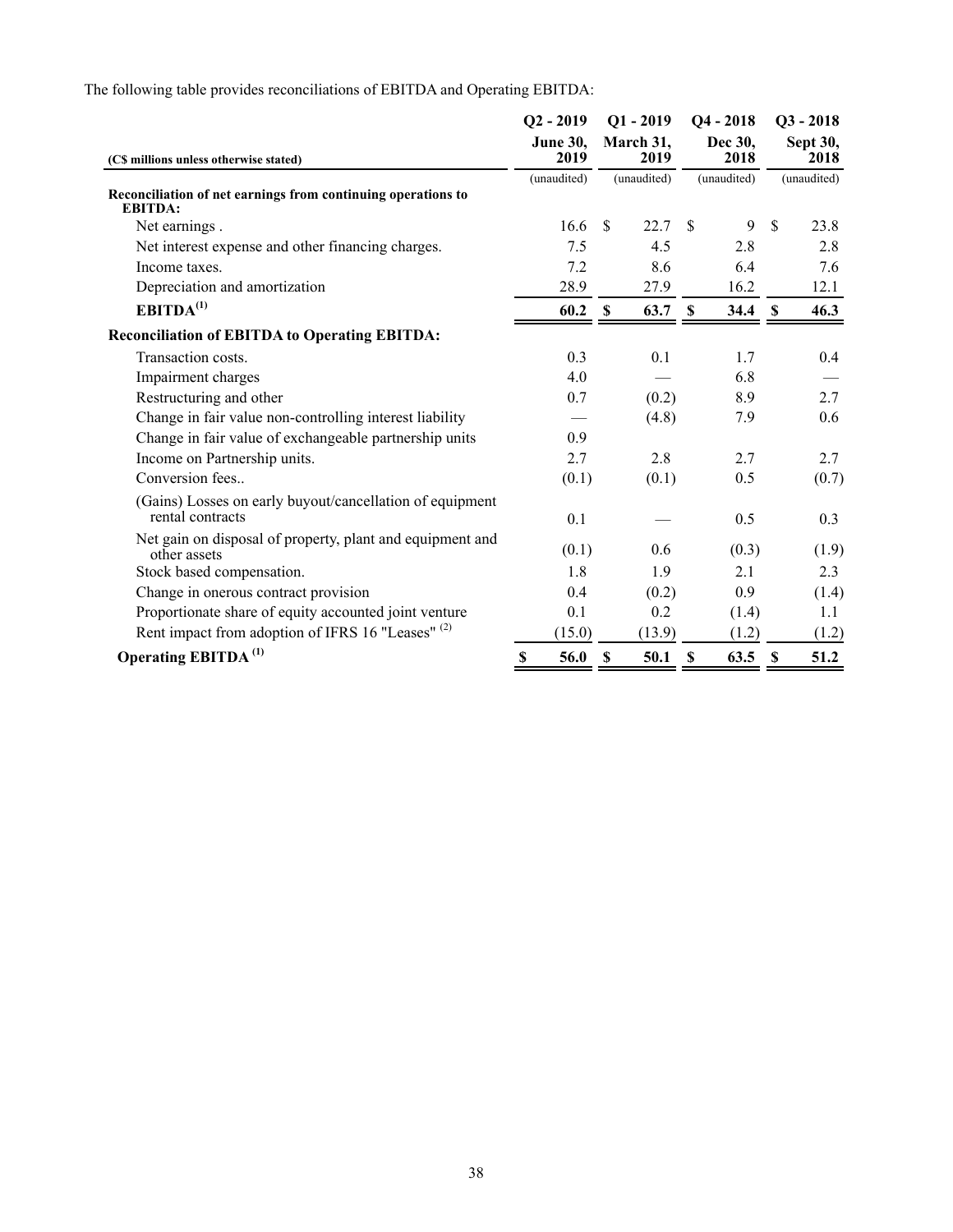|                                        |       |                                               |                |                            |       |                             | $Q3 - 2017$ |
|----------------------------------------|-------|-----------------------------------------------|----------------|----------------------------|-------|-----------------------------|-------------|
| (C\$ millions unless otherwise stated) |       |                                               | Apr 1,<br>2018 | Dec 31,<br>2017            |       | Sept 24,<br>2017            |             |
|                                        |       |                                               |                |                            |       |                             | (unaudited) |
| $\boldsymbol{\mathsf{S}}$              | 19.5  | -S                                            | 21.5           | -S                         | 27.3  | -S                          | 21.2        |
|                                        | 3.0   |                                               | 3.3            |                            | 3.5   |                             | 3.2         |
|                                        | 9.0   |                                               | 7.8            |                            | 9.7   |                             | 9.2         |
|                                        | 15.3  |                                               | 14.6           |                            | 14.3  |                             | 12.9        |
| S                                      | 46.8  | <b>S</b>                                      | 47.2           | -S                         | 54.8  | <b>S</b>                    | 46.4        |
|                                        |       |                                               |                |                            |       |                             |             |
|                                        | 0.1   |                                               | 0.5            |                            | 0.1   |                             | 0.1         |
|                                        | 0.7   |                                               | 0.6            |                            | 2.5   |                             | 0.7         |
|                                        | 0.5   |                                               | 0.2            |                            | 1.0   |                             | 0.7         |
|                                        | 3.6   |                                               | (2.3)          |                            |       |                             |             |
|                                        | 2.6   |                                               | 1.0            |                            |       |                             |             |
|                                        | 0.1   |                                               | (0.3)          |                            | (0.3) |                             | (0.3)       |
|                                        | 0.3   |                                               | 0.2            |                            | (0.1) |                             | 0.6         |
|                                        | (0.3) |                                               | (0.2)          |                            | (0.3) |                             | (0.4)       |
|                                        | 1.0   |                                               | 0.5            |                            | 0.5   |                             | 0.5         |
|                                        | (1.0) |                                               | (0.3)          |                            | 0.3   |                             | (0.4)       |
|                                        | 0.8   |                                               | 0.4            |                            | 0.2   |                             | (0.1)       |
|                                        | (1.2) |                                               | (1.2)          |                            | (1.1) |                             | (1.1)       |
| \$                                     | 54.0  | \$                                            | 46.2           | $\boldsymbol{\mathsf{S}}$  | 57.4  | $\boldsymbol{\mathsf{S}}$   | 46.9        |
|                                        |       | $Q2 - 2018$<br>July 1,<br>2018<br>(unaudited) |                | $Q1 - 2018$<br>(unaudited) |       | $Q_4 - 2017$<br>(unaudited) |             |

 $<sup>(1)</sup>$  Figures may not total due to rounding.</sup>

(2) Note that effective December 31,2018, the Company implemented IFRS16, Leases. Comparative Operating EBITDA figures provided for each quarter have been restated to reflect the adoption of this accounting standard. Please refer to "IFRS 16 New Lease Standard" for further details.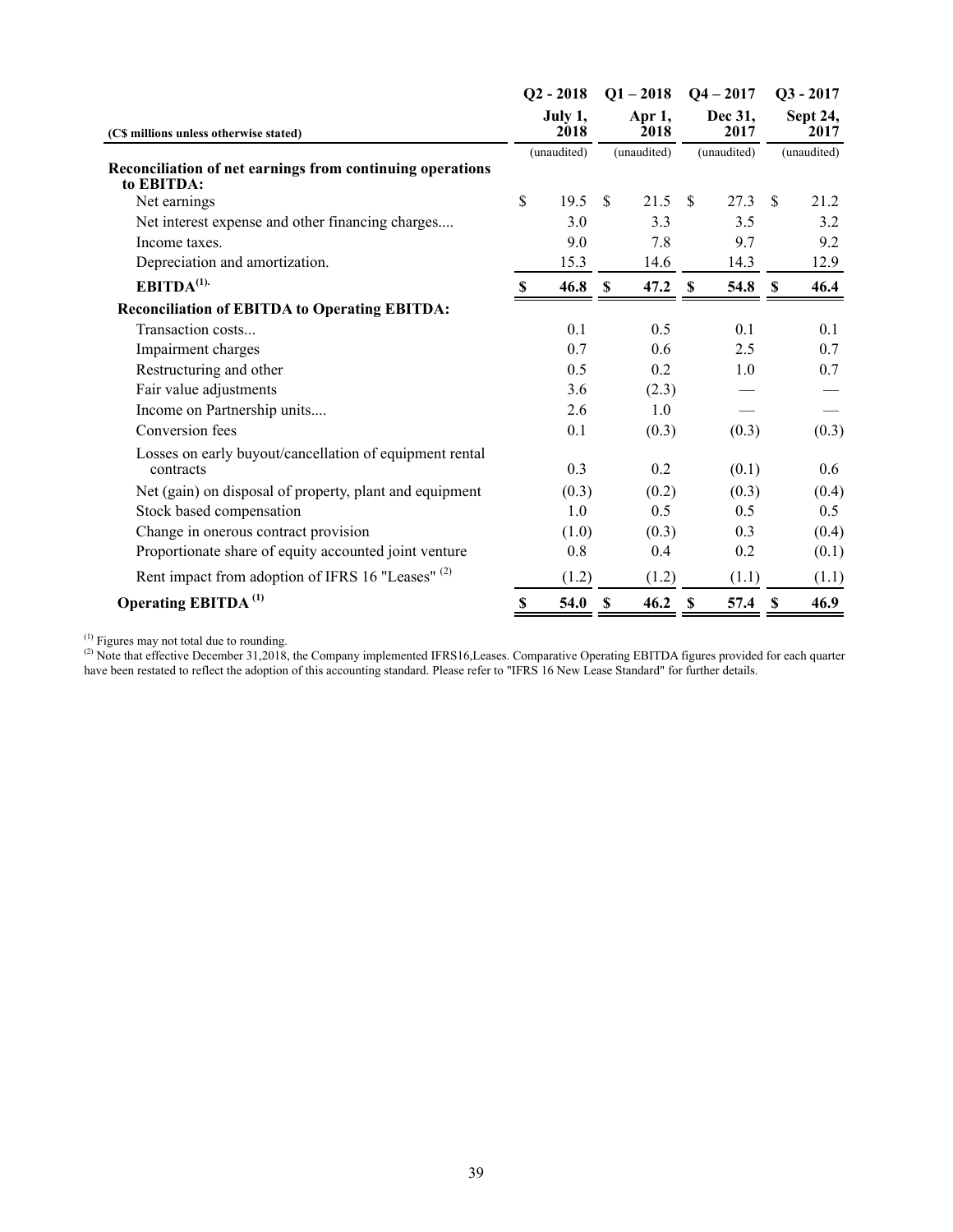The following table provides reconciliations from Operating EBITDA to Free Cash Flow:

|                                                                    | $Q2 - 2019$      |                 | $Q1 - 2019$  |                   | $Q4 - 2018$               |                      | $Q3 - 2018$   |                  |  |
|--------------------------------------------------------------------|------------------|-----------------|--------------|-------------------|---------------------------|----------------------|---------------|------------------|--|
| (C\$ millions unless otherwise stated)                             | June 30,<br>2019 |                 |              | March 31,<br>2019 |                           | December<br>30, 2018 |               | Sept 30,<br>2018 |  |
|                                                                    |                  | (unaudited)     |              | (unaudited)       |                           | (unaudited)          |               | (unaudited)      |  |
| <b>Operating EBITDA</b>                                            | \$               | 56.0            | $\mathbf S$  | 50.1              | \$                        | 63.3                 | $\mathbf S$   | 51.2             |  |
| Maintenance capex                                                  |                  | (5.6)           |              | (5.5)             |                           | (9.1)                |               | (7)              |  |
| Cash taxes                                                         |                  | (5.2)           |              | (4.8)             |                           | (1.7)                |               | (1.7)            |  |
| Interest on long-term debt                                         |                  | (5.2)           |              | (4.7)             |                           | (5.3)                |               | (5.2)            |  |
| Free Cash Flow before growth capex, dividends, NCIB <sup>(1)</sup> | \$               | 40.0            | $\mathbf S$  | 35.1              | $\mathbf S$               | 47.2                 | $\mathbf S$   | 37.3             |  |
| Growth capex                                                       |                  | (7.9)           |              | (4.5)             |                           | (4.2)                |               | (3.8)            |  |
| Proceeds on sale of assets                                         |                  | 0.9             |              |                   |                           | 5.3                  |               | 7.6              |  |
| Dividends declared                                                 |                  | (13.8)          |              | (6.9)             |                           | (6.7)                |               | (6.7)            |  |
| Shares repurchased                                                 |                  | (11.7)          |              | (7.1)             |                           | (14.5)               |               | (0.7)            |  |
| Free Cash Flow before growth capex, dividends, NCIB <sup>(1)</sup> | \$.              | 7.5             | -S           | 16.6              | <sup>S</sup>              | 27.2                 | <b>S</b>      | 33.7             |  |
|                                                                    |                  |                 |              |                   |                           |                      |               |                  |  |
|                                                                    |                  | $Q2 - 2018$     |              | $Q1 - 2018$       |                           | $Q4 - 2017$          |               | $Q3 - 2017$      |  |
| (C\$ millions unless otherwise stated)                             |                  | July 1,<br>2018 |              | April 1,<br>2018  |                           | Dec 31,<br>2017      |               | Sept 24,<br>2017 |  |
|                                                                    |                  | (unaudited)     |              | (unaudited)       |                           | (unaudited)          |               | (unaudited)      |  |
| <b>Operating EBITDA</b>                                            | \$               | 54.0            | $\mathbf S$  | 46.2              | $\boldsymbol{\mathsf{S}}$ | 57.4                 | $\mathcal{S}$ | 46.9             |  |
| Maintenance capex                                                  |                  | (4.8)           |              | (4.4)             |                           | (12.9)               |               | (3.2)            |  |
| Cash taxes                                                         |                  | (2.9)           |              | (4.5)             |                           | (4.1)                |               | (3.3)            |  |
| Interest on long-term debt                                         |                  | (5.3)           |              | (4.1)             |                           | (3.4)                |               | (2.7)            |  |
| Free Cash Flow before growth capex, dividends, NCIB <sup>(1)</sup> | \$               | 41.0            | $\mathbf{s}$ | 33.2              | $\mathbf{s}$              | 37.0                 | \$            | 37.7             |  |
| Growth capex                                                       |                  | (6.7)           |              | (2.3)             |                           | (2.3)                |               | (12.1)           |  |
| Proceeds on sale of assets                                         |                  | 0.4             |              | 0.1               |                           | 0.9                  |               | 0.7              |  |
| Dividends declared.                                                |                  | (6.7)           |              | (6.7)             |                           | (6.0)                |               | (6.0)            |  |
| Share repurchased                                                  |                  | (0.3)           |              | (0.7)             |                           | (5.3)                |               | (28.0)           |  |

 $<sup>(1)</sup>$  Figures may not total due to rounding.</sup>

## **Forward**‑**Looking Information**

Certain statements in this MD&A may constitute "forward-looking" statements within the meaning of applicable Canadian securities legislation which involve known and unknown risks, uncertainties and other factors which may cause the actual results, performance or achievements of the Company or the industry in which they operate, to be materially different from any future results, performance or achievements expressed or implied by such forward looking statements. When used in this MD&A, such statements use words such as "may", "will", "expect", "believe", "plan" and other similar terminology. These statements reflect management's current expectations regarding future events and operating performance and speak only as of the date of this MD&A. These forward-looking statements involve a number of risks and uncertainties, including those related to: (a) the Company's ability to maintain profitability and manage its growth including SRS Growth, System Sales Growth, increases in net income, Operating EBITDA, Operating EBITDA Margin on System Sales, Free Cash Flow, and Adjusted net earnings; (b) competition in the industry in which the Company operates; (c) the general state of the economy; (d) integration of acquisitions by the Company; (e) risk of future legal proceedings against the Company. These risk factors and others are discussed in detail under the heading "Risk Factors" in the Company's Annual Information Form dated March 29, 2019. New risk factors may arise from time to time and it is not possible for management of the Company to predict all of those risk factors or the extent to which any factor or combination of factors may cause actual results, performance or achievements of the Company to be materially different from those contained in forward-looking statements. Given these risks and uncertainties, investors should not place undue reliance on forward-looking statements as a prediction of actual results. Although the forward-looking statements contained in this MD&A are based upon what management believes to be reasonable assumptions, the Company cannot assure investors that actual results will be consistent with these forward-looking statements. These forward-looking statements are made as of the date of this MD&A.